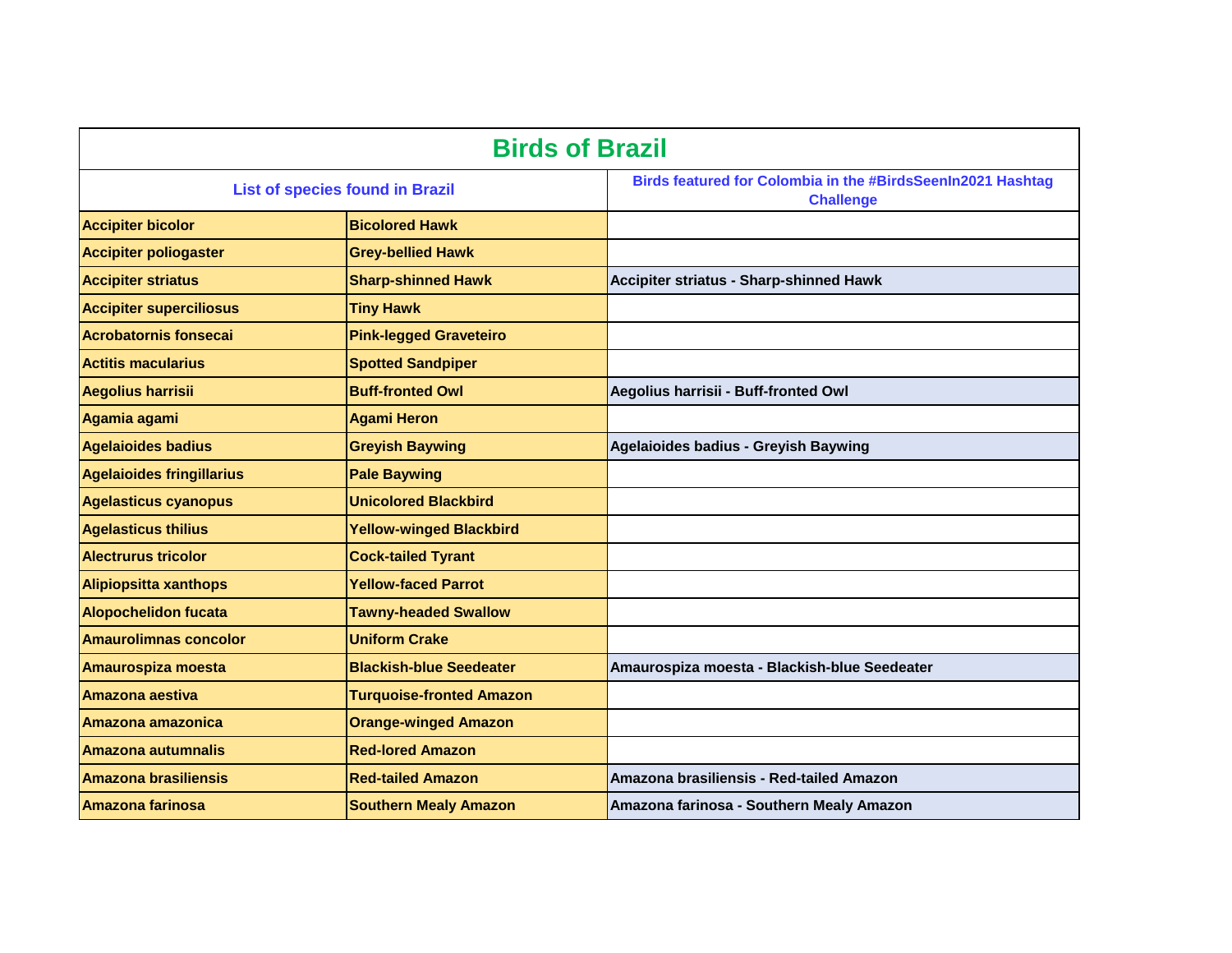| Amazona festiva                   | <b>Festive Amazon</b>                 |                                                     |
|-----------------------------------|---------------------------------------|-----------------------------------------------------|
| Amazona ochrocephala              | <b>Yellow-crowned Amazon</b>          |                                                     |
| Amazona pretrei                   | <b>Red-spectacled Amazon</b>          | Amazona pretrei - Red-spectacled Amazon             |
| Amazona rhodocorytha              | <b>Red-browed Amazon</b>              |                                                     |
| <b>Amazona vinacea</b>            | <b>Vinaceous-breasted Amazon</b>      |                                                     |
| Amazonetta brasiliensis           | <b>Brazilian Teal</b>                 | Amazonetta brasiliensis - Brazilian Teal            |
| <b>Amblyramphus holosericeus</b>  | <b>Scarlet-headed Blackbird</b>       |                                                     |
| <b>Ammodramus aurifrons</b>       | <b>Yellow-browed Sparrow</b>          | Ammodramus aurifrons - Yellow-browed Sparrow        |
| <b>Ammodramus humeralis</b>       | <b>Grassland Sparrow</b>              |                                                     |
| Anabacerthia amaurotis            | <b>White-browed Foliage-gleaner</b>   |                                                     |
| Anabacerthia lichtensteini        | <b>Ochre-breasted Foliage-gleaner</b> |                                                     |
| Anabacerthia ruficaudata          | <b>Rufous-tailed Foliage-gleaner</b>  |                                                     |
| <b>Anabazenops fuscus</b>         | <b>White-collared Foliage-gleaner</b> | Anabazenops fuscus - White-collared Foliage-gleaner |
| <b>Anas bahamensis</b>            | <b>White-cheeked Pintail</b>          |                                                     |
| <b>Anas flavirostris</b>          | <b>Yellow-billed Teal</b>             |                                                     |
| Anas georgica                     | <b>Yellow-billed Pintail</b>          |                                                     |
| <b>Ancistrops strigilatus</b>     | <b>Chestnut-winged Hookbill</b>       |                                                     |
| Anhima cornuta                    | <b>Horned Screamer</b>                | Anhima cornuta - Horned Screamer                    |
| Anhinga anhinga                   | <b>Anhinga</b>                        |                                                     |
| <b>Anodorhynchus glaucus</b>      | <b>Glaucous Macaw</b>                 |                                                     |
| <b>Anodorhynchus hyacinthinus</b> | <b>Hyacinth Macaw</b>                 |                                                     |
| <b>Anodorhynchus leari</b>        | <b>Lear's Macaw</b>                   |                                                     |
| Anopetia gounellei                | <b>Broad-tipped Hermit</b>            |                                                     |
| <b>Anthracothorax nigricollis</b> | <b>Black-throated Mango</b>           |                                                     |
| Anthracothorax viridigula         | <b>Green-throated Mango</b>           |                                                     |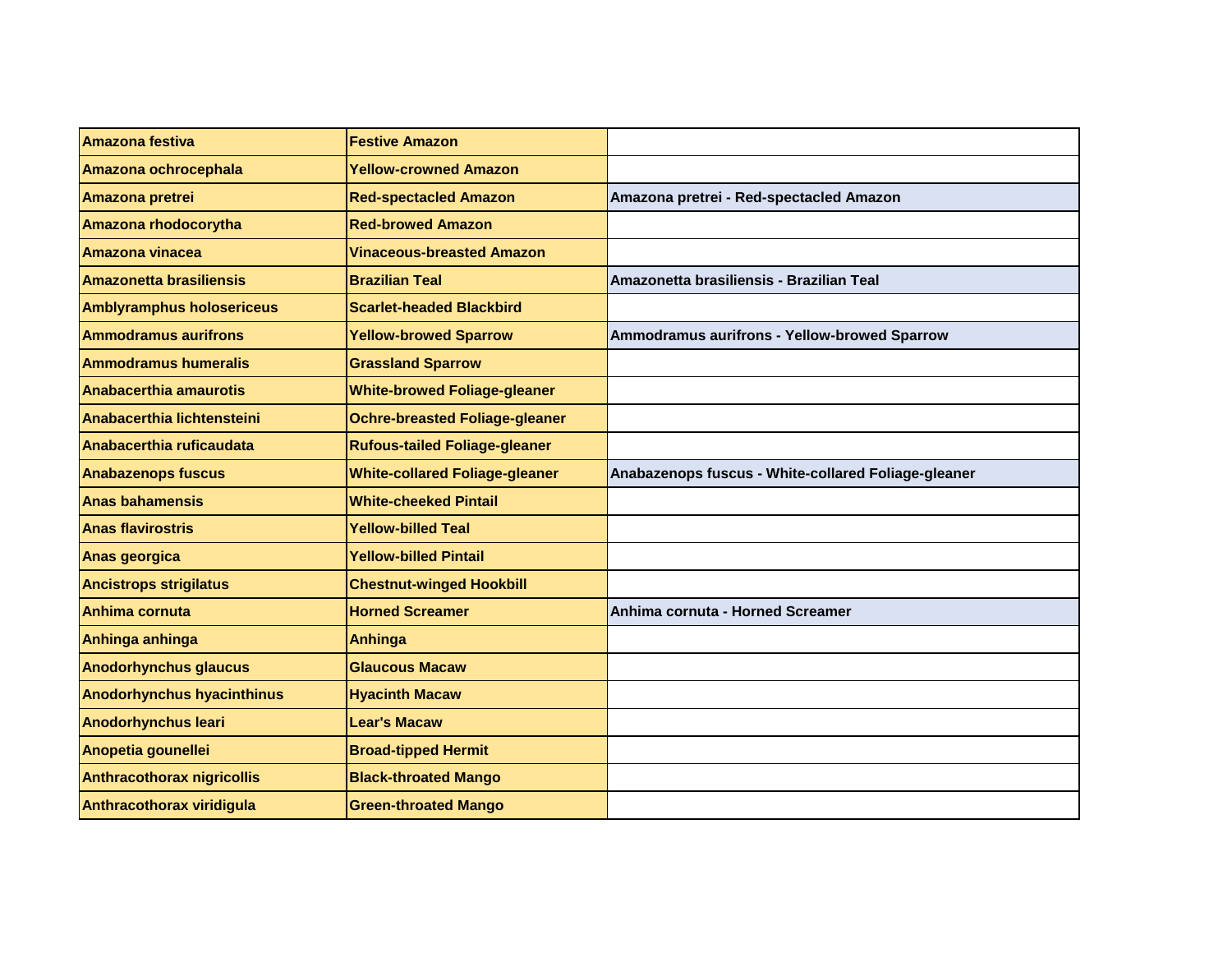| <b>Anthus correndera</b>     | <b>Correndera Pipit</b>         |                                              |
|------------------------------|---------------------------------|----------------------------------------------|
| <b>Anthus furcatus</b>       | <b>Short-billed Pipit</b>       |                                              |
| <b>Anthus hellmayri</b>      | <b>Hellmayr's Pipit</b>         |                                              |
| <b>Anthus lutescens</b>      | <b>Yellowish Pipit</b>          | Anthus lutescens - Yellowish Pipit           |
| <b>Anthus nattereri</b>      | <b>Ochre-breasted Pipit</b>     |                                              |
| Antilophia bokermanni        | <b>Araripe Manakin</b>          |                                              |
| Antilophia galeata           | <b>Helmeted Manakin</b>         |                                              |
| <b>Anumara forbesi</b>       | <b>Forbes's Blackbird</b>       | Anumara forbesi - Forbes's Blackbird         |
| <b>Anumbius annumbi</b>      | Firewood-gatherer               |                                              |
| Aprositornis disjuncta       | <b>Yapacana Antbird</b>         |                                              |
| Ara ararauna                 | <b>Blue-and-yellow Macaw</b>    | Ara ararauna - Blue-and-yellow Macaw         |
| <b>Ara chloropterus</b>      | <b>Red-and-green Macaw</b>      |                                              |
| Ara macao                    | <b>Scarlet Macaw</b>            | Ara macao - Scarlet Macaw                    |
| Ara severus                  | <b>Chestnut-fronted Macaw</b>   |                                              |
| <b>Aramides cajaneus</b>     | <b>Grey-cowled Wood Rail</b>    |                                              |
| <b>Aramides calopterus</b>   | <b>Red-winged Wood Rail</b>     |                                              |
| <b>Aramides mangle</b>       | <b>Little Wood Rail</b>         |                                              |
| <b>Aramides saracura</b>     | <b>Slaty-breasted Wood Rail</b> | Aramides saracura - Slaty-breasted Wood Rail |
| <b>Aramides ypecaha</b>      | <b>Giant Wood Rail</b>          |                                              |
| Aramus guarauna              | <b>Limpkin</b>                  |                                              |
| <b>Aratinga auricapillus</b> | <b>Golden-capped Parakeet</b>   |                                              |
| Aratinga jandaya             | <b>Jandaya Parakeet</b>         |                                              |
| Aratinga nenday              | <b>Nanday Parakeet</b>          |                                              |
| <b>Aratinga solstitialis</b> | <b>Sun Parakeet</b>             |                                              |
| Aratinga weddellii           | <b>Dusky-headed Parakeet</b>    | Aratinga weddellii - Dusky-headed Parakeet   |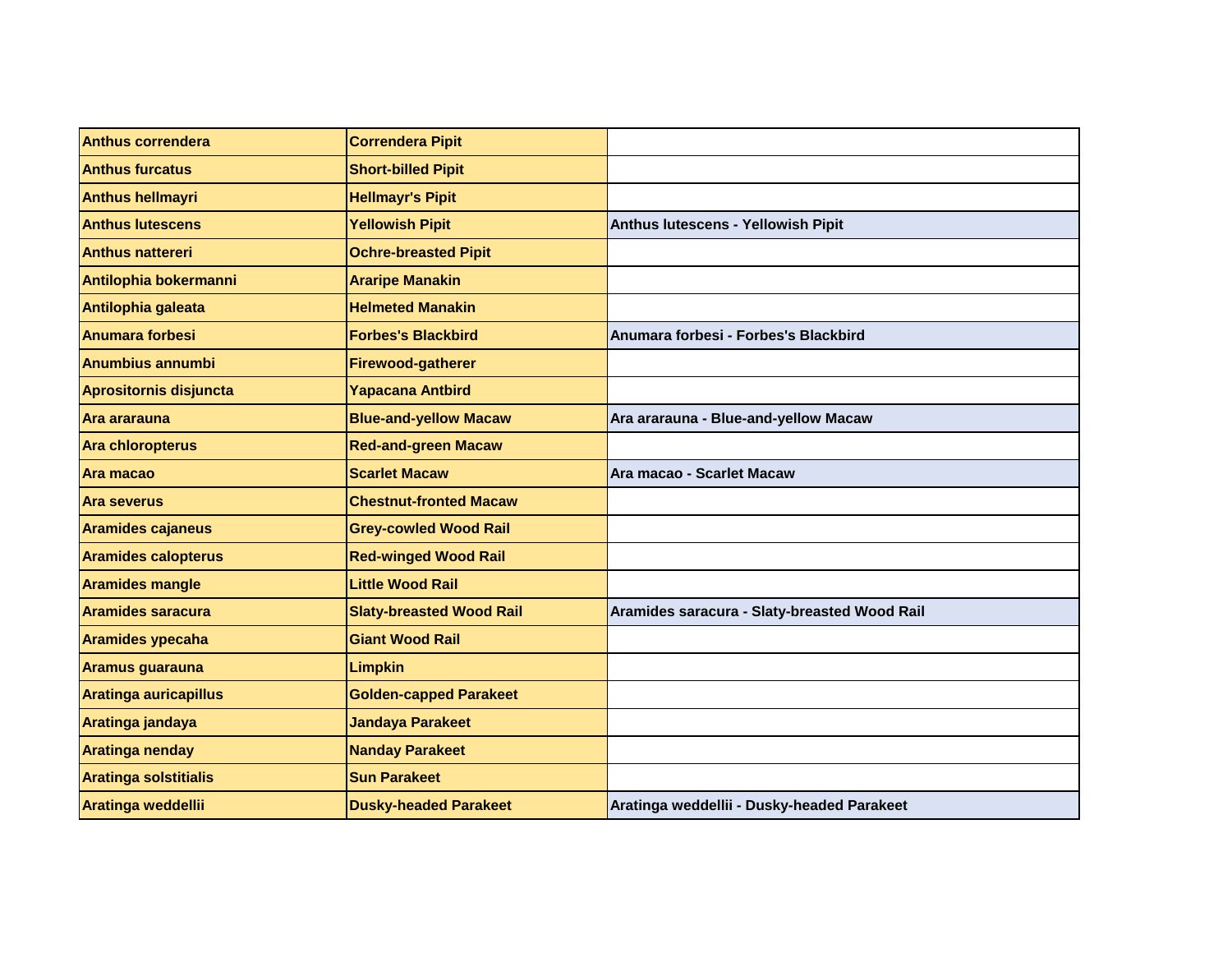| <b>Ardea alba</b>            | <b>Great Egret</b>               | Ardea alba - Great Egret                              |
|------------------------------|----------------------------------|-------------------------------------------------------|
| Ardea cocoi                  | <b>Cocoi Heron</b>               |                                                       |
| <b>Arenaria interpres</b>    | <b>Ruddy Turnstone</b>           |                                                       |
| <b>Arremon flavirostris</b>  | <b>Saffron-billed Sparrow</b>    |                                                       |
| <b>Arremon franciscanus</b>  | <b>Sao Francisco Sparrow</b>     |                                                       |
| <b>Arremon semitorquatus</b> | <b>Half-collared Sparrow</b>     |                                                       |
| <b>Arremon taciturnus</b>    | <b>Pectoral Sparrow</b>          |                                                       |
| Arundinicola leucocephala    | <b>White-headed Marsh Tyrant</b> | Arundinicola leucocephala - White-headed Marsh Tyrant |
| Asemospiza fuliginosa        | <b>Sooty Grassquit</b>           | Asemospiza fuliginosa - Sooty Grassquit               |
| Asemospiza obscura           | <b>Dull-colored Grassquit</b>    |                                                       |
| <b>Asio clamator</b>         | <b>Striped Owl</b>               | Asio clamator - Striped Owl                           |
| <b>Asio flammeus</b>         | <b>Short-eared Owl</b>           |                                                       |
| <b>Asio stygius</b>          | <b>Stygian Owl</b>               | Asio stygius - Stygian Owl                            |
| <b>Asthenes baeri</b>        | <b>Short-billed Canastero</b>    |                                                       |
| <b>Asthenes moreirae</b>     | <b>Itatiaia Spinetail</b>        |                                                       |
| Athene cunicularia           | <b>Burrowing Owl</b>             | Athene cunicularia - Burrowing Owl                    |
| <b>Atlapetes personatus</b>  | <b>Tepui Brushfinch</b>          |                                                       |
| Atticora fasciata            | <b>White-banded Swallow</b>      |                                                       |
| <b>Atticora tibialis</b>     | <b>White-thighed Swallow</b>     |                                                       |
| <b>Attila bolivianus</b>     | <b>White-eyed Attila</b>         |                                                       |
| Attila cinnamomeus           | <b>Cinnamon Attila</b>           |                                                       |
| Attila citriniventris        | <b>Citron-bellied Attila</b>     |                                                       |
| <b>Attila phoenicurus</b>    | <b>Rufous-tailed Attila</b>      |                                                       |
| Attila rufus                 | <b>Grey-hooded Attila</b>        |                                                       |
| <b>Augastes lumachella</b>   | <b>Hooded Visorbearer</b>        |                                                       |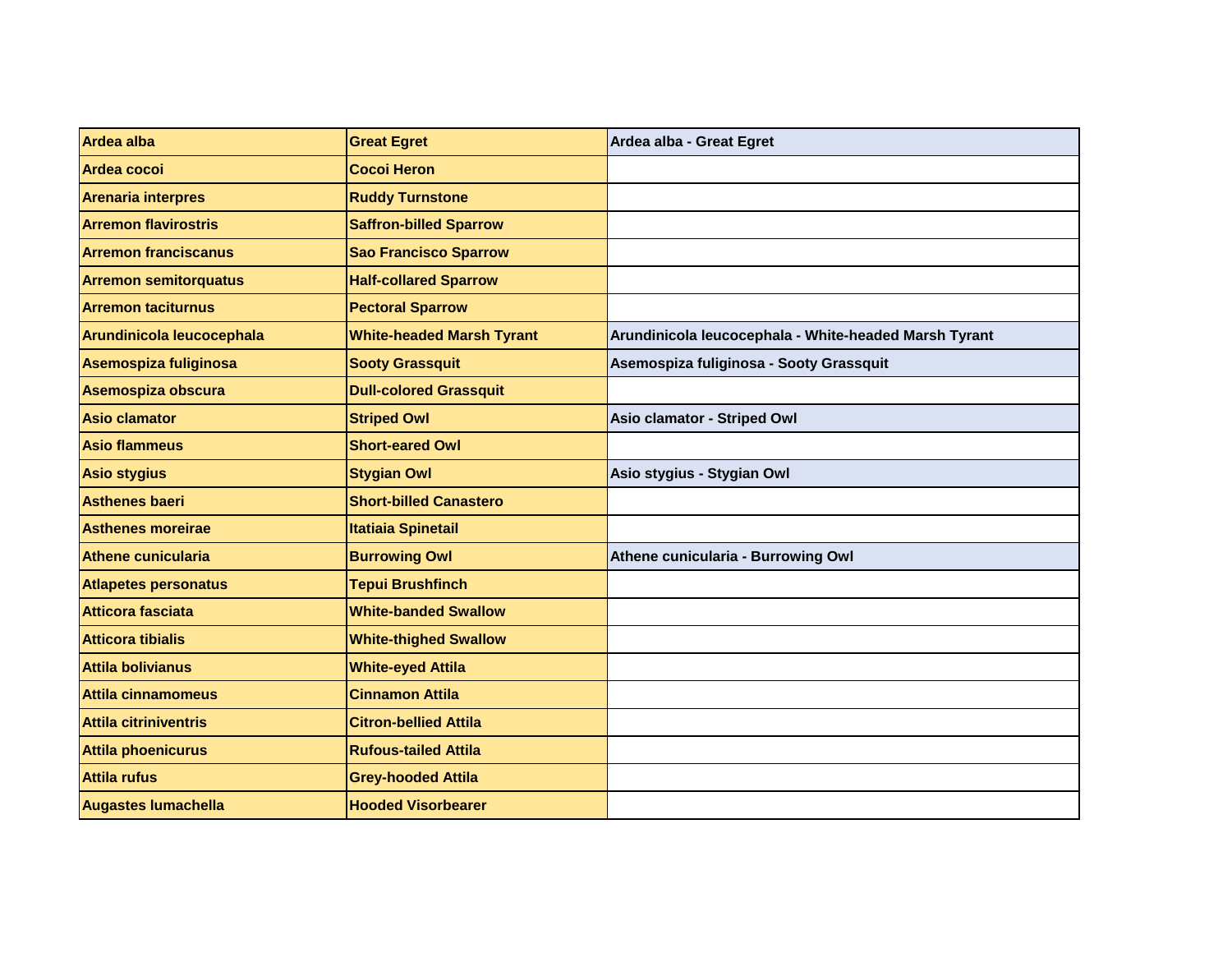| <b>Augastes scutatus</b>          | <b>Hyacinth Visorbearer</b>             |                                                       |
|-----------------------------------|-----------------------------------------|-------------------------------------------------------|
| <b>Aulacorhynchus albivitta</b>   | <b>White-throated Toucanet</b>          |                                                       |
| <b>Aulacorhynchus prasinus</b>    | <b>Emerald Toucanet</b>                 |                                                       |
| <b>Aulacorhynchus whitelianus</b> | <b>Tepui Toucanet</b>                   |                                                       |
| <b>Automolus infuscatus</b>       | <b>Olive-backed Foliage-gleaner</b>     |                                                       |
| <b>Automolus lammi</b>            | <b>Pernambuco Foliage-gleaner</b>       |                                                       |
| <b>Automolus leucophthalmus</b>   | <b>White-eyed Foliage-gleaner</b>       | Automolus leucophthalmus - White-eyed Foliage-gleaner |
| <b>Automolus melanopezus</b>      | <b>Brown-rumped Foliage-gleaner</b>     |                                                       |
| <b>Automolus ochrolaemus</b>      | <b>Buff-throated Foliage-gleaner</b>    |                                                       |
| <b>Automolus paraensis</b>        | <b>Para Foliage-gleaner</b>             |                                                       |
| <b>Automolus rufipileatus</b>     | <b>Chestnut-crowned Foliage-gleaner</b> |                                                       |
| <b>Automolus subulatus</b>        | <b>Eastern Woodhaunter</b>              |                                                       |
| <b>Avocettula recurvirostris</b>  | <b>Fiery-tailed Awlbill</b>             |                                                       |
| <b>Bartramia longicauda</b>       | <b>Upland Sandpiper</b>                 |                                                       |
| <b>Baryphthengus martii</b>       | <b>Rufous Motmot</b>                    |                                                       |
| <b>Baryphthengus ruficapillus</b> | <b>Rufous-capped Motmot</b>             |                                                       |
| <b>Basileuterus culicivorus</b>   | <b>Golden-crowned Warbler</b>           | Basileuterus culicivorus - Golden-crowned Warbler     |
| <b>Batara cinerea</b>             | <b>Giant Antshrike</b>                  |                                                       |
| Berlepschia rikeri                | <b>Point-tailed Palmcreeper</b>         |                                                       |
| <b>Biatas nigropectus</b>         | <b>White-bearded Antshrike</b>          |                                                       |
| <b>Botaurus pinnatus</b>          | <b>Pinnated Bittern</b>                 |                                                       |
| <b>Brachygalba albogularis</b>    | <b>White-throated Jacamar</b>           | Brachygalba albogularis - White-throated Jacamar      |
| <b>Brachygalba lugubris</b>       | <b>Brown Jacamar</b>                    |                                                       |
| <b>Brotogeris chiriri</b>         | <b>Yellow-chevroned Parakeet</b>        |                                                       |
| <b>Brotogeris chrysoptera</b>     | <b>Golden-winged Parakeet</b>           |                                                       |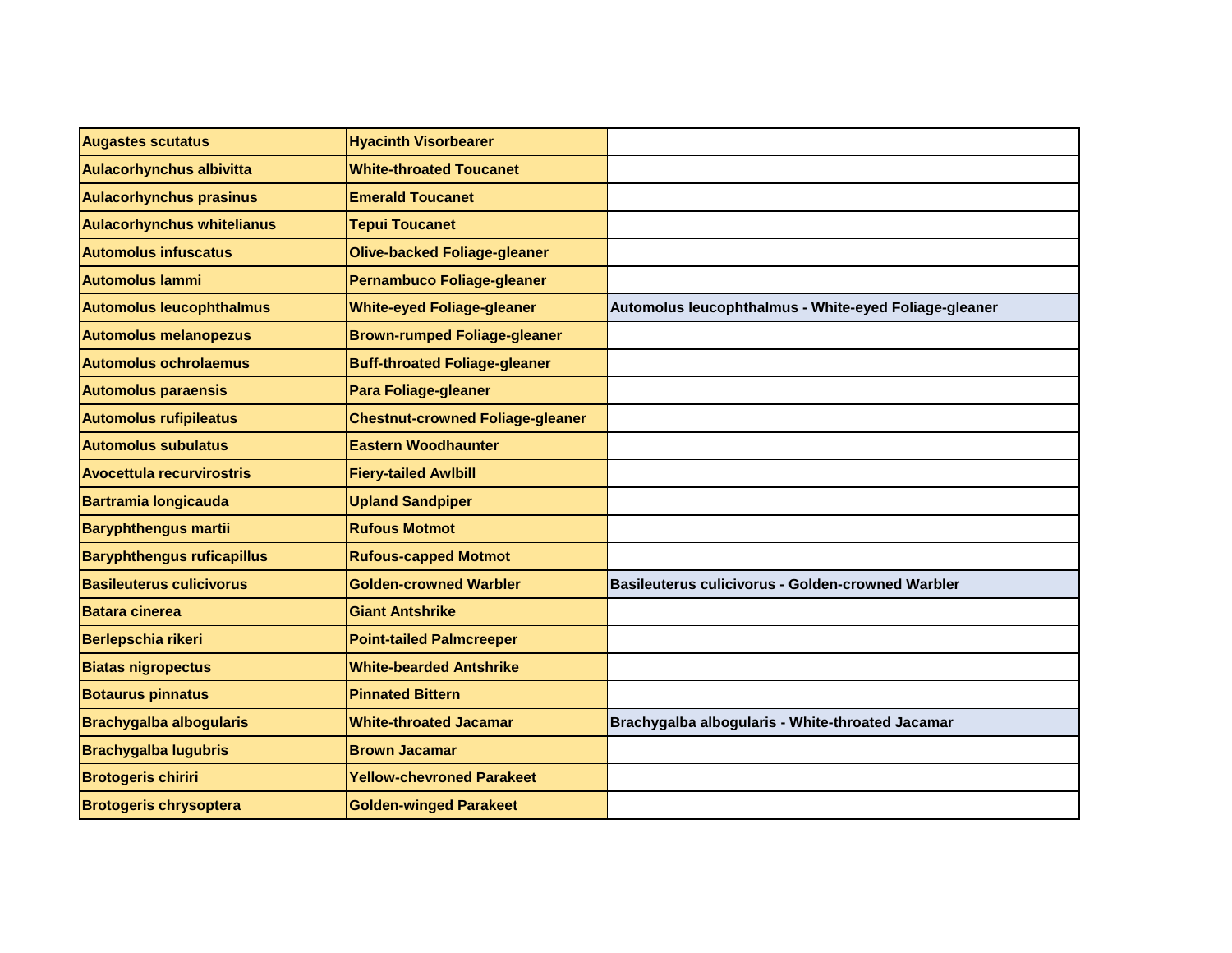| <b>Brotogeris cyanoptera</b>      | <b>Cobalt-winged Parakeet</b>    |                                                     |
|-----------------------------------|----------------------------------|-----------------------------------------------------|
| <b>Brotogeris sanctithomae</b>    | <b>Tui Parakeet</b>              | Brotogeris sanctithomae - Tui Parakeet              |
| <b>Brotogeris tirica</b>          | <b>Plain Parakeet</b>            | <b>Brotogeris tirica - Plain Parakeet</b>           |
| <b>Brotogeris versicolurus</b>    | <b>White-winged Parakeet</b>     |                                                     |
| <b>Bubo virginianus</b>           | <b>Great Horned Owl</b>          | <b>Bubo virginianus - Great Horned Owl</b>          |
| <b>Bubulcus ibis</b>              | <b>Western Cattle Egret</b>      |                                                     |
| <b>Bucco capensis</b>             | <b>Collared Puffbird</b>         |                                                     |
| <b>Bucco macrodactylus</b>        | <b>Chestnut-capped Puffbird</b>  |                                                     |
| <b>Bucco tamatia</b>              | <b>Spotted Puffbird</b>          |                                                     |
| <b>Burhinus bistriatus</b>        | <b>Double-striped Thick-knee</b> |                                                     |
| <b>Busarellus nigricollis</b>     | <b>Black-collared Hawk</b>       |                                                     |
| <b>Buteo albonotatus</b>          | <b>Zone-tailed Hawk</b>          | <b>Buteo albonotatus - Zone-tailed Hawk</b>         |
| <b>Buteo brachyurus</b>           | <b>Short-tailed Hawk</b>         |                                                     |
| <b>Buteo nitidus</b>              | <b>Grey-lined Hawk</b>           |                                                     |
| <b>Buteo platypterus</b>          | <b>Broad-winged Hawk</b>         |                                                     |
| <b>Buteo swainsoni</b>            | <b>Swainson's Hawk</b>           |                                                     |
| <b>Buteogallus aequinoctialis</b> | <b>Rufous Crab Hawk</b>          |                                                     |
| <b>Buteogallus anthracinus</b>    | <b>Common Black Hawk</b>         |                                                     |
| <b>Buteogallus coronatus</b>      | <b>Chaco Eagle</b>               |                                                     |
| <b>Buteogallus lacernulatus</b>   | <b>White-necked Hawk</b>         |                                                     |
| <b>Buteogallus meridionalis</b>   | Savanna Hawk                     | Buteogallus meridionalis - Savanna Hawk             |
| <b>Buteogallus schistaceus</b>    | <b>Slate-colored Hawk</b>        | <b>Buteogallus schistaceus - Slate-colored Hawk</b> |
| <b>Buteogallus solitarius</b>     | <b>Solitary Eagle</b>            |                                                     |
| <b>Buteogallus urubitinga</b>     | <b>Great Black Hawk</b>          |                                                     |
| <b>Butorides striata</b>          | <b>Striated Heron</b>            | <b>Butorides striata - Striated Heron</b>           |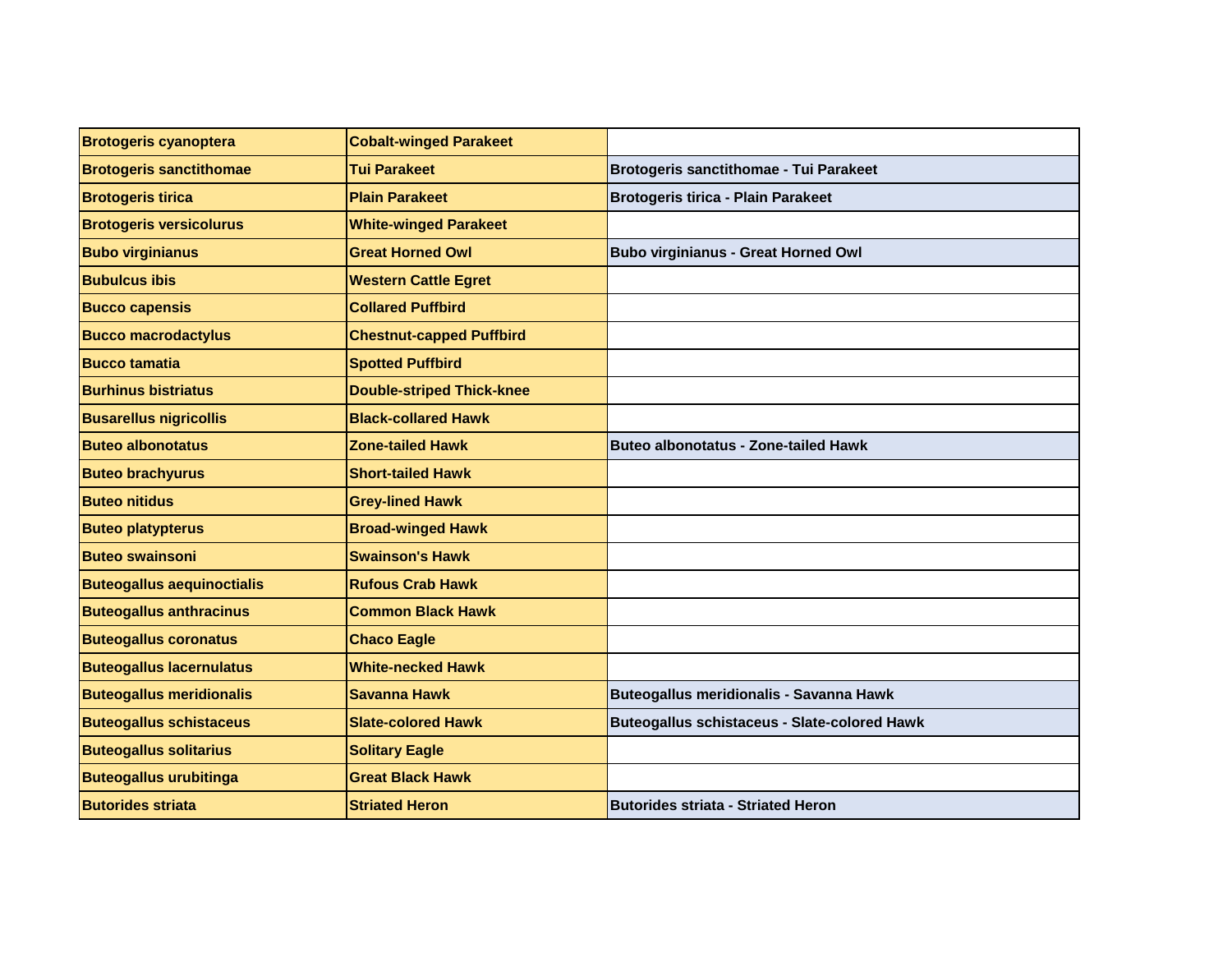| <b>Cacicus cela</b>                 | <b>Yellow-rumped Cacique</b>         |                                                       |
|-------------------------------------|--------------------------------------|-------------------------------------------------------|
| <b>Cacicus chrysopterus</b>         | <b>Golden-winged Cacique</b>         |                                                       |
| <b>Cacicus haemorrhous</b>          | <b>Red-rumped Cacique</b>            | <b>Cacicus haemorrhous - Red-rumped Cacique</b>       |
| <b>Cacicus koepckeae</b>            | <b>Selva Cacique</b>                 |                                                       |
| <b>Cacicus solitarius</b>           | <b>Solitary Cacique</b>              |                                                       |
| Cairina moschata                    | <b>Muscovy Duck</b>                  | Cairina moschata - Muscovy Duck                       |
| <b>Calidris alba</b>                | <b>Sandering</b>                     | <b>Calidris alba - Sandering</b>                      |
| <b>Calidris bairdii</b>             | <b>Baird's Sandpiper</b>             |                                                       |
| <b>Calidris canutus</b>             | <b>Red Knot</b>                      |                                                       |
| <b>Calidris melanotos</b>           | <b>Pectoral Sandpiper</b>            |                                                       |
| <b>Calidris minutilla</b>           | <b>Least Sandpiper</b>               |                                                       |
| <b>Calidris pusilla</b>             | <b>Semipalmated Sandpiper</b>        |                                                       |
| <b>Calidris subruficollis</b>       | <b>Buff-breasted Sandpiper</b>       |                                                       |
| <b>Calliphlox amethystina</b>       | <b>Amethyst Woodstar</b>             | Calliphlox amethystina - Amethyst Woodstar            |
| <b>Callonetta leucophrys</b>        | <b>Ringed Teal</b>                   |                                                       |
| <b>Calonectris edwardsii</b>        | <b>Cape Verde Shearwater</b>         |                                                       |
| Calyptura cristata                  | <b>Kinglet Calyptura</b>             |                                                       |
| <b>Campephilus leucopogon</b>       | <b>Cream-backed Woodpecker</b>       |                                                       |
| <b>Campephilus melanoleucos</b>     | <b>Crimson-crested Woodpecker</b>    |                                                       |
| <b>Campephilus robustus</b>         | <b>Robust Woodpecker</b>             | <b>Campephilus robustus - Robust Woodpecker</b>       |
| <b>Campephilus rubricollis</b>      | <b>Red-necked Woodpecker</b>         |                                                       |
| <b>Camptostoma obsoletum</b>        | <b>Southern Beardless Tyrannulet</b> | Camptostoma obsoletum - Southern Beardless Tyrannulet |
| <b>Campylopterus calcirupicola</b>  | <b>Outcrop Sabrewing</b>             |                                                       |
| <b>Campylopterus diamantinensis</b> | <b>Diamantina Sabrewing</b>          |                                                       |
| <b>Campylopterus duidae</b>         | <b>Buff-breasted Sabrewing</b>       |                                                       |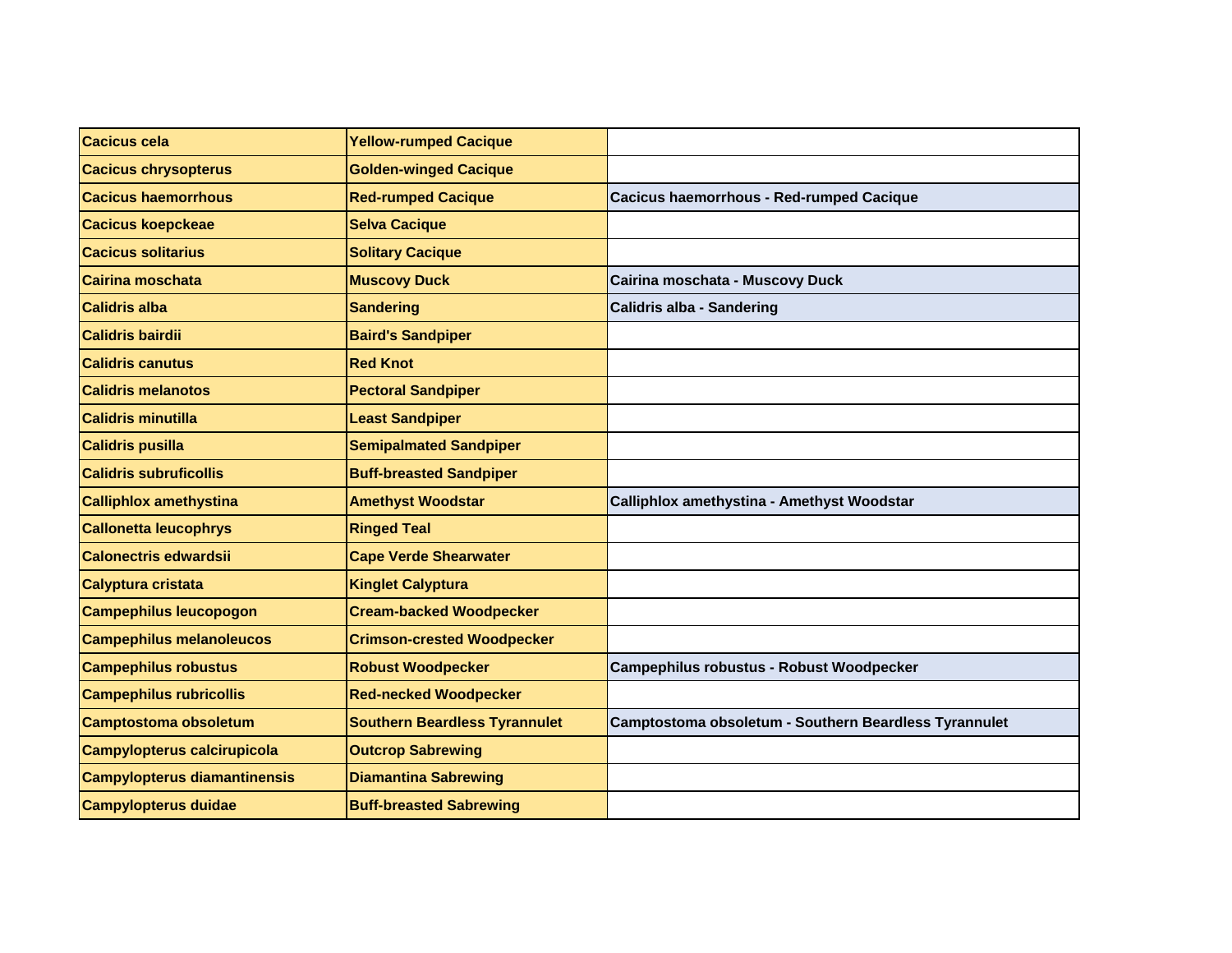| <b>Campylopterus largipennis</b>       | <b>Grey-breasted Sabrewing</b>    |                                                       |
|----------------------------------------|-----------------------------------|-------------------------------------------------------|
| <b>Campylorhamphus falcularius</b>     | <b>Black-billed Scythebill</b>    | Campylorhamphus falcularius - Black-billed Scythebill |
| <b>Campylorhamphus procurvoides</b>    | <b>Curve-billed Scythebill</b>    |                                                       |
| <b>Campylorhamphus trochilirostris</b> | <b>Red-billed Scythebill</b>      |                                                       |
| <b>Campylorhynchus griseus</b>         | <b>Bicolored Wren</b>             |                                                       |
| <b>Campylorhynchus turdinus</b>        | <b>Thrush-like Wren</b>           |                                                       |
| <b>Cantorchilus griseus</b>            | <b>Grey Wren</b>                  |                                                       |
| <b>Cantorchilus guarayanus</b>         | <b>Fawn-breasted Wren</b>         |                                                       |
| <b>Cantorchilus leucotis</b>           | <b>Buff-breasted Wren</b>         |                                                       |
| <b>Cantorchilus longirostris</b>       | <b>Long-billed Wren</b>           |                                                       |
| <b>Capito auratus</b>                  | <b>Gilded Barbet</b>              |                                                       |
| <b>Capito aurovirens</b>               | <b>Scarlet-crowned Barbet</b>     |                                                       |
| <b>Capito brunneipectus</b>            | <b>Brown-chested Barbet</b>       |                                                       |
| <b>Capito dayi</b>                     | <b>Black-girdled Barbet</b>       |                                                       |
| <b>Capito niger</b>                    | <b>Black-spotted Barbet</b>       |                                                       |
| <b>Capsiempis flaveola</b>             | <b>Yellow Tyrannulet</b>          | Capsiempis flaveola - Yellow Tyrannulet               |
| Caracara plancus                       | <b>Crested Caracara</b>           | Caracara plancus - Crested Caracara                   |
| Cariama cristata                       | <b>Red-legged Seriema</b>         | Cariama cristata - Red-legged Seriema                 |
| <b>Carpornis cucullata</b>             | <b>Hooded Berryeater</b>          |                                                       |
| Carpornis melanocephala                | <b>Black-headed Berryeater</b>    | Carpornis melanocephala - Black-headed Berryeater     |
| <b>Caryothraustes canadensis</b>       | <b>Yellow-green Grosbeak</b>      |                                                       |
| <b>Casiornis fuscus</b>                | <b>Ash-throated Casiornis</b>     |                                                       |
| <b>Casiornis rufus</b>                 | <b>Rufous Casiornis</b>           |                                                       |
| <b>Castanozoster thoracicus</b>        | <b>Bay-chested Warbling Finch</b> |                                                       |
| Catamenia homochroa                    | <b>Paramo Seedeater</b>           |                                                       |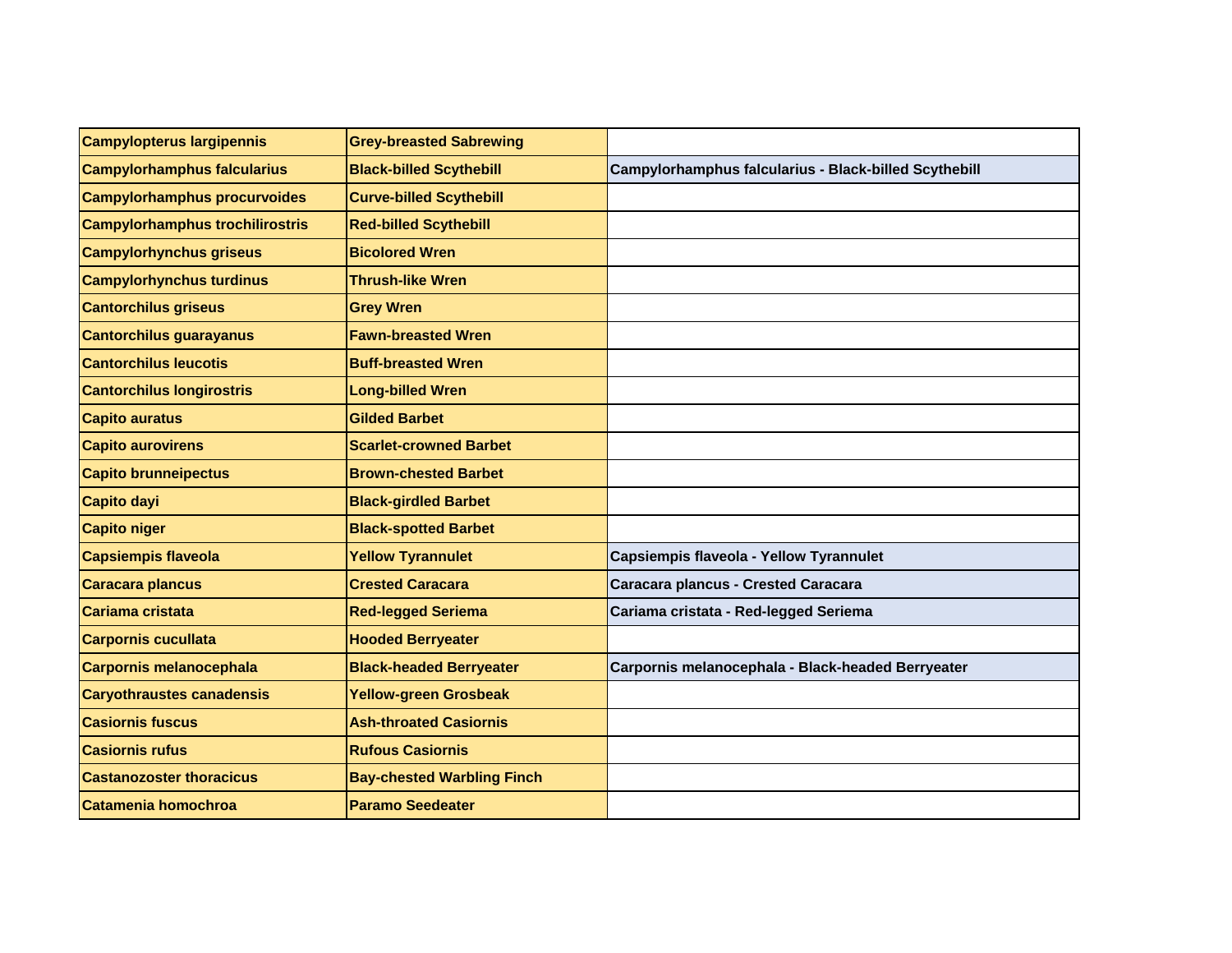| <b>Cathartes aura</b>        | <b>Turkey Vulture</b>                |                                                             |
|------------------------------|--------------------------------------|-------------------------------------------------------------|
| <b>Cathartes burrovianus</b> | <b>Lesser Yellow-headed Vulture</b>  | <b>Cathartes burrovianus - Lesser Yellow-headed Vulture</b> |
| <b>Cathartes melambrotus</b> | <b>Greater Yellow-headed Vulture</b> |                                                             |
| <b>Catharus fuscescens</b>   | <b>Veery</b>                         |                                                             |
| <b>Catharus minimus</b>      | <b>Grey-cheeked Thrush</b>           |                                                             |
| <b>Catharus ustulatus</b>    | <b>Swainson's Thrush</b>             |                                                             |
| <b>Celeus elegans</b>        | <b>Chestnut Woodpecker</b>           |                                                             |
| <b>Celeus flavescens</b>     | <b>Blond-crested Woodpecker</b>      | <b>Celeus flavescens - Blond-crested Woodpecker</b>         |
| <b>Celeus flavus</b>         | <b>Cream-colored Woodpecker</b>      |                                                             |
| <b>Celeus galeatus</b>       | <b>Helmeted Woodpecker</b>           |                                                             |
| <b>Celeus grammicus</b>      | <b>Scaly-breasted Woodpecker</b>     |                                                             |
| <b>Celeus lugubris</b>       | <b>Pale-crested Woodpecker</b>       |                                                             |
| <b>Celeus obrieni</b>        | <b>Kaempfer's Woodpecker</b>         |                                                             |
| <b>Celeus ochraceus</b>      | <b>Ochre-backed Woodpecker</b>       |                                                             |
| <b>Celeus torquatus</b>      | <b>Ringed Woodpecker</b>             |                                                             |
| <b>Celeus undatus</b>        | <b>Waved Woodpecker</b>              |                                                             |
| <b>Cephalopterus ornatus</b> | <b>Amazonian Umbrellabird</b>        |                                                             |
| Ceratopipra erythrocephala   | <b>Golden-headed Manakin</b>         |                                                             |
| Ceratopipra rubrocapilla     | <b>Red-headed Manakin</b>            |                                                             |
| <b>Cercibis oxycerca</b>     | <b>Sharp-tailed Ibis</b>             |                                                             |
| <b>Cercomacra brasiliana</b> | <b>Rio de Janeiro Antbird</b>        |                                                             |
| Cercomacra carbonaria        | <b>Rio Branco Antbird</b>            |                                                             |
| Cercomacra cinerascens       | <b>Grey Antbird</b>                  |                                                             |
| Cercomacra ferdinandi        | <b>Bananal Antbird</b>               |                                                             |
| <b>Cercomacra manu</b>       | <b>Manu Antbird</b>                  |                                                             |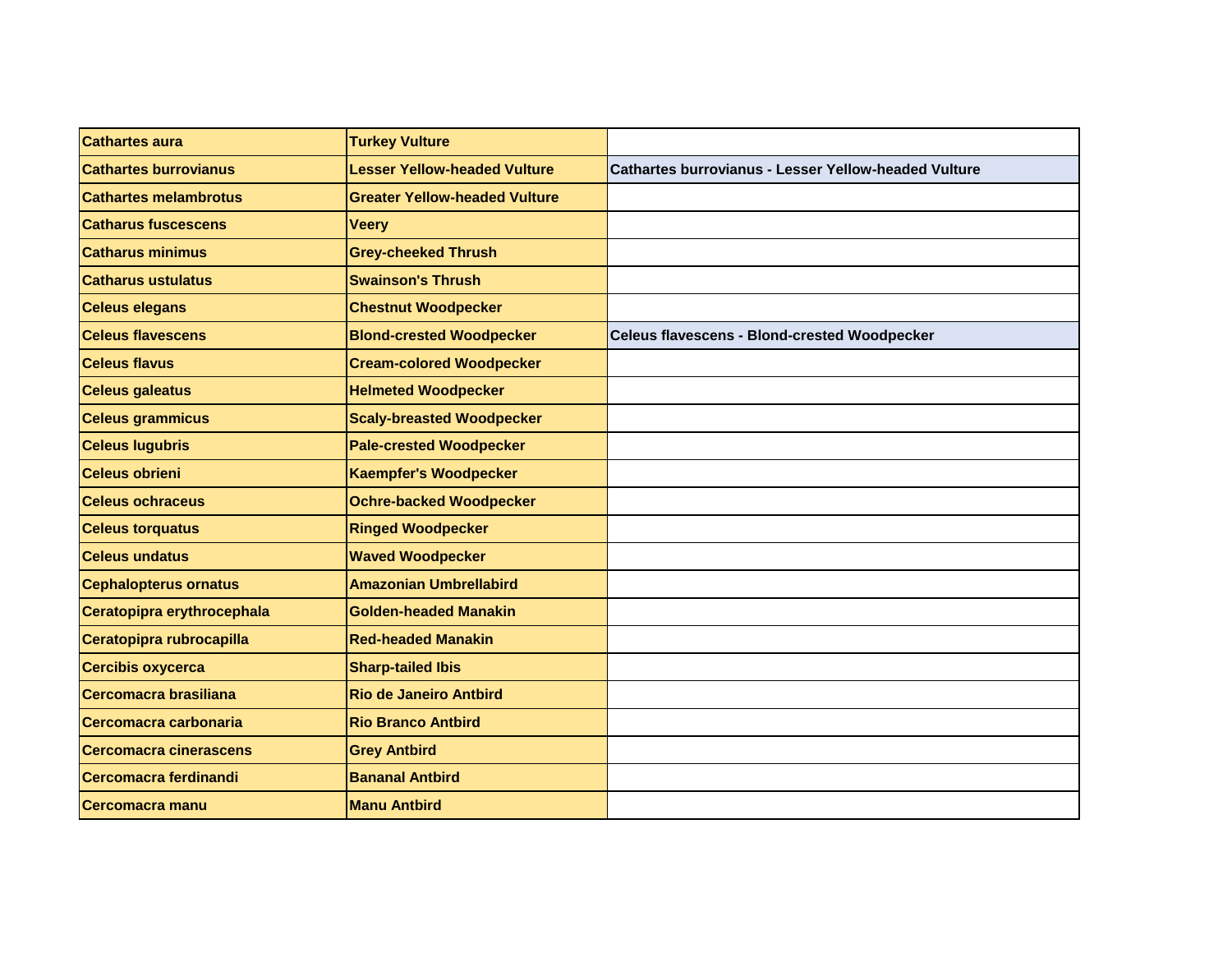| Cercomacra melanaria             | <b>Mato Grosso Antbird</b>       |                                                      |
|----------------------------------|----------------------------------|------------------------------------------------------|
| Cercomacroides fuscicauda        | <b>Riparian Antbird</b>          | Cercomacroides fuscicauda - Riparian Antbird         |
| <b>Cercomacroides nigrescens</b> | <b>Blackish Antbird</b>          |                                                      |
| <b>Cercomacroides serva</b>      | <b>Black Antbird</b>             |                                                      |
| Cercomacroides tyrannina         | <b>Dusky Antbird</b>             |                                                      |
| <b>Certhiasomus stictolaemus</b> | <b>Spot-throated Woodcreeper</b> |                                                      |
| <b>Certhiaxis cinnamomeus</b>    | <b>Yellow-chinned Spinetail</b>  | Certhiaxis cinnamomeus - Yellow-chinned Spinetail    |
| <b>Certhiaxis mustelinus</b>     | <b>Red-and-white Spinetail</b>   |                                                      |
| <b>Chaetura brachyura</b>        | <b>Short-tailed Swift</b>        |                                                      |
| Chaetura chapmani                | <b>Chapman's Swift</b>           |                                                      |
| <b>Chaetura cinereiventris</b>   | <b>Grey-rumped Swift</b>         |                                                      |
| Chaetura egregia                 | <b>Pale-rumped Swift</b>         |                                                      |
| <b>Chaetura meridionalis</b>     | <b>Sick's Swift</b>              | <b>Chaetura meridionalis - Sick's Swift</b>          |
| Chaetura pelagica                | <b>Chimney Swift</b>             |                                                      |
| <b>Chaetura spinicaudus</b>      | <b>Band-rumped Swift</b>         |                                                      |
| Chamaeza campanisona             | <b>Short-tailed Antthrush</b>    |                                                      |
| Chamaeza ruficauda               | <b>Rufous-tailed Antthrush</b>   |                                                      |
| <b>Charadrius collaris</b>       | <b>Collared Plover</b>           |                                                      |
| <b>Charadrius falklandicus</b>   | <b>Two-banded Plover</b>         |                                                      |
| <b>Charadrius modestus</b>       | <b>Rufous-chested Plover</b>     |                                                      |
| <b>Charadrius semipalmatus</b>   | <b>Semipalmated Plover</b>       | <b>Charadrius semipalmatus - Semipalmated Plover</b> |
| <b>Charadrius wilsonia</b>       | <b>Wilson's Plover</b>           |                                                      |
| Charitospiza eucosma             | <b>Coal-crested Finch</b>        |                                                      |
| Chauna torquata                  | <b>Southern Screamer</b>         |                                                      |
| Chelidoptera tenebrosa           | <b>Swallow-winged Puffbird</b>   |                                                      |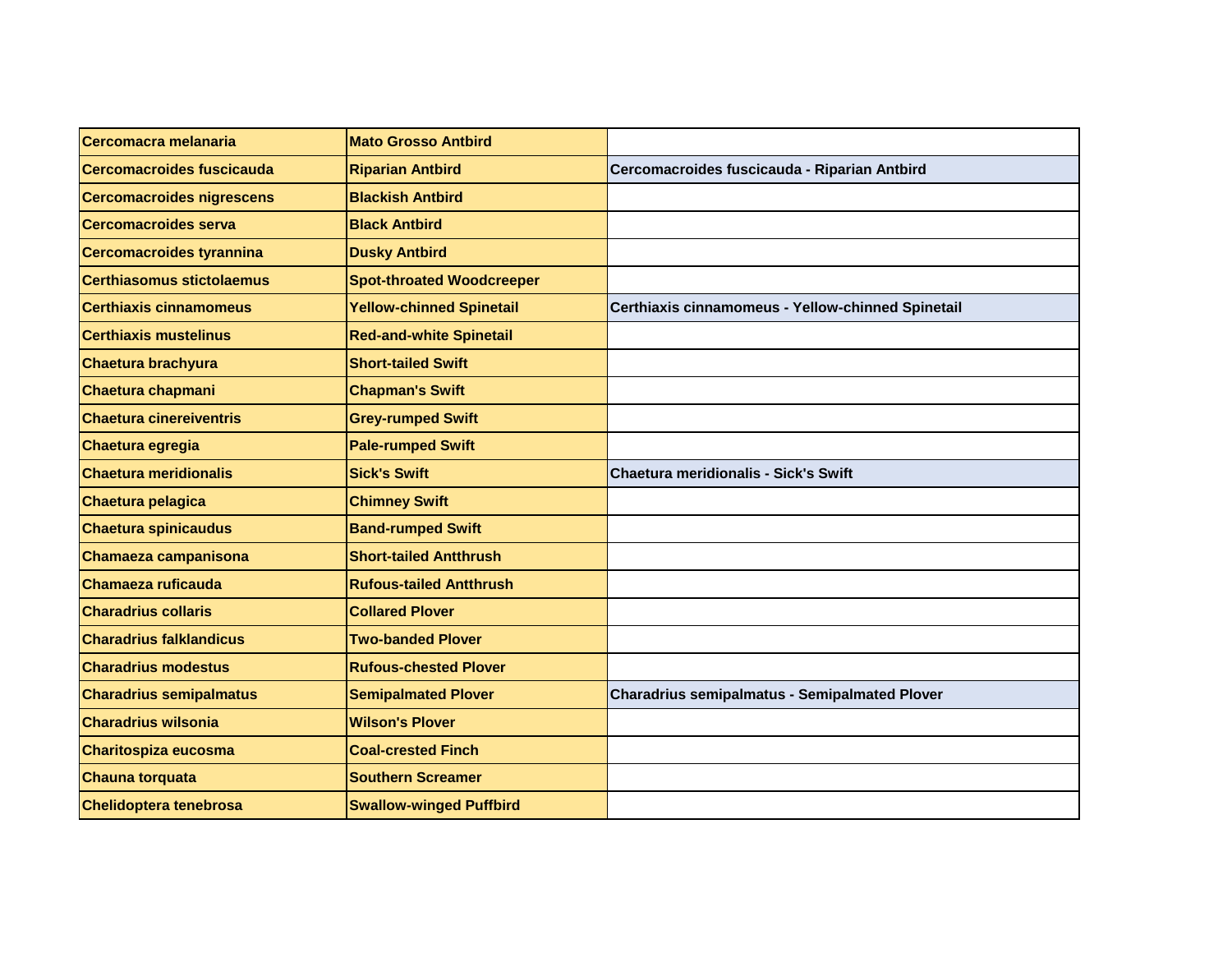| <b>Chionis albus</b>                 | <b>Snowy Sheathbill</b>            |                                                           |
|--------------------------------------|------------------------------------|-----------------------------------------------------------|
| Chionomesa fimbriata                 | <b>Glittering-throated Emerald</b> |                                                           |
| Chionomesa lactea                    | <b>Sapphire-spangled Emerald</b>   | Chionomesa lactea - Sapphire-spangled Emerald             |
| Chiroxiphia caudata                  | <b>Blue Manakin</b>                | Chiroxiphia caudata - Blue Manakin                        |
| Chiroxiphia pareola                  | <b>Blue-backed Manakin</b>         |                                                           |
| <b>Chlorestes cyanus</b>             | <b>White-chinned Sapphire</b>      |                                                           |
| <b>Chlorestes notata</b>             | <b>Blue-chinned Sapphire</b>       |                                                           |
| <b>Chloroceryle aenea</b>            | <b>American Pygmy Kingfisher</b>   | Chloroceryle aenea - American Pygmy Kingfisher            |
| <b>Chloroceryle amazona</b>          | <b>Amazon Kingfisher</b>           | Chloroceryle amazona - Amazon Kingfisher                  |
| <b>Chloroceryle americana</b>        | <b>Green Kingfisher</b>            |                                                           |
| <b>Chloroceryle inda</b>             | <b>Green-and-rufous Kingfisher</b> |                                                           |
| <b>Chlorophanes spiza</b>            | <b>Green Honeycreeper</b>          |                                                           |
| Chlorophonia cyanea                  | <b>Blue-naped Chlorophonia</b>     |                                                           |
| Chlorophonia cyanocephala            | <b>Golden-rumped Euphonia</b>      |                                                           |
| <b>Chlorostilbon lucidus</b>         | <b>Glittering-bellied Emerald</b>  | <b>Chlorostilbon lucidus - Glittering-bellied Emerald</b> |
| <b>Chlorostilbon mellisugus</b>      | <b>Blue-tailed Emerald</b>         |                                                           |
| <b>Chondrohierax uncinatus</b>       | <b>Hook-billed Kite</b>            |                                                           |
| <b>Chordeiles acutipennis</b>        | <b>Lesser Nighthawk</b>            |                                                           |
| <b>Chordeiles gundlachii</b>         | <b>Antillean Nighthawk</b>         |                                                           |
| <b>Chordeiles minor</b>              | <b>Common Nighthawk</b>            |                                                           |
| <b>Chordeiles nacunda</b>            | <b>Nacunda Nighthawk</b>           |                                                           |
| <b>Chordeiles pusillus</b>           | <b>Least Nighthawk</b>             |                                                           |
| <b>Chordeiles rupestris</b>          | <b>Sand-colored Nighthawk</b>      |                                                           |
| <b>Chroicocephalus cirrocephalus</b> | <b>Grey-headed Gull</b>            |                                                           |
| <b>Chroicocephalus maculipennis</b>  | <b>Brown-hooded Gull</b>           |                                                           |
|                                      |                                    |                                                           |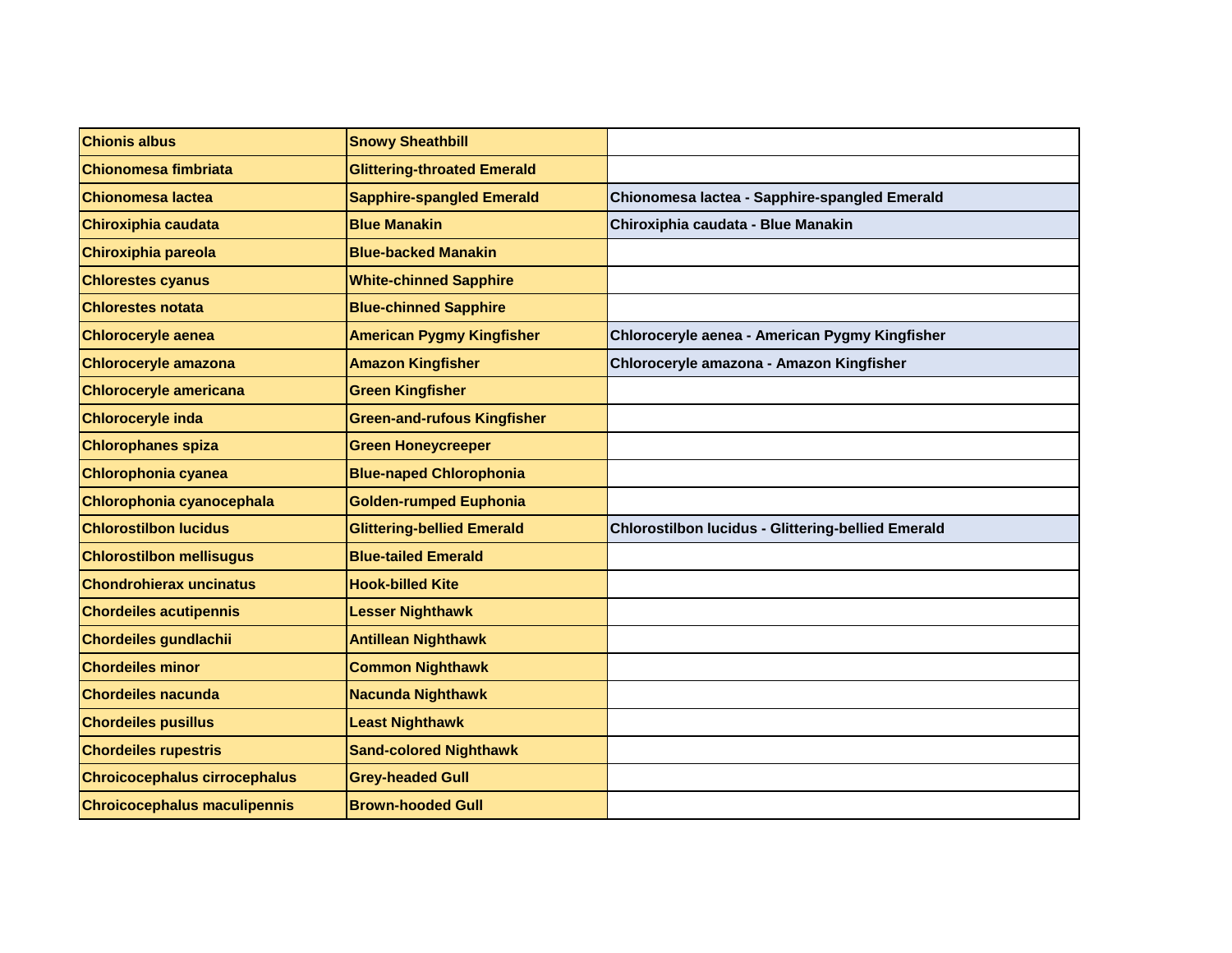| <b>Chrysolampis mosquitus</b>        | <b>Ruby-topaz Hummingbird</b>    |                                                    |
|--------------------------------------|----------------------------------|----------------------------------------------------|
| <b>Chrysomus icterocephalus</b>      | <b>Yellow-hooded Blackbird</b>   |                                                    |
| <b>Chrysomus ruficapillus</b>        | <b>Chestnut-capped Blackbird</b> | Chrysomus ruficapillus - Chestnut-capped Blackbird |
| <b>Chrysuronia brevirostris</b>      | <b>White-chested Emerald</b>     |                                                    |
| <b>Chrysuronia leucogaster</b>       | <b>Plain-bellied Emerald</b>     |                                                    |
| <b>Chrysuronia oenone</b>            | <b>Golden-tailed Sapphire</b>    |                                                    |
| <b>Chrysuronia versicolor</b>        | <b>Versicolored Emerald</b>      |                                                    |
| <b>Cichlocolaptes leucophrus</b>     | <b>Pale-browed Treehunter</b>    |                                                    |
| Cichlocolaptes mazarbarnetti         | <b>Cryptic Treehunter</b>        |                                                    |
| <b>Cichlopsis leucogenys</b>         | <b>Rufous-brown Solitaire</b>    |                                                    |
| Ciconia maguari                      | <b>Maguari Stork</b>             | Ciconia maguari - Maguari Stork                    |
| <b>Cinclodes fuscus</b>              | <b>Buff-winged Cinclodes</b>     |                                                    |
| <b>Cinclodes pabsti</b>              | <b>Long-tailed Cinclodes</b>     |                                                    |
| <b>Circus buffoni</b>                | <b>Long-winged Harrier</b>       |                                                    |
| <b>Circus cinereus</b>               | <b>Cinereous Harrier</b>         |                                                    |
| <b>Cissopis leverianus</b>           | <b>Magpie Tanager</b>            | Cissopis leverianus - Magpie Tanager               |
| <b>Cistothorus platensis</b>         | <b>Grass Wren</b>                | Cistothorus platensis platensis - Grass Wren       |
| <b>Claravis pretiosa</b>             | <b>Blue Ground Dove</b>          |                                                    |
| <b>Clibanornis dendrocolaptoides</b> | <b>Canebrake Groundcreeper</b>   |                                                    |
| <b>Clibanornis rectirostris</b>      | Henna-capped Foliage-gleaner     |                                                    |
| <b>Clibanornis rubiginosus</b>       | <b>Ruddy Foliage-gleaner</b>     |                                                    |
| <b>Clytoctantes atrogularis</b>      | Rondonia Bushbird                |                                                    |
| Clytolaema rubricauda                | <b>Brazilian Ruby</b>            |                                                    |
| <b>Cnemotriccus fuscatus</b>         | <b>Fuscous Flycatcher</b>        |                                                    |
| <b>Cnipodectes subbrunneus</b>       | <b>Brownish Twistwing</b>        |                                                    |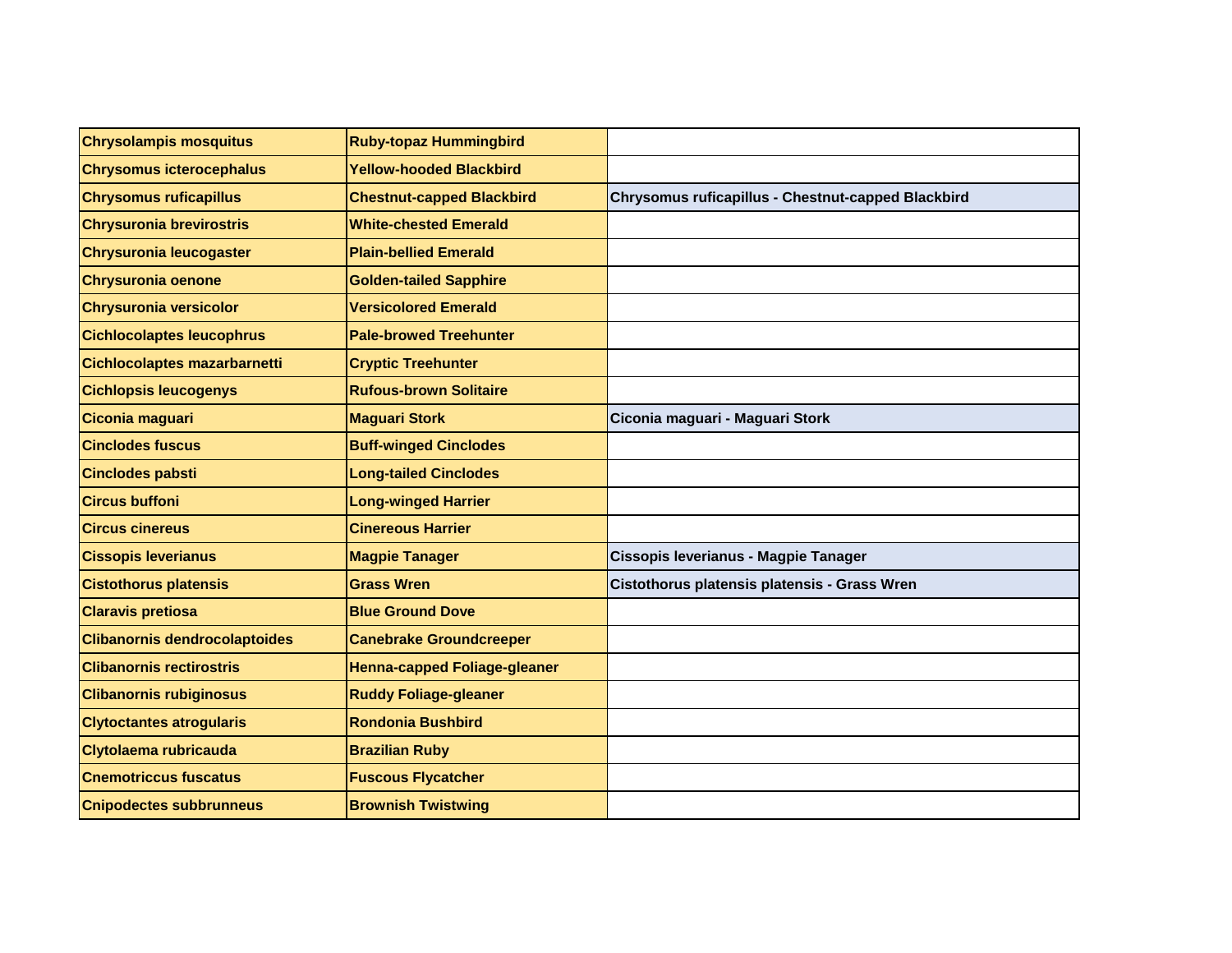| <b>Cnipodectes superrufus</b>   | <b>Rufous Twistwing</b>           |                                                         |
|---------------------------------|-----------------------------------|---------------------------------------------------------|
| Coccycua cinerea                | <b>Ash-colored Cuckoo</b>         |                                                         |
| Coccycua minuta                 | <b>Little Cuckoo</b>              |                                                         |
| Coccycua pumila                 | <b>Dwarf Cuckoo</b>               |                                                         |
| <b>Coccyzus americanus</b>      | <b>Yellow-billed Cuckoo</b>       |                                                         |
| <b>Coccyzus erythropthalmus</b> | <b>Black-billed Cuckoo</b>        |                                                         |
| <b>Coccyzus euleri</b>          | <b>Pearly-breasted Cuckoo</b>     |                                                         |
| <b>Coccyzus melacoryphus</b>    | <b>Dark-billed Cuckoo</b>         |                                                         |
| <b>Coccyzus minor</b>           | <b>Mangrove Cuckoo</b>            |                                                         |
| <b>Cochlearius cochlearius</b>  | <b>Boat-billed Heron</b>          |                                                         |
| Coereba flaveola                | <b>Bananaquit</b>                 | Coereba flaveola - Bananaquit                           |
| <b>Colaptes campestris</b>      | <b>Campo Flicker</b>              | <b>Colaptes campestris - Campo Flicker</b>              |
| <b>Colaptes melanochloros</b>   | <b>Green-barred Woodpecker</b>    | <b>Colaptes melanochloros - Green-barred Woodpecker</b> |
| <b>Colaptes punctigula</b>      | <b>Spot-breasted Woodpecker</b>   | Colaptes punctigula - Spot-breasted Woodpecker          |
| <b>Colibri coruscans</b>        | <b>Sparkling Violetear</b>        |                                                         |
| Colibri delphinae               | <b>Brown Violetear</b>            |                                                         |
| <b>Colibri serrirostris</b>     | <b>White-vented Violetear</b>     |                                                         |
| <b>Colinus cristatus</b>        | <b>Crested Bobwhite</b>           |                                                         |
| <b>Colonia colonus</b>          | <b>Long-tailed Tyrant</b>         | Colonia colonus - Long-tailed Tyrant                    |
| <b>Columba livia</b>            | <b>Rock Dove</b>                  |                                                         |
| <b>Columbina cyanopis</b>       | <b>Blue-eyed Ground Dove</b>      |                                                         |
| <b>Columbina minuta</b>         | <b>Plain-breasted Ground Dove</b> |                                                         |
| <b>Columbina passerina</b>      | <b>Common Ground Dove</b>         |                                                         |
| <b>Columbina picui</b>          | <b>Picui Ground Dove</b>          | Columbina picui - Picui Ground Dove                     |
| <b>Columbina squammata</b>      | <b>Scaled Dove</b>                | Columbina squammata - Scaled Dove                       |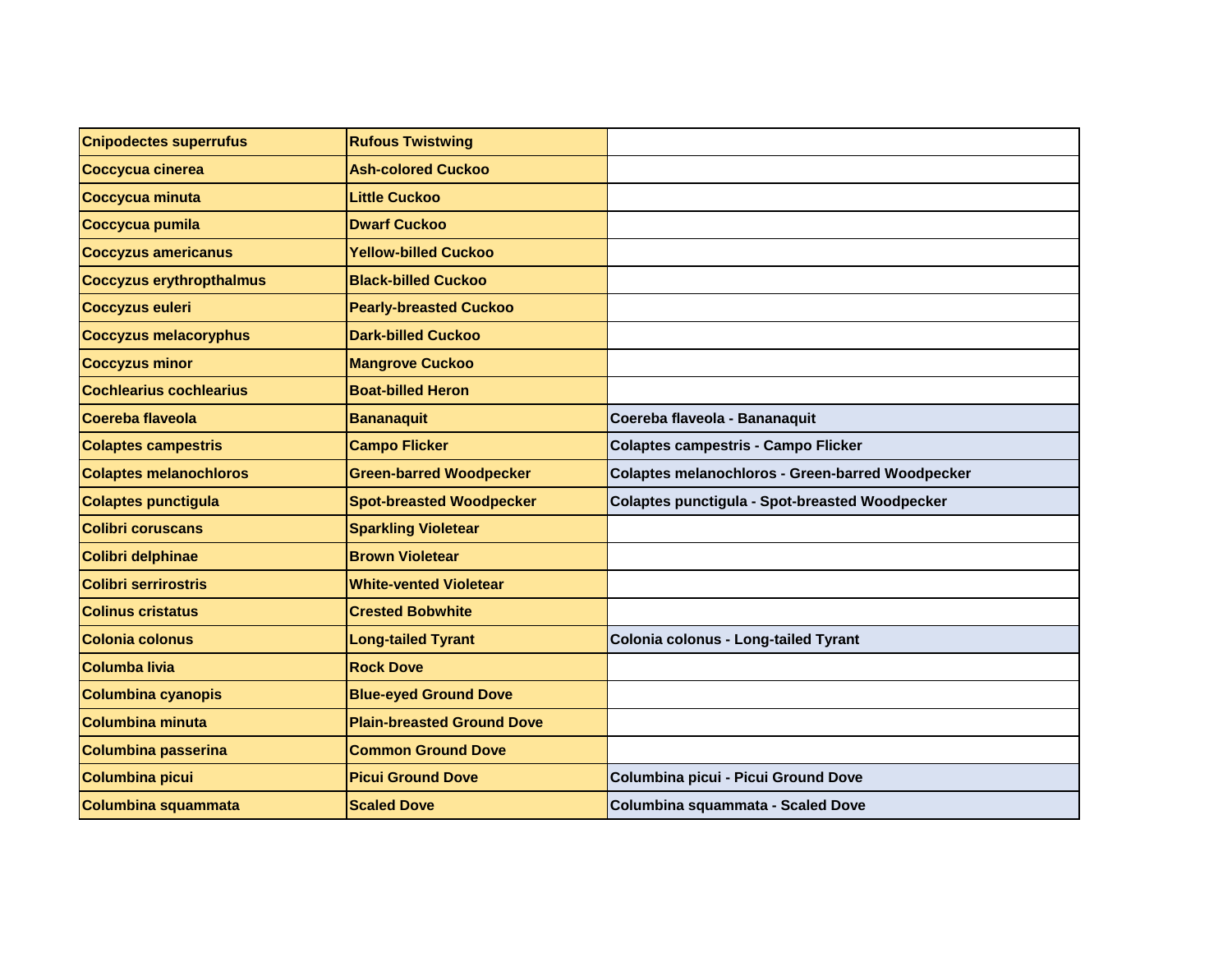| Columbina talpacoti              | <b>Ruddy Ground Dove</b>          | Columbina talpacoti - Ruddy Ground Dove                 |
|----------------------------------|-----------------------------------|---------------------------------------------------------|
| <b>Compsothraupis loricata</b>   | <b>Scarlet-throated Tanager</b>   |                                                         |
| <b>Conioptilon mcilhennyi</b>    | <b>Black-faced Cotinga</b>        | Conioptilon mcilhennyi - Black-faced Cotinga            |
| <b>Conirostrum bicolor</b>       | <b>Bicolored Conebill</b>         |                                                         |
| <b>Conirostrum margaritae</b>    | <b>Pearly-breasted Conebill</b>   |                                                         |
| <b>Conirostrum speciosum</b>     | <b>Chestnut-vented Conebill</b>   | <b>Conirostrum speciosum - Chestnut-vented Conebill</b> |
| <b>Conopias parvus</b>           | <b>Yellow-throated Flycatcher</b> |                                                         |
| <b>Conopias trivirgatus</b>      | <b>Three-striped Flycatcher</b>   | <b>Conopias trivirgatus - Three-striped Flycatcher</b>  |
| Conopophaga aurita               | <b>Chestnut-belted Gnateater</b>  |                                                         |
| Conopophaga lineata              | <b>Rufous Gnateater</b>           |                                                         |
| Conopophaga melanogaster         | <b>Black-bellied Gnateater</b>    |                                                         |
| Conopophaga melanops             | <b>Black-cheeked Gnateater</b>    |                                                         |
| Conopophaga roberti              | <b>Hooded Gnateater</b>           |                                                         |
| <b>Conothraupis mesoleuca</b>    | <b>Cone-billed Tanager</b>        |                                                         |
| <b>Conothraupis speculigera</b>  | <b>Black-and-white Tanager</b>    |                                                         |
| <b>Contopus cinereus</b>         | <b>Tropical Pewee</b>             |                                                         |
| <b>Contopus cooperi</b>          | <b>Olive-sided Flycatcher</b>     |                                                         |
| <b>Contopus nigrescens</b>       | <b>Blackish Pewee</b>             |                                                         |
| <b>Contopus virens</b>           | <b>Eastern Wood Pewee</b>         | <b>Contopus virens - Eastern Wood Pewee</b>             |
| <b>Coragyps atratus</b>          | <b>Black Vulture</b>              | <b>Coragyps atratus - Black Vulture</b>                 |
| <b>Corapipo gutturalis</b>       | <b>White-throated Manakin</b>     |                                                         |
| Coryphaspiza melanotis           | <b>Black-masked Finch</b>         |                                                         |
| Coryphistera alaudina            | <b>Lark-like Brushrunner</b>      |                                                         |
| <b>Coryphospingus cucullatus</b> | <b>Red Pileated Finch</b>         |                                                         |
| <b>Coryphospingus pileatus</b>   | <b>Grey Pileated Finch</b>        | Coryphospingus pileatus - Grey Pileated Finch           |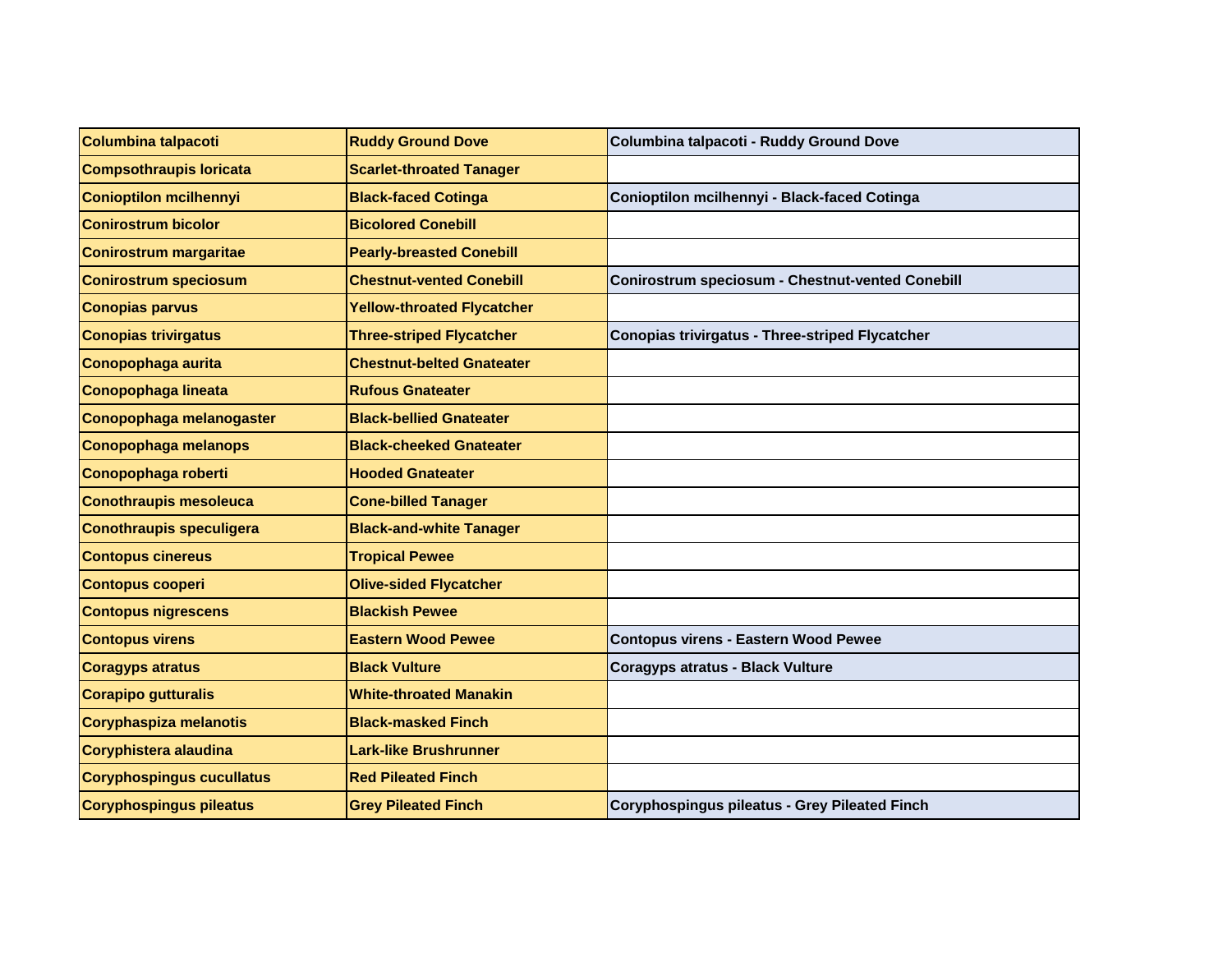| Corythopis delalandi             | <b>Southern Antpipit</b>         |                                               |
|----------------------------------|----------------------------------|-----------------------------------------------|
| <b>Corythopis torquatus</b>      | <b>Ringed Antpipit</b>           | <b>Corythopis torquatus - Ringed Antpipit</b> |
| Coscoroba coscoroba              | <b>Coscoroba Swan</b>            |                                               |
| Cotinga cayana                   | <b>Spangled Cotinga</b>          |                                               |
| Cotinga cotinga                  | <b>Purple-breasted Cotinga</b>   |                                               |
| Cotinga maculata                 | <b>Banded Cotinga</b>            |                                               |
| Cotinga maynana                  | <b>Plum-throated Cotinga</b>     |                                               |
| <b>Coturnicops notatus</b>       | <b>Speckled Rail</b>             |                                               |
| <b>Cranioleuca demissa</b>       | <b>Tepui Spinetail</b>           |                                               |
| <b>Cranioleuca gutturata</b>     | <b>Speckled Spinetail</b>        |                                               |
| <b>Cranioleuca muelleri</b>      | <b>Scaled Spinetail</b>          |                                               |
| <b>Cranioleuca obsoleta</b>      | <b>Olive Spinetail</b>           | Cranioleuca obsoleta - Olive Spinetail        |
| <b>Cranioleuca pallida</b>       | <b>Pallid Spinetail</b>          | Cranioleuca pallida - Pallid Spinetail        |
| <b>Cranioleuca pyrrhophia</b>    | <b>Stripe-crowned Spinetail</b>  |                                               |
| <b>Cranioleuca semicinerea</b>   | <b>Grey-headed Spinetail</b>     |                                               |
| <b>Cranioleuca vulpecula</b>     | <b>Parker's Spinetail</b>        |                                               |
| <b>Cranioleuca vulpina</b>       | <b>Rusty-backed Spinetail</b>    | Cranioleuca vulpina - Rusty-backed Spinetail  |
| <b>Crax alector</b>              | <b>Black Curassow</b>            |                                               |
| <b>Crax blumenbachii</b>         | <b>Red-billed Curassow</b>       |                                               |
| <b>Crax fasciolata</b>           | <b>Bare-faced Curassow</b>       |                                               |
| <b>Crax globulosa</b>            | <b>Wattled Curassow</b>          |                                               |
| Crotophaga ani                   | <b>Smooth-billed Ani</b>         | Crotophaga ani - Smooth-billed Ani            |
| Crotophaga major                 | <b>Greater Ani</b>               | Crotophaga major - Greater Ani                |
| <b>Cryptopezus nattereri</b>     | <b>Speckle-breasted Antpitta</b> |                                               |
| <b>Crypturellus atrocapillus</b> | <b>Black-capped Tinamou</b>      |                                               |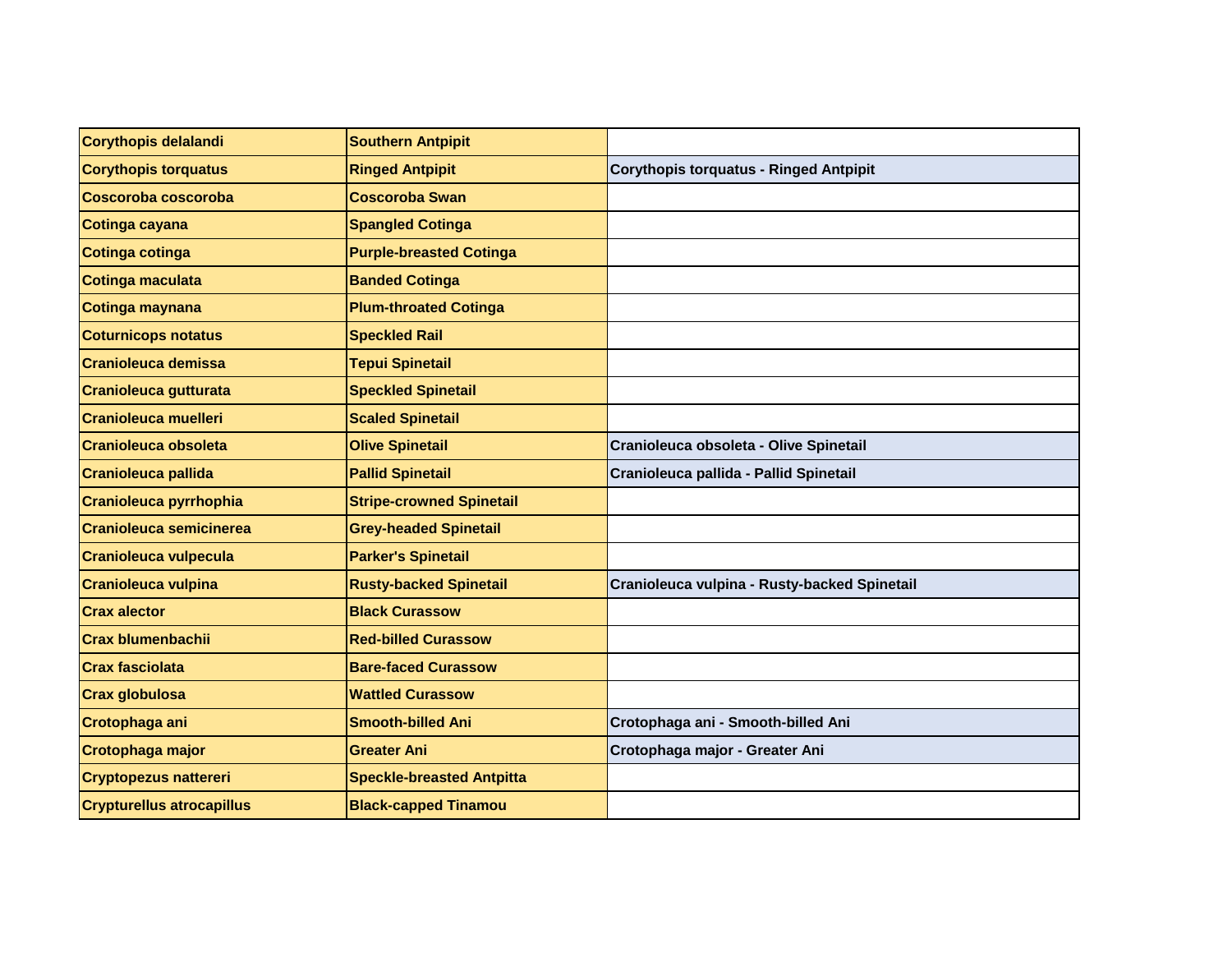| <b>Crypturellus bartletti</b>    | <b>Bartlett's Tinamou</b>        |                                             |
|----------------------------------|----------------------------------|---------------------------------------------|
| <b>Crypturellus brevirostris</b> | <b>Rusty Tinamou</b>             |                                             |
| <b>Crypturellus cinereus</b>     | <b>Cinereous Tinamou</b>         |                                             |
| <b>Crypturellus erythropus</b>   | <b>Red-legged Tinamou</b>        |                                             |
| <b>Crypturellus noctivagus</b>   | <b>Yellow-legged Tinamou</b>     |                                             |
| <b>Crypturellus obsoletus</b>    | <b>Brown Tinamou</b>             |                                             |
| <b>Crypturellus parvirostris</b> | <b>Small-billed Tinamou</b>      |                                             |
| <b>Crypturellus soui</b>         | <b>Little Tinamou</b>            |                                             |
| <b>Crypturellus strigulosus</b>  | <b>Brazilian Tinamou</b>         |                                             |
| <b>Crypturellus variegatus</b>   | <b>Variegated Tinamou</b>        |                                             |
| Culicivora caudacuta             | <b>Sharp-tailed Grass Tyrant</b> |                                             |
| <b>Cyanerpes caeruleus</b>       | <b>Purple Honeycreeper</b>       |                                             |
| <b>Cyanerpes cyaneus</b>         | <b>Red-legged Honeycreeper</b>   |                                             |
| <b>Cyanerpes nitidus</b>         | <b>Short-billed Honeycreeper</b> |                                             |
| <b>Cyanicterus cyanicterus</b>   | <b>Blue-backed Tanager</b>       |                                             |
| <b>Cyanocorax caeruleus</b>      | <b>Azure Jay</b>                 |                                             |
| <b>Cyanocorax cayanus</b>        | <b>Cayenne Jay</b>               |                                             |
| <b>Cyanocorax chrysops</b>       | <b>Plush-crested Jay</b>         |                                             |
| <b>Cyanocorax cristatellus</b>   | <b>Curl-crested Jay</b>          | Cyanocorax cristatellus - Curl-crested Jay  |
| <b>Cyanocorax cyanomelas</b>     | <b>Purplish Jay</b>              |                                             |
| Cyanocorax cyanopogon            | <b>White-naped Jay</b>           |                                             |
| <b>Cyanocorax violaceus</b>      | <b>Violaceous Jay</b>            |                                             |
| Cyanoloxia brissonii             | <b>Ultramarine Grosbeak</b>      | Cyanoloxia brissonii - Ultramarine Grosbeak |
| Cyanoloxia glaucocaerulea        | <b>Glaucous-blue Grosbeak</b>    |                                             |
| Cyanoloxia rothschildii          | <b>Amazonian Grosbeak</b>        |                                             |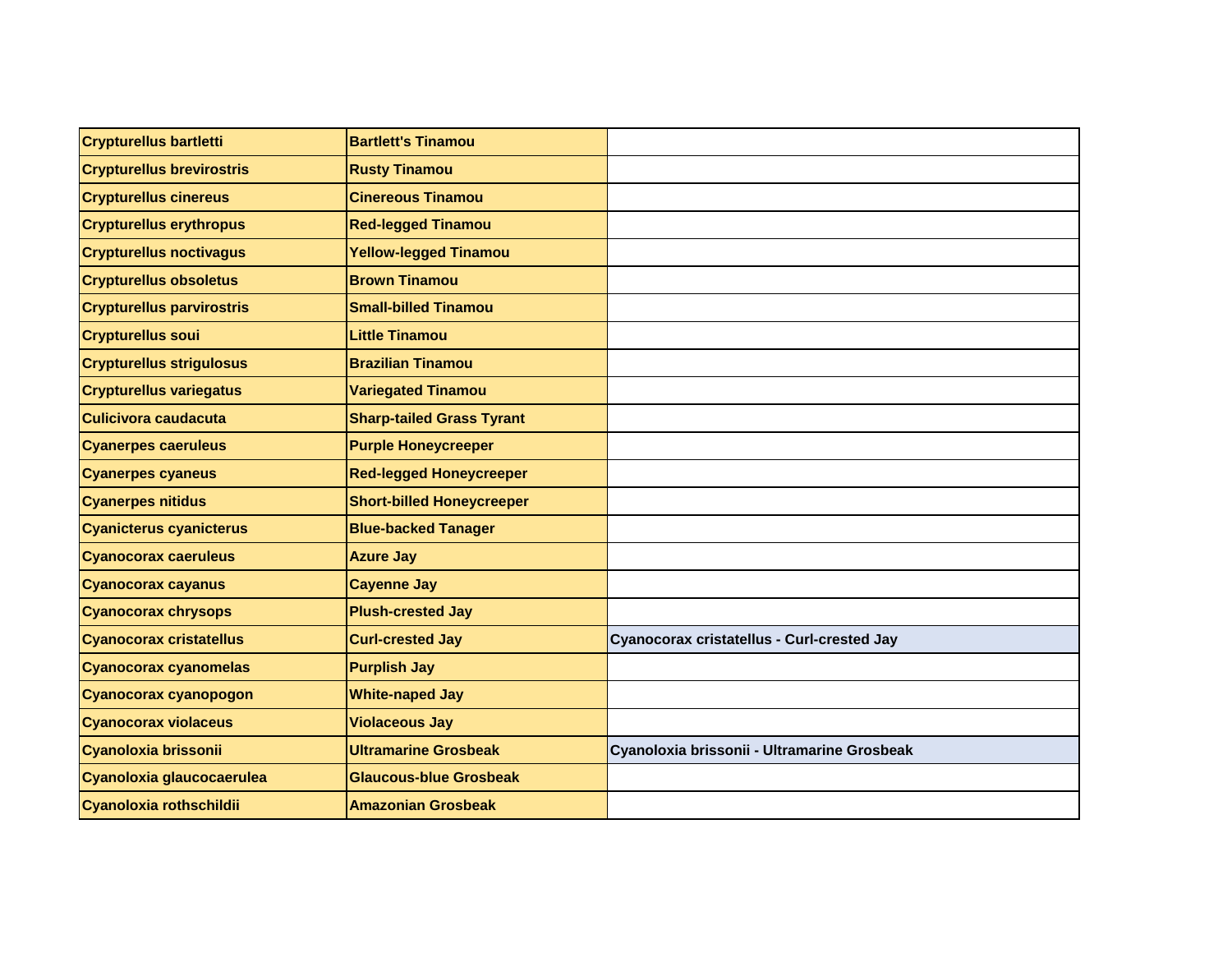| <b>Cyclarhis gujanensis</b>        | <b>Rufous-browed Peppershrike</b>    | Cyclarhis gujanensis - Rufous-browed Peppershrike       |
|------------------------------------|--------------------------------------|---------------------------------------------------------|
| <b>Cygnus melancoryphus</b>        | <b>Black-necked Swan</b>             |                                                         |
| <b>Cymbilaimus lineatus</b>        | <b>Fasciated Antshrike</b>           |                                                         |
| <b>Cymbilaimus sanctaemariae</b>   | <b>Bamboo Antshrike</b>              |                                                         |
| <b>Cyphorhinus arada</b>           | <b>Musician Wren</b>                 |                                                         |
| <b>Cypseloides fumigatus</b>       | <b>Sooty Swift</b>                   | <b>Cypseloides fumigatus - Sooty Swift</b>              |
| <b>Cypseloides senex</b>           | <b>Great Dusky Swift</b>             |                                                         |
| Cypsnagra hirundinacea             | <b>White-rumped Tanager</b>          |                                                         |
| <b>Dacnis albiventris</b>          | <b>White-bellied Dacnis</b>          |                                                         |
| <b>Dacnis cayana</b>               | <b>Blue Dacnis</b>                   | Dacnis cayana - Blue Dacnis                             |
| <b>Dacnis flaviventer</b>          | <b>Yellow-bellied Dacnis</b>         |                                                         |
| <b>Dacnis lineata</b>              | <b>Black-faced Dacnis</b>            |                                                         |
| <b>Dacnis nigripes</b>             | <b>Black-legged Dacnis</b>           |                                                         |
| <b>Daptrius ater</b>               | <b>Black Caracara</b>                |                                                         |
| Deconychura longicauda             | <b>Long-tailed Woodcreeper</b>       |                                                         |
| <b>Dendrexetastes rufigula</b>     | <b>Cinnamon-throated Woodcreeper</b> | Dendrexetastes rufigula - Cinnamon-throated Woodcreeper |
| <b>Dendrocincla fuliginosa</b>     | <b>Plain-brown Woodcreeper</b>       |                                                         |
| Dendrocincla merula                | <b>White-chinned Woodcreeper</b>     |                                                         |
| <b>Dendrocincla turdina</b>        | <b>Plain-winged Woodcreeper</b>      | Dendrocincla turdina - Plain-winged Woodcreeper         |
| <b>Dendrocolaptes certhia</b>      | <b>Amazonian Barred Woodcreeper</b>  |                                                         |
| <b>Dendrocolaptes hoffmannsi</b>   | <b>Hoffmanns's Woodcreeper</b>       |                                                         |
| <b>Dendrocolaptes picumnus</b>     | <b>Black-banded Woodcreeper</b>      |                                                         |
| <b>Dendrocolaptes platyrostris</b> | <b>Planalto Woodcreeper</b>          | Dendrocolaptes platyrostris - Planalto Woodcreeper      |
| <b>Dendrocygna autumnalis</b>      | <b>Black-bellied Whistling Duck</b>  |                                                         |
| <b>Dendrocygna bicolor</b>         | <b>Fulvous Whistling Duck</b>        |                                                         |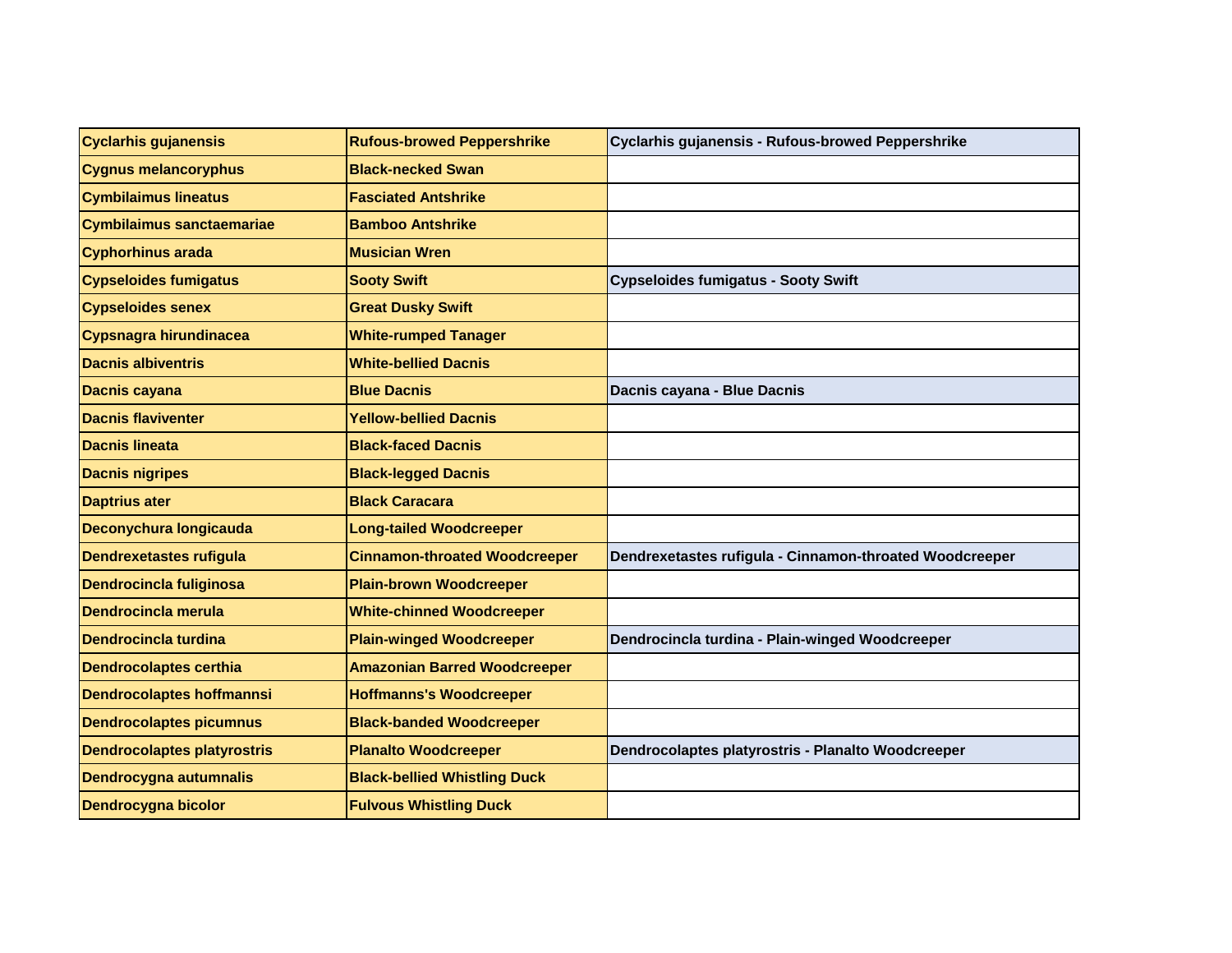| Dendrocygna viduata             | <b>White-faced Whistling Duck</b>      | Dendrocygna viduata - White-faced Whistling Duck  |
|---------------------------------|----------------------------------------|---------------------------------------------------|
| Dendroma erythroptera           | <b>Chestnut-winged Foliage-gleaner</b> |                                                   |
| Dendroma rufa                   | <b>Buff-fronted Foliage-gleaner</b>    |                                                   |
| <b>Dendroplex kienerii</b>      | <b>Zimmer's Woodcreeper</b>            |                                                   |
| <b>Dendroplex picus</b>         | <b>Straight-billed Woodcreeper</b>     |                                                   |
| <b>Deroptyus accipitrinus</b>   | <b>Red-fan Parrot</b>                  |                                                   |
| Dichrozona cincta               | <b>Banded Antbird</b>                  |                                                   |
| <b>Diopsittaca nobilis</b>      | <b>Red-shouldered Macaw</b>            | Diopsittaca nobilis - Red-shouldered Macaw        |
| Discosura langsdorffi           | <b>Black-bellied Thorntail</b>         |                                                   |
| <b>Discosura longicaudus</b>    | <b>Racket-tipped Thorntail</b>         |                                                   |
| Diuca diuca                     | <b>Diuca Finch</b>                     |                                                   |
| <b>Dolichonyx oryzivorus</b>    | <b>Bobolink</b>                        |                                                   |
| <b>Donacobius atricapilla</b>   | <b>Black-capped Donacobius</b>         | Donacobius atricapilla - Black-capped Donacobius  |
| <b>Donacospiza albifrons</b>    | <b>Long-tailed Reed Finch</b>          |                                                   |
| <b>Dromococcyx pavoninus</b>    | <b>Pavonine Cuckoo</b>                 |                                                   |
| <b>Dromococcyx phasianellus</b> | <b>Pheasant Cuckoo</b>                 |                                                   |
| <b>Drymophila devillei</b>      | <b>Striated Antbird</b>                |                                                   |
| <b>Drymophila ferruginea</b>    | <b>Ferruginous Antbird</b>             | Drymophila ferruginea - Ferruginous Antbird       |
| Drymophila genei                | <b>Rufous-tailed Antbird</b>           |                                                   |
| Drymophila malura               | <b>Dusky-tailed Antbird</b>            |                                                   |
| Drymophila ochropyga            | <b>Ochre-rumped Antbird</b>            |                                                   |
| <b>Drymophila rubricollis</b>   | <b>Bertoni's Antbird</b>               |                                                   |
| Drymophila squamata             | <b>Scaled Antbird</b>                  | Drymophila squamata - Scaled Antbird              |
| <b>Drymornis bridgesii</b>      | <b>Scimitar-billed Woodcreeper</b>     | Drymornis bridgesii - Scimitar-billed Woodcreeper |
| <b>Dryocopus lineatus</b>       | <b>Lineated Woodpecker</b>             | <b>Dryocopus lineatus - Lineated Woodpecker</b>   |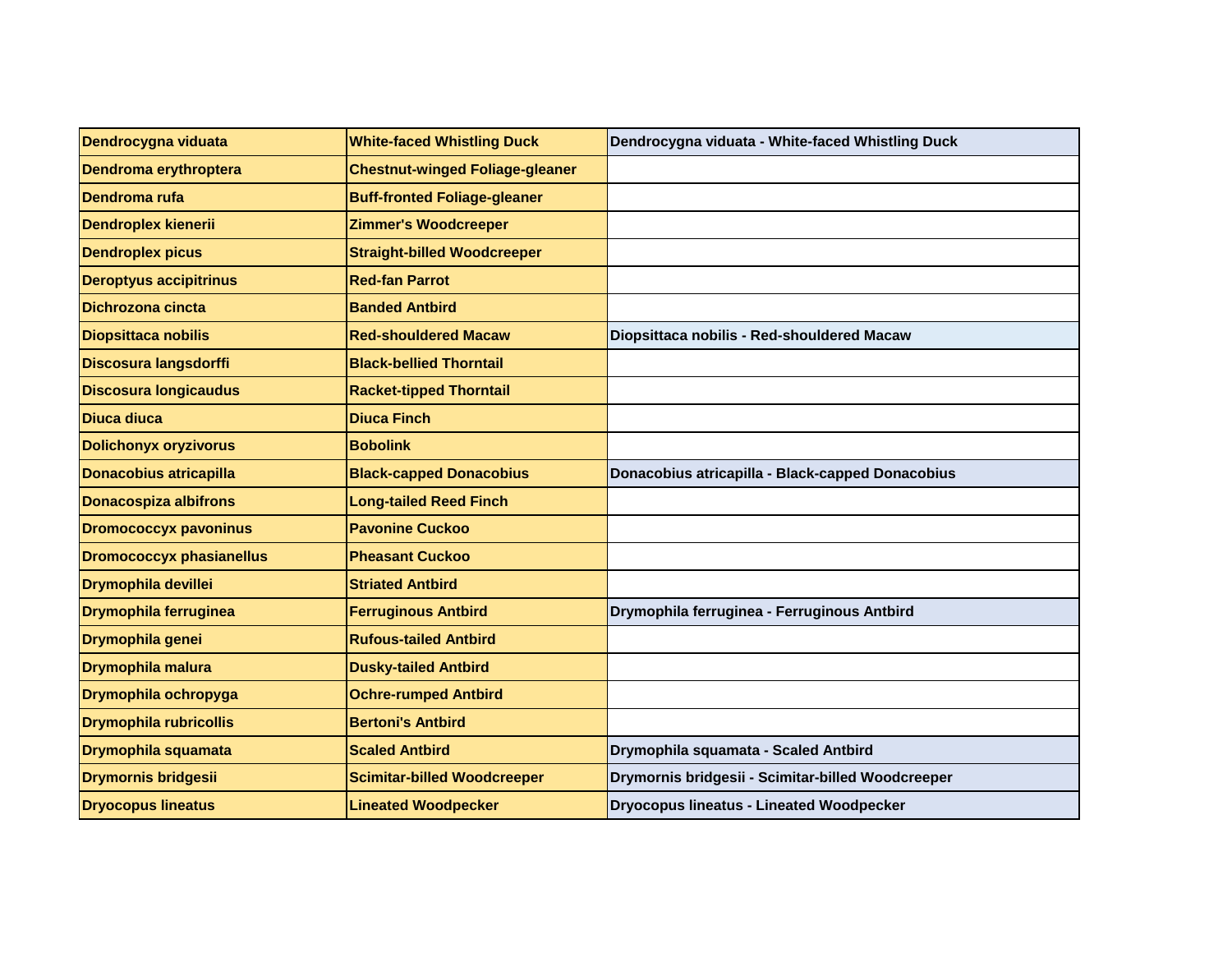| <b>Dysithamnus mentalis</b>        | <b>Plain Antvireo</b>            |                                              |
|------------------------------------|----------------------------------|----------------------------------------------|
| <b>Dysithamnus plumbeus</b>        | <b>Plumbeous Antvireo</b>        |                                              |
| <b>Dysithamnus stictothorax</b>    | <b>Spot-breasted Antvireo</b>    |                                              |
| Egretta caerulea                   | <b>Little Blue Heron</b>         |                                              |
| <b>Egretta thula</b>               | <b>Snowy Egret</b>               |                                              |
| <b>Egretta tricolor</b>            | <b>Tricolored Heron</b>          |                                              |
| <b>Elaenia albiceps</b>            | <b>White-crested Elaenia</b>     |                                              |
| Elaenia chiriquensis               | <b>Lesser Elaenia</b>            |                                              |
| Elaenia cristata                   | <b>Plain-crested Elaenia</b>     |                                              |
| <b>Elaenia flavogaster</b>         | <b>Yellow-bellied Elaenia</b>    | Elaenia flavogaster - Yellow-bellied Elaenia |
| Elaenia mesoleuca                  | <b>Olivaceous Elaenia</b>        | Elaenia mesoleuca - Olivaceous Elaenia       |
| Elaenia obscura                    | <b>Highland Elaenia</b>          | Elaenia obscura - Highland Elaenia           |
| Elaenia pelzelni                   | <b>Brownish Elaenia</b>          |                                              |
| <b>Elaenia ruficeps</b>            | <b>Rufous-crowned Elaenia</b>    |                                              |
| Elaenia sordida                    | <b>Small-headed Elaenia</b>      |                                              |
| Elaenia spectabilis                | <b>Large Elaenia</b>             |                                              |
| <b>Elanoides forficatus</b>        | <b>Swallow-tailed Kite</b>       | Elanoides forficatus - Swallow-tailed Kite   |
| <b>Elanus leucurus</b>             | <b>White-tailed Kite</b>         |                                              |
| <b>Electron platyrhynchum</b>      | <b>Broad-billed Motmot</b>       |                                              |
| <b>Eleoscytalopus indigoticus</b>  | <b>White-breasted Tapaculo</b>   |                                              |
| <b>Eleoscytalopus psychopompus</b> | <b>Bahia Tapaculo</b>            |                                              |
| <b>Eleothreptus anomalus</b>       | <b>Sickle-winged Nightjar</b>    |                                              |
| <b>Eleothreptus candicans</b>      | <b>White-winged Nightjar</b>     |                                              |
| Elliotomyia chionogaster           | <b>White-bellied Hummingbird</b> |                                              |
| <b>Emberizoides duidae</b>         | <b>Duida Grass Finch</b>         |                                              |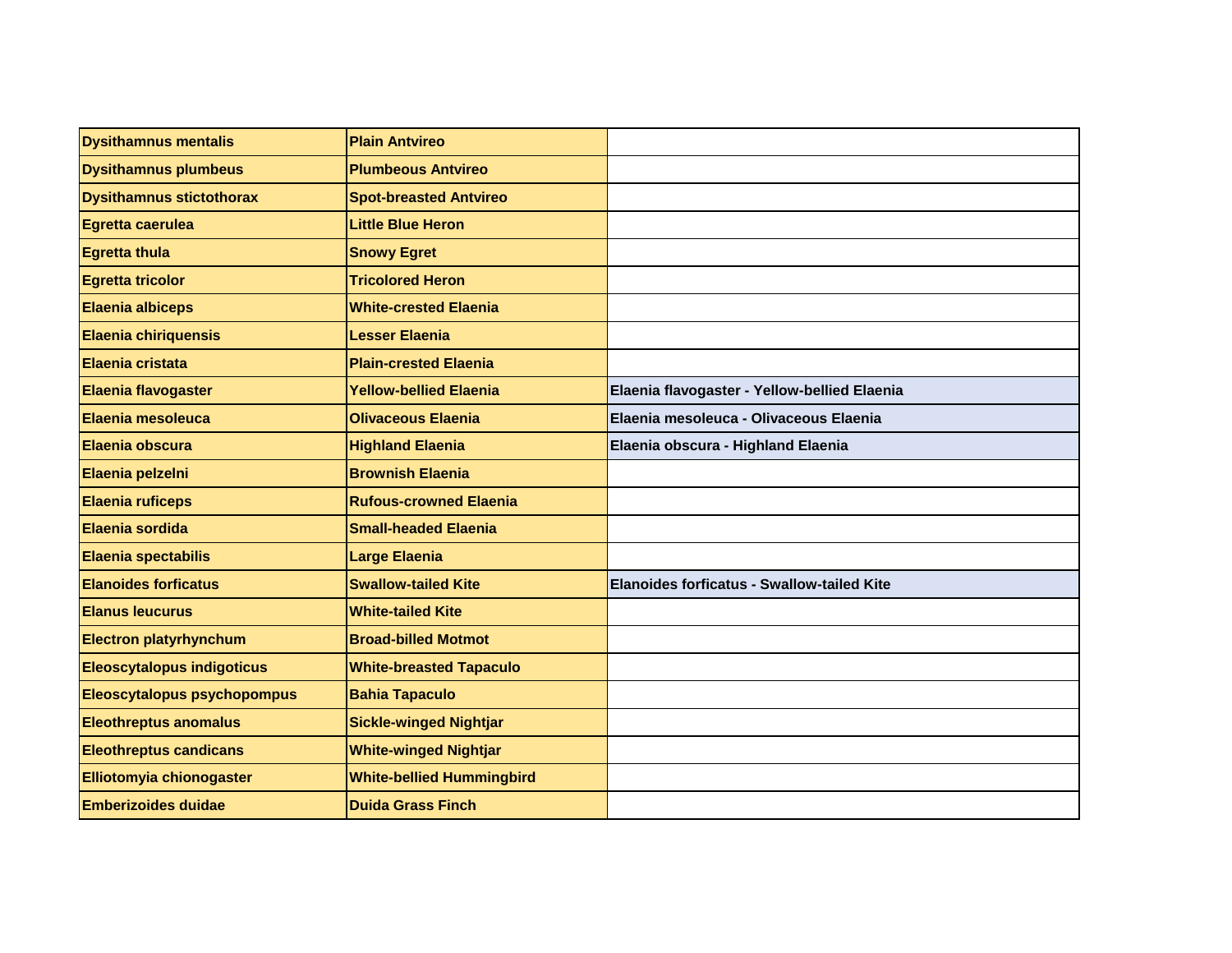| <b>Emberizoides ypiranganus</b> | <b>Lesser Grass Finch</b>          |                                                  |
|---------------------------------|------------------------------------|--------------------------------------------------|
| Embernagra longicauda           | <b>Serra Finch</b>                 |                                                  |
| <b>Embernagra platensis</b>     | <b>Pampa Finch</b>                 | Embernagra platensis - Pampa Finch               |
| <b>Empidonomus varius</b>       | <b>Variegated Flycatcher</b>       |                                                  |
| Epinecrophylla amazonica        | <b>Rio Madeira Stipplethroat</b>   |                                                  |
| Epinecrophylla gutturalis       | <b>Brown-bellied Stipplethroat</b> |                                                  |
| Epinecrophylla haematonota      | <b>Rufous-backed Stipplethroat</b> |                                                  |
| Epinecrophylla leucophthalma    | <b>White-eyed Stipplethroat</b>    |                                                  |
| Epinecrophylla ornata           | <b>Ornate Stipplethroat</b>        |                                                  |
| <b>Estrilda astrild</b>         | <b>Common Waxbill</b>              | Estrilda astrild - Common Waxbill                |
| <b>Eubucco richardsoni</b>      | <b>Lemon-throated Barbet</b>       |                                                  |
| <b>Euchrepomis humeralis</b>    | <b>Chestnut-shouldered Antwren</b> |                                                  |
| Euchrepomis spodioptila         | <b>Ash-winged Antwren</b>          |                                                  |
| <b>Eucometis penicillata</b>    | <b>Grey-headed Tanager</b>         |                                                  |
| <b>Eudocimus ruber</b>          | <b>Scarlet Ibis</b>                |                                                  |
| <b>Eupetomena cirrochloris</b>  | <b>Sombre Hummingbird</b>          | Eupetomena cirrochloris - Sombre Hummingbird     |
| Eupetomena macroura             | <b>Swallow-tailed Hummingbird</b>  | Eupetomena macroura - Swallow-tailed Hummingbird |
| Euphonia cayennensis            | <b>Golden-sided Euphonia</b>       |                                                  |
| Euphonia chalybea               | <b>Green-chinned Euphonia</b>      |                                                  |
| Euphonia chlorotica             | <b>Purple-throated Euphonia</b>    | Euphonia chlorotica - Purple-throated Euphonia   |
| Euphonia chrysopasta            | <b>White-lored Euphonia</b>        |                                                  |
| Euphonia finschi                | <b>Finsch's Euphonia</b>           |                                                  |
| Euphonia laniirostris           | <b>Thick-billed Euphonia</b>       |                                                  |
| Euphonia minuta                 | <b>White-vented Euphonia</b>       |                                                  |
| Euphonia pectoralis             | <b>Chestnut-bellied Euphonia</b>   | Euphonia pectoralis - Chestnut-bellied Euphonia  |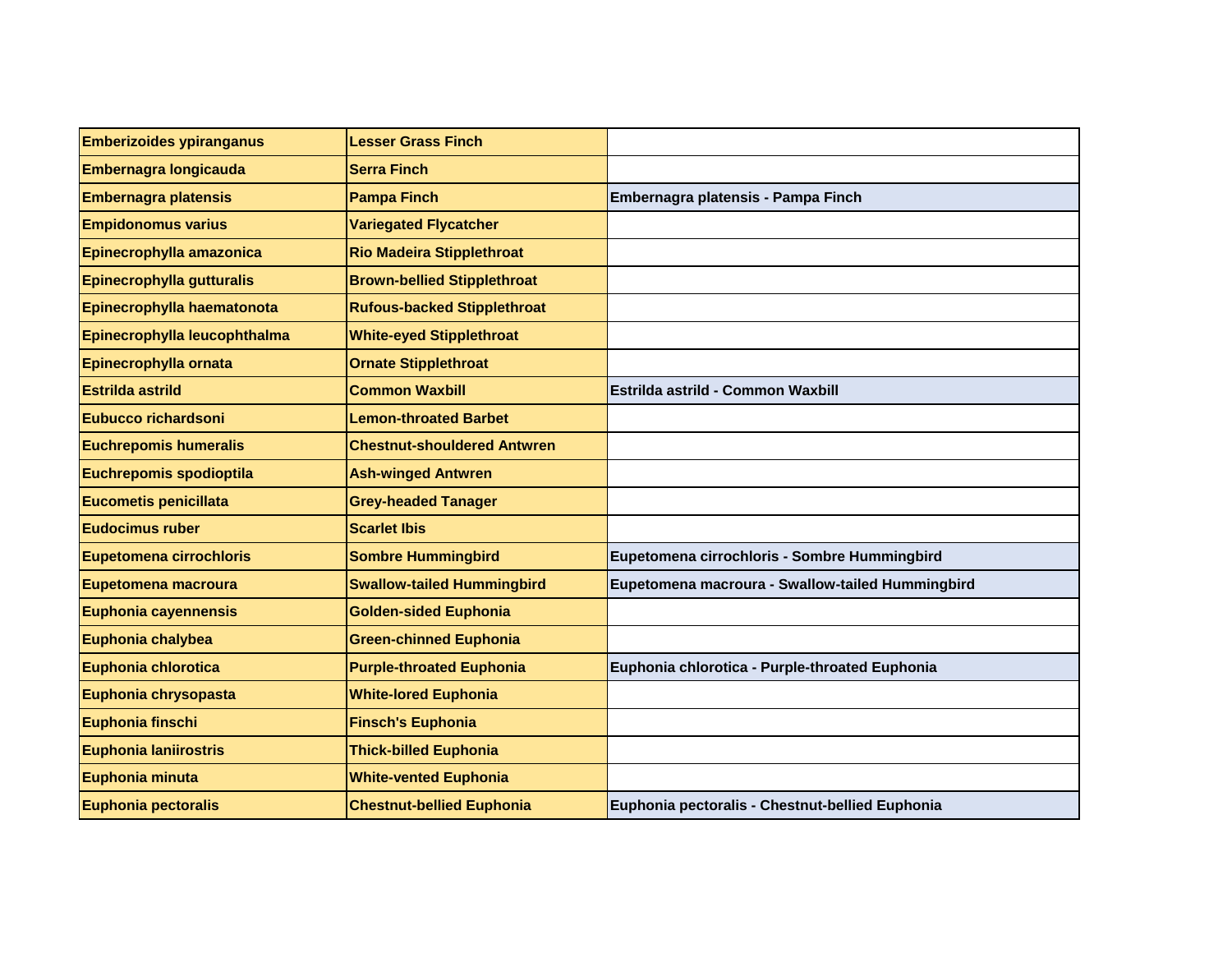| Euphonia plumbea                  | <b>Plumbeous Euphonia</b>             |                                                 |
|-----------------------------------|---------------------------------------|-------------------------------------------------|
| <b>Euphonia rufiventris</b>       | <b>Rufous-bellied Euphonia</b>        |                                                 |
| Euphonia violacea                 | <b>Violaceous Euphonia</b>            | Euphonia violacea - Violaceous Euphonia         |
| Euphonia xanthogaster             | <b>Orange-bellied Euphonia</b>        |                                                 |
| Eupsittula aurea                  | <b>Peach-fronted Parakeet</b>         | Eupsittula aurea - Peach-fronted Parakeet       |
| <b>Eupsittula cactorum</b>        | <b>Caatinga Parakeet</b>              |                                                 |
| Eupsittula pertinax               | <b>Brown-throated Parakeet</b>        |                                                 |
| Eurypyga helias                   | <b>Sunbittern</b>                     |                                                 |
| <b>Euscarthmus meloryphus</b>     | <b>Rufous-crowned Pygmy Tyrant</b>    |                                                 |
| <b>Euscarthmus rufomarginatus</b> | <b>Rufous-sided Pygmy Tyrant</b>      |                                                 |
| <b>Falco deiroleucus</b>          | <b>Orange-breasted Falcon</b>         |                                                 |
| <b>Falco femoralis</b>            | <b>Aplomado Falcon</b>                |                                                 |
| <b>Falco peregrinus</b>           | <b>Peregrine Falcon</b>               |                                                 |
| <b>Falco rufigularis</b>          | <b>Bat Falcon</b>                     | Falco rufigularis - Bat Falcon                  |
| <b>Falco sparverius</b>           | <b>American Kestrel</b>               | Falco sparverius - American Kestrel             |
| <b>Florisuga fusca</b>            | <b>Black Jacobin</b>                  | Florisuga fusca - Black Jacobin                 |
| <b>Florisuga mellivora</b>        | <b>White-necked Jacobin</b>           |                                                 |
| <b>Fluvicola albiventer</b>       | <b>Black-backed Water Tyrant</b>      |                                                 |
| <b>Fluvicola nengeta</b>          | <b>Masked Water Tyrant</b>            | Fluvicola nengeta - Masked Water Tyrant         |
| <b>Fluvicola pica</b>             | <b>Pied Water Tyrant</b>              |                                                 |
| <b>Formicarius analis</b>         | <b>Black-faced Antthrush</b>          |                                                 |
| <b>Formicarius colma</b>          | <b>Rufous-capped Antthrush</b>        |                                                 |
| <b>Formicivora acutirostris</b>   | <b>Marsh Antwren</b>                  |                                                 |
| <b>Formicivora erythronotos</b>   | <b>Black-hooded Antwren</b>           | Formicivora erythronotos - Black-hooded Antwren |
| Formicivora grisea                | <b>Southern White-fringed Antwren</b> |                                                 |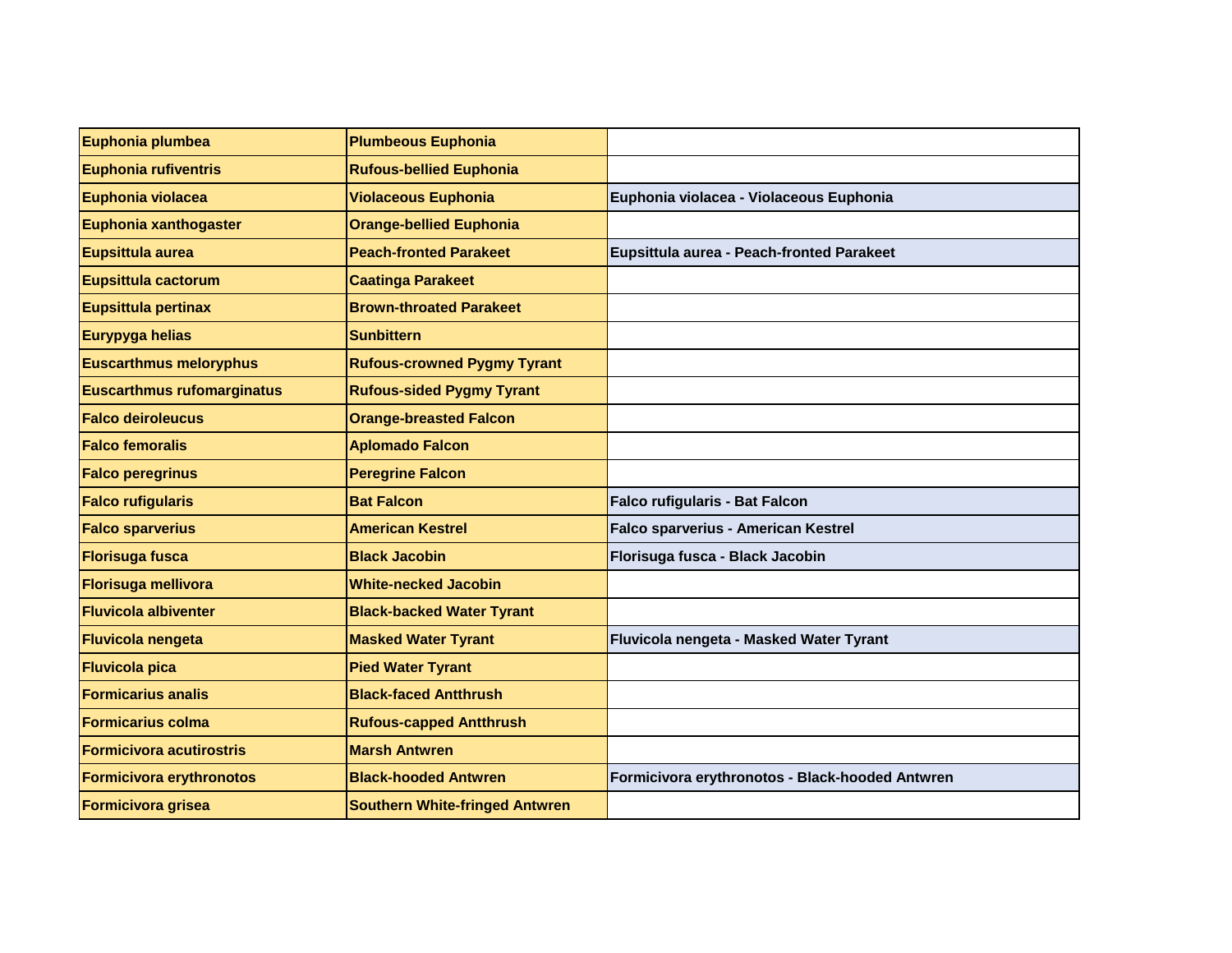| Formicivora iheringi             | <b>Narrow-billed Antwren</b>    |                                                  |
|----------------------------------|---------------------------------|--------------------------------------------------|
| Formicivora melanogaster         | <b>Black-bellied Antwren</b>    |                                                  |
| <b>Formicivora rufa</b>          | <b>Rusty-backed Antwren</b>     |                                                  |
| <b>Formicivora serrana</b>       | <b>Serra Antwren</b>            | Formicivora serrana - Serra Antwren              |
| <b>Forpus crassirostris</b>      | <b>Riparian Parrotlet</b>       |                                                  |
| <b>Forpus modestus</b>           | <b>Dusky-billed Parrotlet</b>   |                                                  |
| <b>Forpus passerinus</b>         | <b>Green-rumped Parrotlet</b>   |                                                  |
| <b>Forpus xanthopterygius</b>    | <b>Cobalt-rumped Parrotlet</b>  | Forpus xanthopterygius - Cobalt-rumped Parrotlet |
| Frederickena unduliger           | <b>Undulated Antshrike</b>      |                                                  |
| <b>Frederickena viridis</b>      | <b>Black-throated Antshrike</b> |                                                  |
| <b>Fregata magnificens</b>       | <b>Magnificent Frigatebird</b>  | Fregata magnificens - Magnificent Frigatebird    |
| <b>Fulica armillata</b>          | <b>Red-gartered Coot</b>        |                                                  |
| <b>Fulica leucoptera</b>         | <b>White-winged Coot</b>        |                                                  |
| <b>Fulica rufifrons</b>          | <b>Red-fronted Coot</b>         |                                                  |
| <b>Fulmarus glacialoides</b>     | <b>Southern Fulmar</b>          |                                                  |
| <b>Furnarius figulus</b>         | <b>Band-tailed Hornero</b>      | Furnarius figulus - Band-tailed Hornero          |
| <b>Furnarius leucopus</b>        | <b>Pale-legged Hornero</b>      |                                                  |
| <b>Furnarius minor</b>           | <b>Lesser Hornero</b>           |                                                  |
| <b>Furnarius rufus</b>           | <b>Rufous Hornero</b>           | <b>Furnarius rufus - Rufous Hornero</b>          |
| <b>Furnarius torridus</b>        | <b>Bay Hornero</b>              |                                                  |
| <b>Galbalcyrhynchus leucotis</b> | <b>White-eared Jacamar</b>      |                                                  |
| Galbalcyrhynchus purusianus      | <b>Purus Jacamar</b>            |                                                  |
| Galbula albirostris              | <b>Yellow-billed Jacamar</b>    |                                                  |
| Galbula cyanescens               | <b>Bluish-fronted Jacamar</b>   | Galbula cyanescens - Bluish-fronted Jacamar      |
| Galbula cyanicollis              | <b>Blue-necked Jacamar</b>      |                                                  |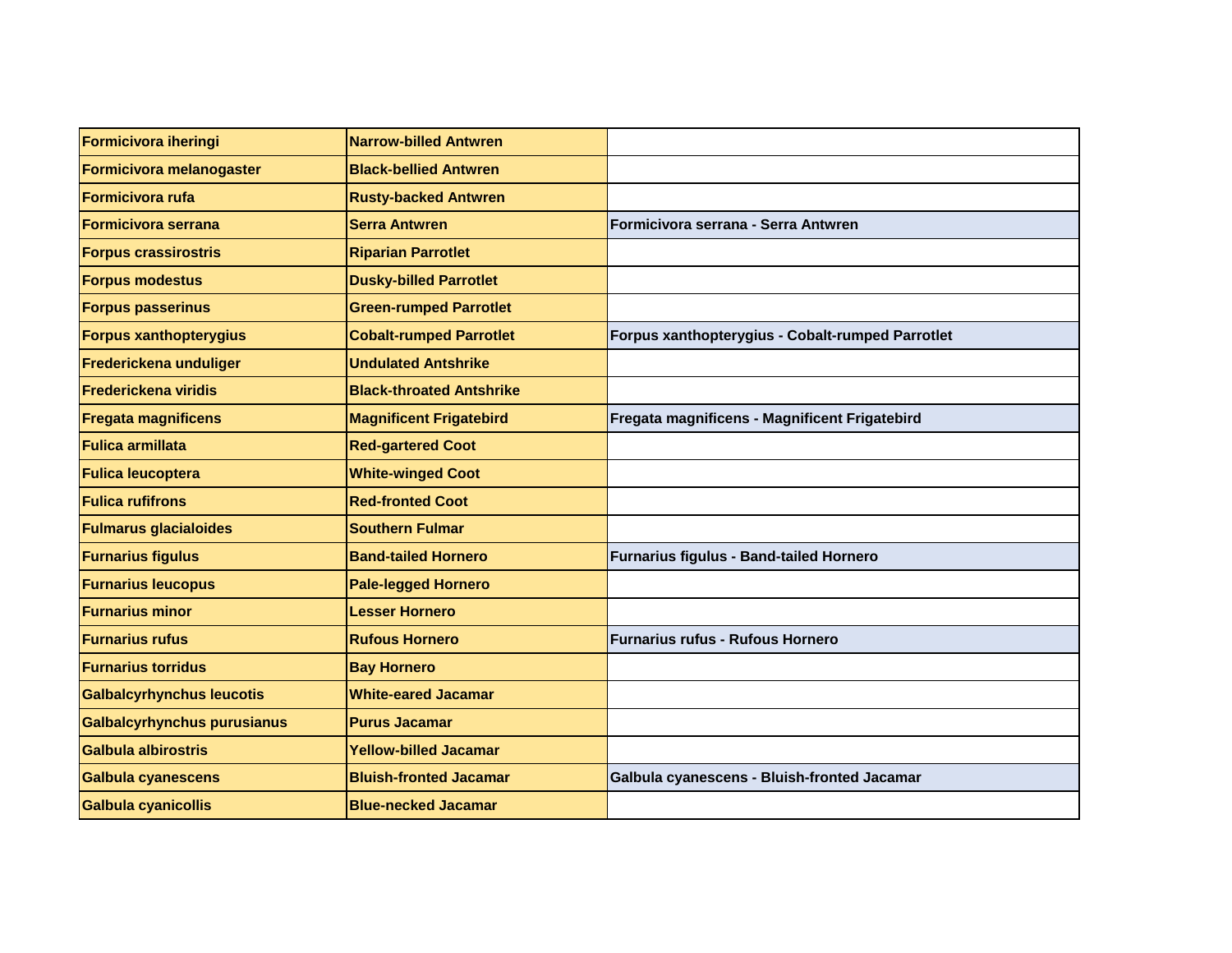| Galbula dea                      | <b>Paradise Jacamar</b>            |                                                 |
|----------------------------------|------------------------------------|-------------------------------------------------|
| Galbula galbula                  | <b>Green-tailed Jacamar</b>        |                                                 |
| Galbula leucogastra              | <b>Bronzy Jacamar</b>              |                                                 |
| Galbula ruficauda                | <b>Rufous-tailed Jacamar</b>       | Galbula ruficauda - Rufous-tailed Jacamar       |
| Galbula tombacea                 | <b>White-chinned Jacamar</b>       |                                                 |
| Gallinago undulata               | <b>Giant Snipe</b>                 |                                                 |
| Gallinula galeata                | <b>Common Gallinule</b>            | Gallinula galeata - Common Gallinule            |
| <b>Gampsonyx swainsonii</b>      | <b>Pearl Kite</b>                  |                                                 |
| Geositta cunicularia             | <b>Common Miner</b>                |                                                 |
| Geositta poeciloptera            | <b>Campo Miner</b>                 |                                                 |
| <b>Geothlypis aequinoctialis</b> | <b>Masked Yellowthroat</b>         | Geothlypis aequinoctialis - Masked Yellowthroat |
| Geotrygon montana                | <b>Ruddy Quail-Dove</b>            |                                                 |
| <b>Geotrygon saphirina</b>       | <b>Sapphire Quail-Dove</b>         |                                                 |
| Geotrygon violacea               | <b>Violaceous Quail-Dove</b>       |                                                 |
| Geranoaetus albicaudatus         | <b>White-tailed Hawk</b>           |                                                 |
| Geranoaetus melanoleucus         | <b>Black-chested Buzzard-Eagle</b> |                                                 |
| Geranoaetus polyosoma            | <b>Variable Hawk</b>               |                                                 |
| Geranospiza caerulescens         | <b>Crane Hawk</b>                  |                                                 |
| <b>Glaucidium brasilianum</b>    | <b>Ferruginous Pygmy Owl</b>       |                                                 |
| <b>Glaucidium hardyi</b>         | <b>Amazonian Pygmy Owl</b>         |                                                 |
| <b>Glaucidium minutissimum</b>   | <b>East Brazilian Pygmy Owl</b>    |                                                 |
| <b>Glaucidium mooreorum</b>      | <b>Pernambuco Pygmy Owl</b>        |                                                 |
| <b>Glaucis dohrnii</b>           | <b>Hook-billed Hermit</b>          |                                                 |
| <b>Glaucis hirsutus</b>          | <b>Rufous-breasted Hermit</b>      |                                                 |
| <b>Glyphorynchus spirurus</b>    | <b>Wedge-billed Woodcreeper</b>    |                                                 |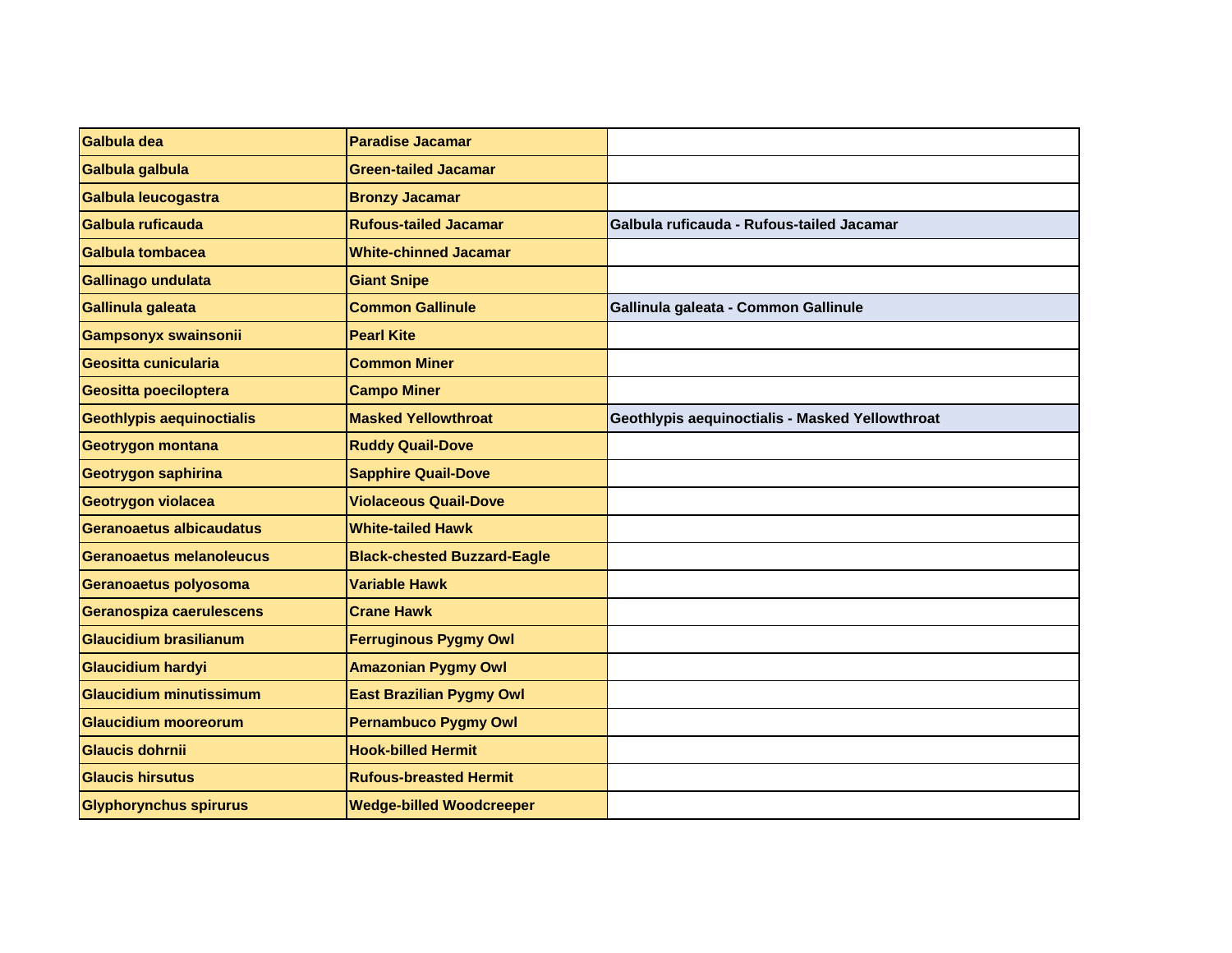| <b>Gnorimopsar chopi</b>             | <b>Chopi Blackbird</b>          | Gnorimopsar chopi - Chopi Blackbird                             |
|--------------------------------------|---------------------------------|-----------------------------------------------------------------|
| Grallaria varia                      | <b>Variegated Antpitta</b>      |                                                                 |
| Grallaricula nana                    | <b>Slate-crowned Antpitta</b>   |                                                                 |
| <b>Granatellus pelzelni</b>          | <b>Rose-breasted Chat</b>       |                                                                 |
| <b>Graydidascalus brachyurus</b>     | <b>Short-tailed Parrot</b>      |                                                                 |
| Griseotyrannus aurantioatrocristatus | <b>Crowned Slaty Flycatcher</b> | Griseotyrannus aurantioatrocristatus - Crowned Slaty Flycatcher |
| Guaruba guarouba                     | <b>Golden Parakeet</b>          |                                                                 |
| <b>Gubernatrix cristata</b>          | <b>Yellow Cardinal</b>          |                                                                 |
| <b>Gubernetes yetapa</b>             | <b>Streamer-tailed Tyrant</b>   | Gubernetes yetapa - Streamer-tailed Tyrant                      |
| Guira guira                          | <b>Guira Cuckoo</b>             | Guira guira - Guira Cuckoo                                      |
| <b>Guyramemua affine</b>             | <b>Chapada Flycatcher</b>       |                                                                 |
| <b>Gymnoderus foetidus</b>           | <b>Bare-necked Fruitcrow</b>    |                                                                 |
| <b>Gymnomystax mexicanus</b>         | <b>Oriole Blackbird</b>         |                                                                 |
| <b>Gymnopithys leucaspis</b>         | <b>White-cheeked Antbird</b>    |                                                                 |
| <b>Gymnopithys rufigula</b>          | <b>Rufous-throated Antbird</b>  |                                                                 |
| <b>Habia rubica</b>                  | <b>Red-crowned Ant Tanager</b>  |                                                                 |
| <b>Haematoderus militaris</b>        | <b>Crimson Fruitcrow</b>        |                                                                 |
| <b>Haematopus palliatus</b>          | <b>American Oystercatcher</b>   | Haematopus palliatus - American Oystercatcher                   |
| <b>Haplospiza unicolor</b>           | <b>Uniform Finch</b>            | Haplospiza unicolor - Uniform Finch                             |
| <b>Harpagus bidentatus</b>           | <b>Double-toothed Kite</b>      |                                                                 |
| <b>Harpagus diodon</b>               | <b>Rufous-thighed Kite</b>      |                                                                 |
| Harpia harpyja                       | <b>Harpy Eagle</b>              | Harpia harpyja - Harpy Eagle                                    |
| <b>Heliactin bilophus</b>            | <b>Horned Sungem</b>            |                                                                 |
| <b>Helicolestes hamatus</b>          | <b>Slender-billed Kite</b>      |                                                                 |
| <b>Heliobletus contaminatus</b>      | <b>Sharp-billed Treehunter</b>  |                                                                 |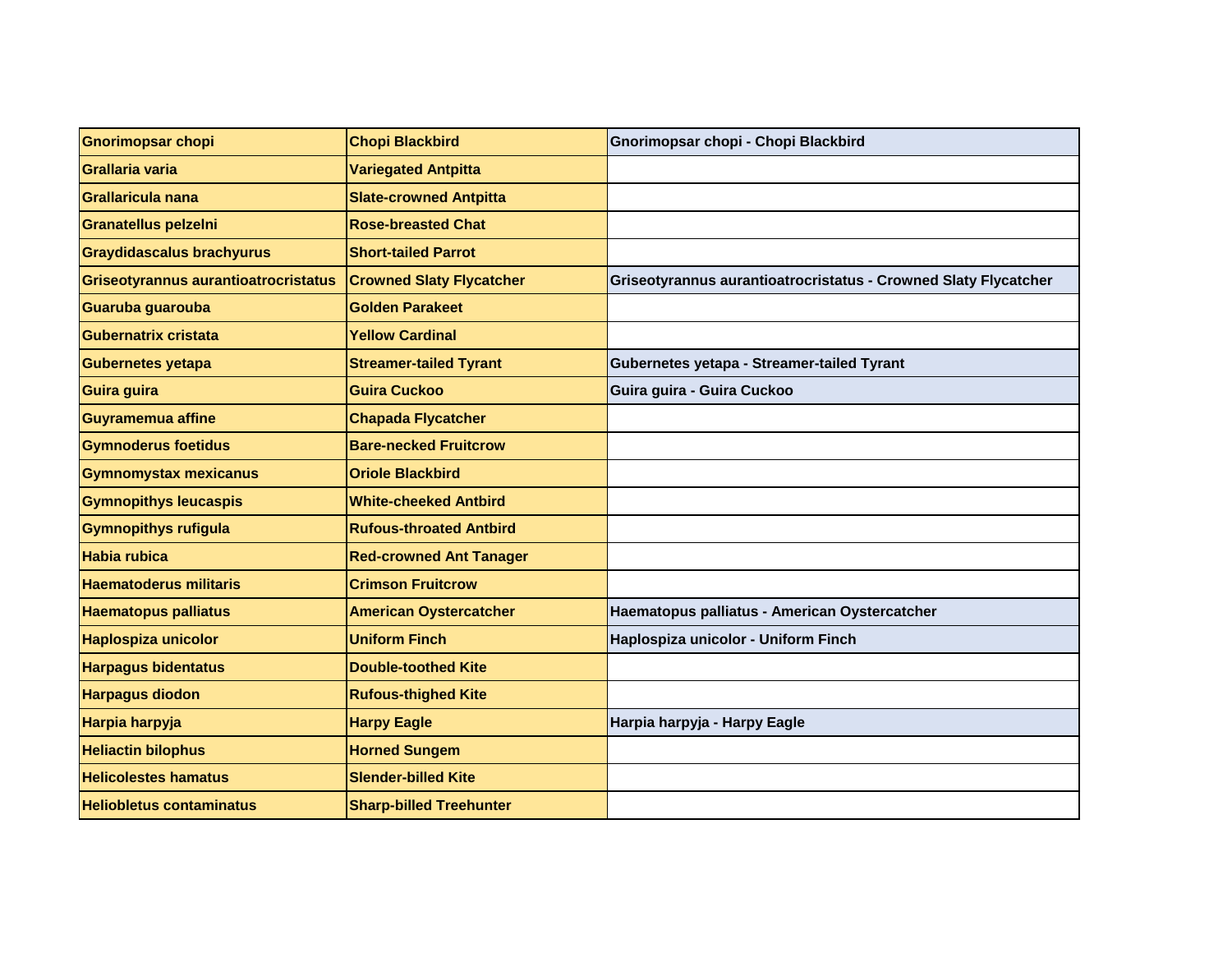| <b>Heliodoxa aurescens</b>            | <b>Gould's Jewelfront</b>           |                                                  |
|---------------------------------------|-------------------------------------|--------------------------------------------------|
| <b>Heliodoxa schreibersii</b>         | <b>Black-throated Brilliant</b>     |                                                  |
| <b>Heliomaster furcifer</b>           | <b>Blue-tufted Starthroat</b>       |                                                  |
| <b>Heliomaster longirostris</b>       | <b>Long-billed Starthroat</b>       |                                                  |
| <b>Heliomaster squamosus</b>          | <b>Stripe-breasted Starthroat</b>   |                                                  |
| <b>Heliornis fulica</b>               | <b>Sungrebe</b>                     |                                                  |
| <b>Heliothryx auritus</b>             | <b>Black-eared Fairy</b>            |                                                  |
| <b>Hemithraupis flavicollis</b>       | <b>Yellow-backed Tanager</b>        |                                                  |
| <b>Hemithraupis guira</b>             | <b>Guira Tanager</b>                |                                                  |
| <b>Hemithraupis ruficapilla</b>       | <b>Rufous-headed Tanager</b>        | Hemithraupis ruficapilla - Rufous-headed Tanager |
| <b>Hemitriccus cohnhafti</b>          | <b>Acre Tody-Tyrant</b>             |                                                  |
| <b>Hemitriccus diops</b>              | <b>Drab-breasted Bamboo Tyrant</b>  |                                                  |
| <b>Hemitriccus furcatus</b>           | <b>Fork-tailed Pygmy-Tyrant</b>     | Hemitriccus furcatus - Fork-tailed Pygmy-Tyrant  |
| <b>Hemitriccus griseipectus</b>       | <b>White-bellied Tody-Tyrant</b>    |                                                  |
| <b>Hemitriccus inornatus</b>          | <b>Pelzeln's Tody-Tyrant</b>        |                                                  |
| <b>Hemitriccus iohannis</b>           | <b>Johannes's Tody-Tyrant</b>       |                                                  |
| Hemitriccus josephinae                | <b>Boat-billed Tody-Tyrant</b>      |                                                  |
| Hemitriccus kaempferi                 | <b>Kaempfer's Tody-Tyrant</b>       |                                                  |
| <b>Hemitriccus margaritaceiventer</b> | <b>Pearly-vented Tody-Tyrant</b>    |                                                  |
| <b>Hemitriccus minimus</b>            | <b>Zimmer's Tody-Tyrant</b>         |                                                  |
| <b>Hemitriccus obsoletus</b>          | <b>Brown-breasted Bamboo Tyrant</b> |                                                  |
| <b>Hemitriccus orbitatus</b>          | <b>Eye-ringed Tody-Tyrant</b>       |                                                  |
| <b>Hemitriccus striaticollis</b>      | <b>Stripe-necked Tody-Tyrant</b>    |                                                  |
| <b>Hemitriccus zosterops</b>          | <b>White-eyed Tody-Tyrant</b>       |                                                  |
| <b>Henicorhina leucosticta</b>        | <b>White-breasted Wood Wren</b>     |                                                  |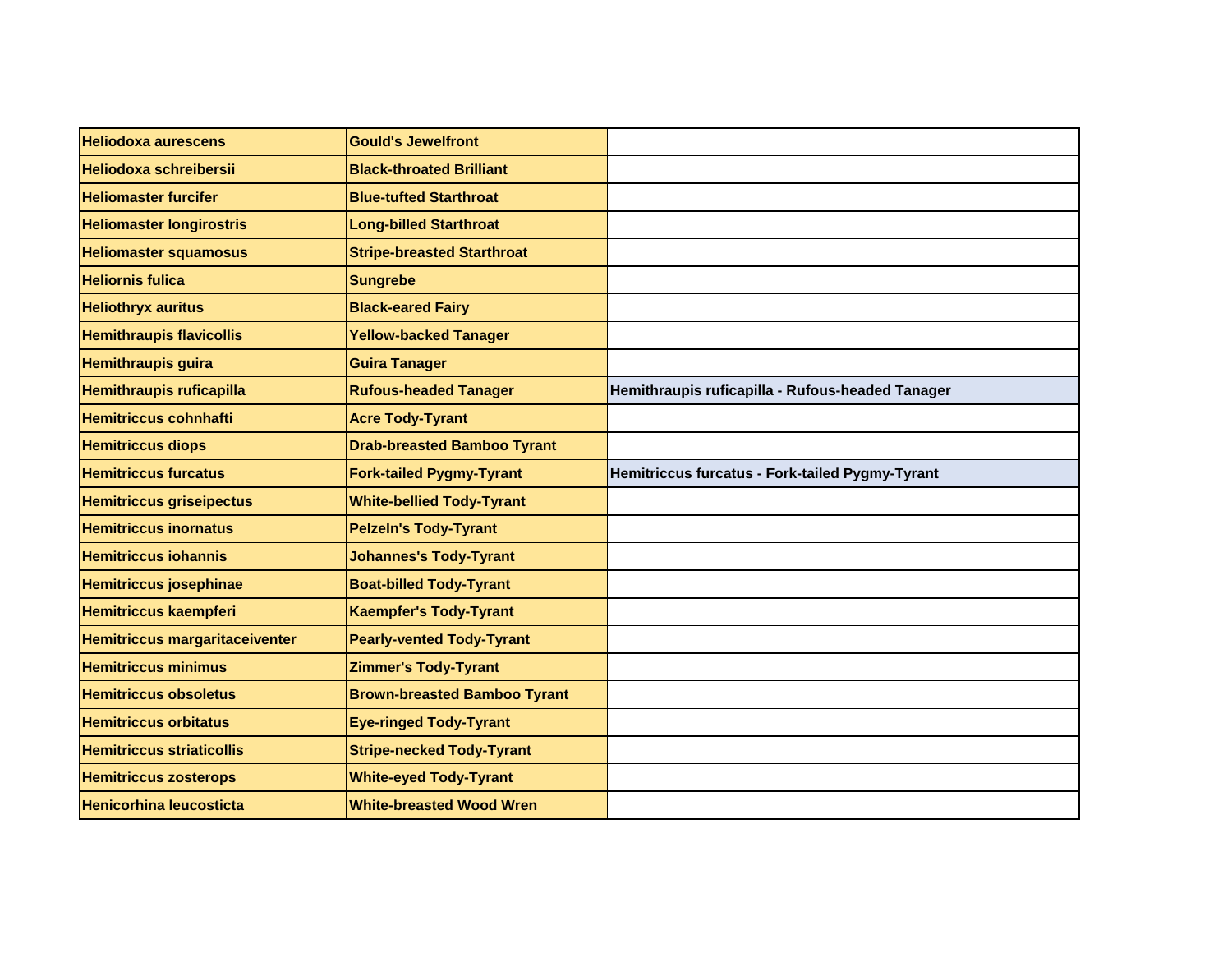| <b>Herpetotheres cachinnans</b>     | <b>Laughing Falcon</b>         | Herpetotheres cachinnans - Laughing Falcon |
|-------------------------------------|--------------------------------|--------------------------------------------|
| <b>Herpsilochmus atricapillus</b>   | <b>Black-capped Antwren</b>    |                                            |
| <b>Herpsilochmus dorsimaculatus</b> | <b>Spot-backed Antwren</b>     |                                            |
| <b>Herpsilochmus frater</b>         | <b>Rusty-winged Antwren</b>    |                                            |
| <b>Herpsilochmus longirostris</b>   | <b>Large-billed Antwren</b>    |                                            |
| <b>Herpsilochmus pectoralis</b>     | <b>Pectoral Antwren</b>        |                                            |
| <b>Herpsilochmus pileatus</b>       | <b>Bahia Antwren</b>           |                                            |
| <b>Herpsilochmus praedictus</b>     | <b>Predicted Antwren</b>       |                                            |
| <b>Herpsilochmus roraimae</b>       | <b>Roraiman Antwren</b>        |                                            |
| <b>Herpsilochmus rufimarginatus</b> | <b>Rufous-margined Antwren</b> |                                            |
| <b>Herpsilochmus sellowi</b>        | <b>Caatinga Antwren</b>        |                                            |
| <b>Herpsilochmus stotzi</b>         | <b>Aripuana Antwren</b>        |                                            |
| <b>Heterocercus aurantiivertex</b>  | <b>Orange-crested Manakin</b>  |                                            |
| <b>Heterocercus flavivertex</b>     | <b>Yellow-crested Manakin</b>  |                                            |
| <b>Heterocercus linteatus</b>       | <b>Flame-crested Manakin</b>   |                                            |
| <b>Heteronetta atricapilla</b>      | <b>Black-headed Duck</b>       |                                            |
| <b>Heteroxolmis dominicana</b>      | <b>Black-and-white Monjita</b> |                                            |
| <b>Himantopus mexicanus</b>         | <b>Black-necked Stilt</b>      | Himantopus mexicanus - Black-necked Stilt  |
| <b>Hirundinea ferruginea</b>        | <b>Cliff Flycatcher</b>        | Hirundinea ferruginea - Cliff Flycatcher   |
| <b>Hirundo rustica</b>              | <b>Barn Swallow</b>            |                                            |
| <b>Hydropsalis cayennensis</b>      | <b>White-tailed Nightjar</b>   |                                            |
| <b>Hydropsalis climacocerca</b>     | <b>Ladder-tailed Nightjar</b>  |                                            |
| <b>Hydropsalis maculicaudus</b>     | <b>Spot-tailed Nightjar</b>    |                                            |
| <b>Hydropsalis torquata</b>         | <b>Scissor-tailed Nightjar</b> |                                            |
| <b>Hylexetastes perrotii</b>        | <b>Red-billed Woodcreeper</b>  |                                            |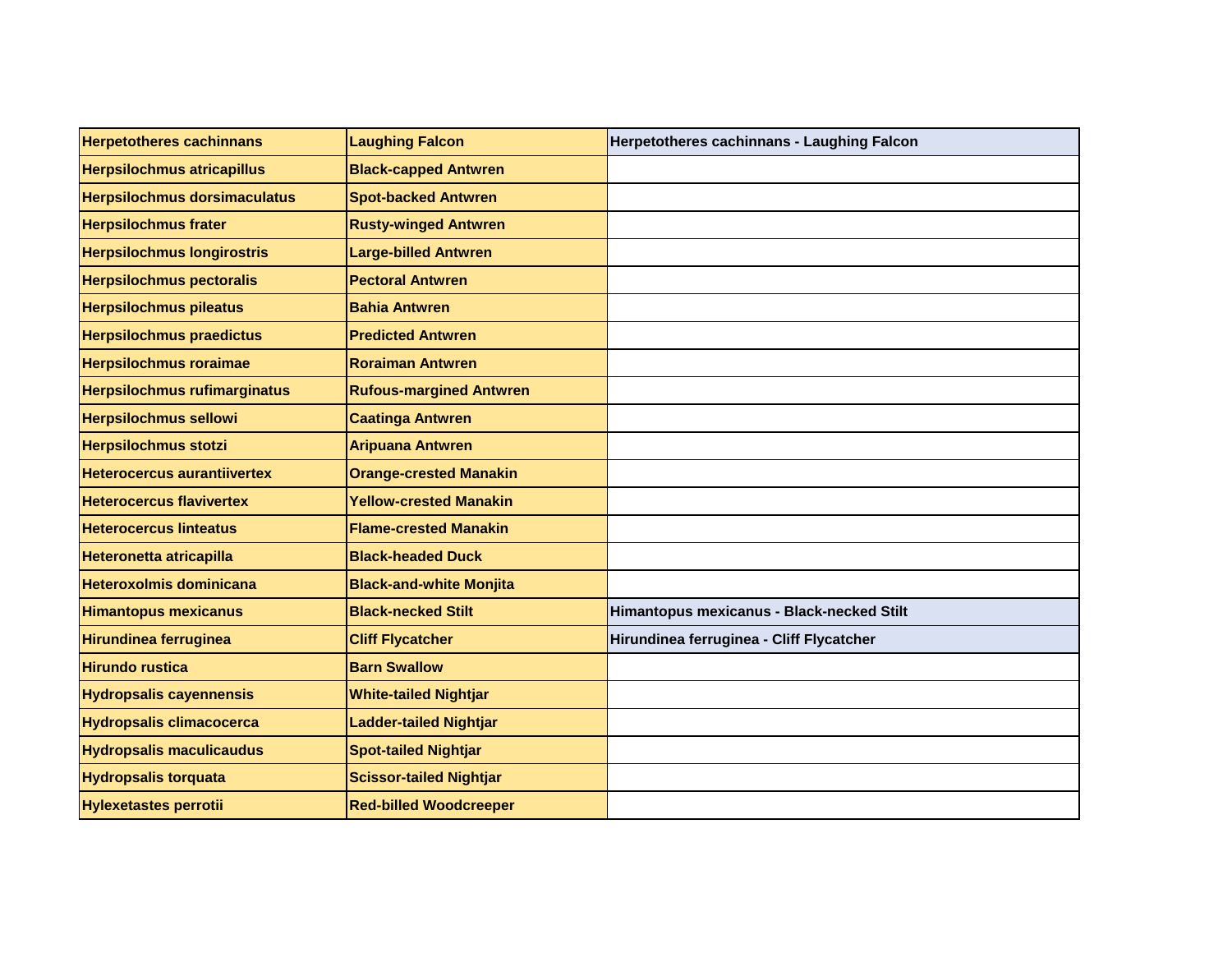| <b>Hylexetastes stresemanni</b>  | <b>Bar-bellied Woodcreeper</b>          |                                                        |
|----------------------------------|-----------------------------------------|--------------------------------------------------------|
| <b>Hylexetastes uniformis</b>    | <b>Uniform Woodcreeper</b>              |                                                        |
| <b>Hylocharis chrysura</b>       | <b>Gilded Sapphire</b>                  |                                                        |
| <b>Hylocharis sapphirina</b>     | <b>Rufous-throated Sapphire</b>         |                                                        |
| <b>Hylopezus macularius</b>      | <b>Spotted Antpitta</b>                 |                                                        |
| <b>Hylopezus ochroleucus</b>     | <b>White-browed Antpitta</b>            |                                                        |
| <b>Hylopezus whittakeri</b>      | <b>Alta Floresta Antpitta</b>           |                                                        |
| <b>Hylophilus amaurocephalus</b> | <b>Grey-eyed Greenlet</b>               | Hylophilus amaurocephalus - Grey-eyed Greenlet         |
| <b>Hylophilus brunneiceps</b>    | <b>Brown-headed Greenlet</b>            |                                                        |
| <b>Hylophilus pectoralis</b>     | <b>Ashy-headed Greenlet</b>             |                                                        |
| <b>Hylophilus poicilotis</b>     | <b>Rufous-crowned Greenlet</b>          |                                                        |
| <b>Hylophilus semicinereus</b>   | <b>Grey-chested Greenlet</b>            |                                                        |
| <b>Hylophilus thoracicus</b>     | <b>Lemon-chested Greenlet</b>           | Hylophilus thoracicus - Lemon-chested Greenlet         |
| <b>Hylophylax naevius</b>        | <b>Spot-backed Antbird</b>              |                                                        |
| <b>Hylophylax punctulatus</b>    | <b>Dot-backed Antbird</b>               |                                                        |
| <b>Hymenops perspicillatus</b>   | <b>Spectacled Tyrant</b>                | Hymenops perspicillatus - Spectacled Tyrant            |
| <b>Hypocnemis cantator</b>       | <b>Guianan Warbling Antbird</b>         |                                                        |
| <b>Hypocnemis flavescens</b>     | <b>Imeri Warbling Antbird</b>           |                                                        |
| <b>Hypocnemis hypoxantha</b>     | <b>Yellow-browed Antbird</b>            |                                                        |
| <b>Hypocnemis ochrogyna</b>      | <b>Rondonia Warbling Antbird</b>        |                                                        |
| <b>Hypocnemis peruviana</b>      | <b>Peruvian Warbling Antbird</b>        |                                                        |
| <b>Hypocnemis rondoni</b>        | <b>Manicore Warbling Antbird</b>        |                                                        |
| <b>Hypocnemis striata</b>        | <b>Spix's Warbling Antbird</b>          |                                                        |
| <b>Hypocnemis subflava</b>       | <b>Yellow-breasted Warbling Antbird</b> | Hypocnemis subflava - Yellow-breasted Warbling Antbird |
| <b>Hypocnemoides maculicauda</b> | <b>Band-tailed Antbird</b>              |                                                        |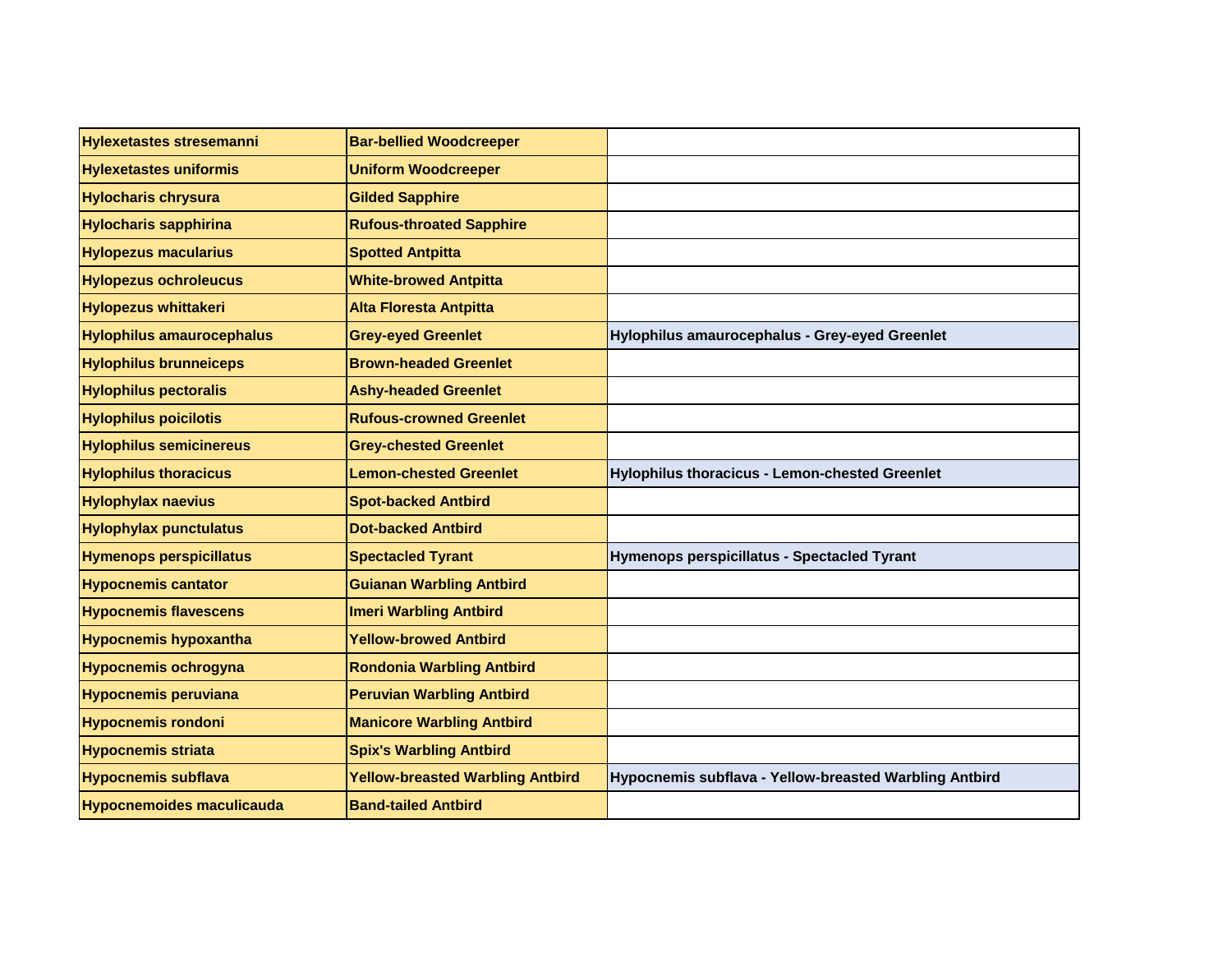| <b>Hypocnemoides melanopogon</b> | <b>Black-chinned Antbird</b>    |                                                |
|----------------------------------|---------------------------------|------------------------------------------------|
| <b>Hypoedaleus guttatus</b>      | <b>Spot-backed Antshrike</b>    |                                                |
| <b>Hylopezus berlepschi</b>      | <b>Amazonian Antpitta</b>       |                                                |
| <b>Ibycter americanus</b>        | <b>Red-throated Caracara</b>    | Ibycter americanus - Red-throated Caracara     |
| <b>Icterus cayanensis</b>        | <b>Epaulet Oriole</b>           |                                                |
| <b>Icterus croconotus</b>        | <b>Orange-backed Troupial</b>   |                                                |
| Icterus jamacaii                 | <b>Campo Troupial</b>           | Icterus jamacaii - Campo Troupial              |
| Icterus nigrogularis             | <b>Yellow Oriole</b>            |                                                |
| Icterus pyrrhopterus             | <b>Variable Oriole</b>          | Icterus pyrrhopterus - Variable Oriole         |
| Ictinia mississippiensis         | <b>Mississippi Kite</b>         |                                                |
| Ictinia plumbea                  | <b>Plumbeous Kite</b>           | Ictinia plumbea - Plumbeous Kite               |
| <b>Ilicura militaris</b>         | <b>Pin-tailed Manakin</b>       |                                                |
| Inezia caudata                   | <b>Pale-tipped Inezia</b>       |                                                |
| Inezia inornata                  | <b>Plain Inezia</b>             |                                                |
| Inezia subflava                  | <b>Amazonian Inezia</b>         |                                                |
| lodopleura fusca                 | <b>Dusky Purpletuft</b>         |                                                |
| lodopleura isabellae             | <b>White-browed Purpletuft</b>  | lodopleura isabellae - White-browed Purpletuft |
| lodopleura pipra                 | <b>Buff-throated Purpletuft</b> | Iodopleura pipra - Buff-throated Purpletuft    |
| <b>Isleria guttata</b>           | <b>Rufous-bellied Antwren</b>   |                                                |
| <b>Isleria hauxwelli</b>         | <b>Plain-throated Antwren</b>   |                                                |
| <b>Ixobrychus exilis</b>         | <b>Least Bittern</b>            |                                                |
| <b>Ixobrychus involucris</b>     | <b>Stripe-backed Bittern</b>    |                                                |
| Ixothraupis guttata              | <b>Speckled Tanager</b>         |                                                |
| Ixothraupis punctata             | <b>Spotted Tanager</b>          |                                                |
| <b>Ixothraupis varia</b>         | <b>Dotted Tanager</b>           |                                                |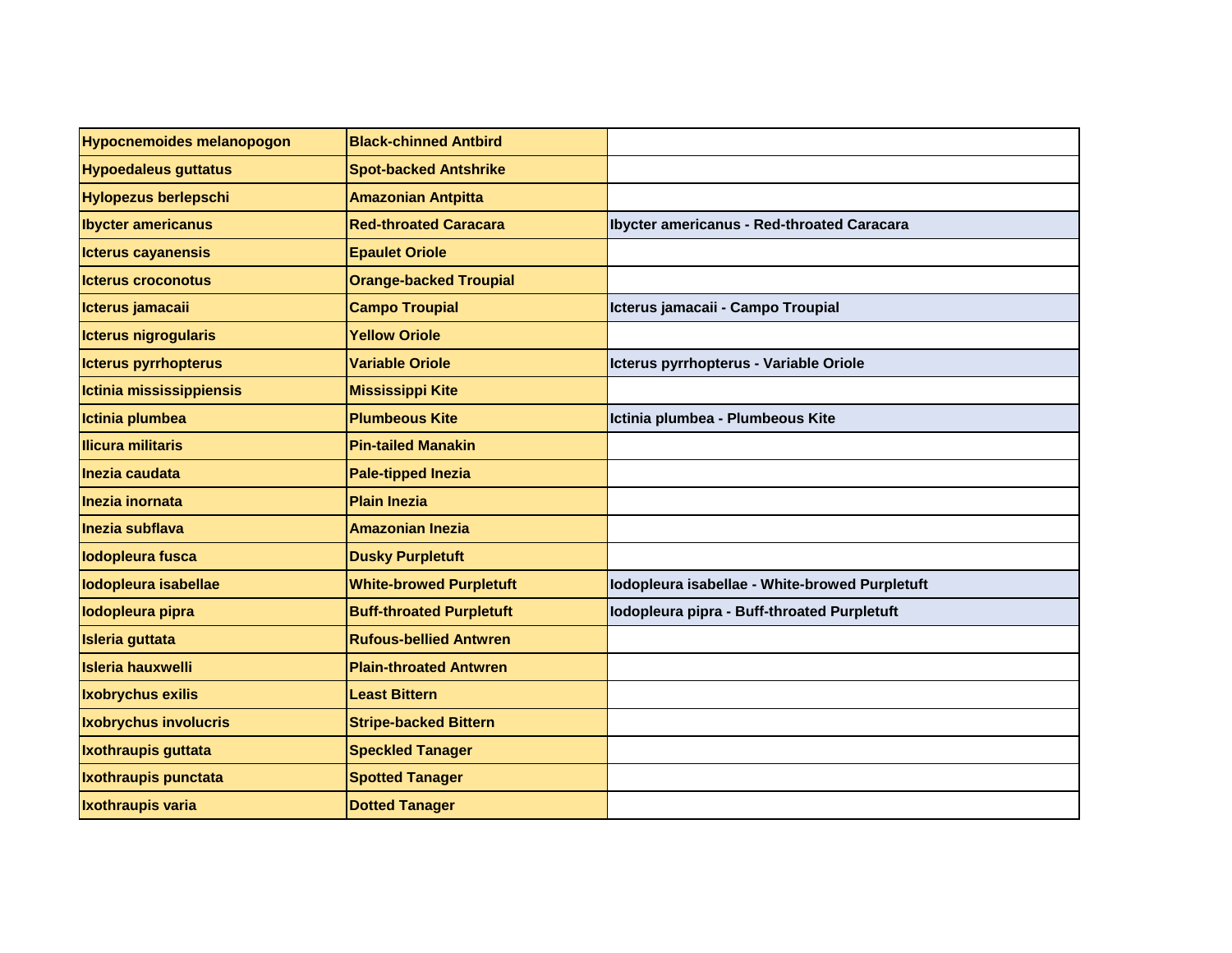| Ixothraupis xanthogastra        | <b>Yellow-bellied Tanager</b>      |                                                    |
|---------------------------------|------------------------------------|----------------------------------------------------|
| Jabiru mycteria                 | <b>Jabiru</b>                      |                                                    |
| Jacamaralcyon tridactyla        | <b>Three-toed Jacamar</b>          |                                                    |
| <b>Jacamerops aureus</b>        | <b>Great Jacamar</b>               |                                                    |
| Jacana jacana                   | <b>Wattled Jacana</b>              | Jacana jacana - Wattled Jacana                     |
| <b>Knipolegus cyanirostris</b>  | <b>Blue-billed Black Tyrant</b>    | Knipolegus cyanirostris - Blue-billed Black Tyrant |
| <b>Knipolegus franciscanus</b>  | <b>Sao Francisco Black Tyrant</b>  |                                                    |
| <b>Knipolegus lophotes</b>      | <b>Crested Black Tyrant</b>        |                                                    |
| <b>Knipolegus nigerrimus</b>    | <b>Velvety Black Tyrant</b>        | Knipolegus nigerrimus - Velvety Black Tyrant       |
| <b>Knipolegus orenocensis</b>   | <b>Riverside Tyrant</b>            |                                                    |
| <b>Knipolegus poecilocercus</b> | <b>Amazonian Black Tyrant</b>      |                                                    |
| <b>Lampropsar tanagrinus</b>    | <b>Velvet-fronted Grackle</b>      |                                                    |
| Lamprospiza melanoleuca         | <b>Red-billed Pied Tanager</b>     |                                                    |
| Laniisoma elegans               | <b>Brazilian Laniisoma</b>         |                                                    |
| <b>Lanio fulvus</b>             | <b>Fulvous Shrike-Tanager</b>      |                                                    |
| <b>Lanio versicolor</b>         | <b>White-winged Shrike-Tanager</b> |                                                    |
| Laniocera hypopyrra             | <b>Cinereous Mourner</b>           |                                                    |
| <b>Larus atlanticus</b>         | <b>Olrog's Gull</b>                |                                                    |
| Larus delawarensis              | <b>Ring-billed Gull</b>            |                                                    |
| Larus dominicanus               | <b>Kelp Gull</b>                   | Larus dominicanus - Kelp Gull                      |
| Laterallus exilis               | <b>Grey-breasted Crake</b>         |                                                    |
| Laterallus flaviventer          | <b>Yellow-breasted Crake</b>       |                                                    |
| <b>Laterallus leucopyrrhus</b>  | <b>Red-and-white Crake</b>         | Laterallus leucopyrrhus - Red-and-white Crake      |
| Laterallus melanophaius         | <b>Rufous-sided Crake</b>          |                                                    |
| Laterallus spiloptera           | <b>Dot-winged Crake</b>            |                                                    |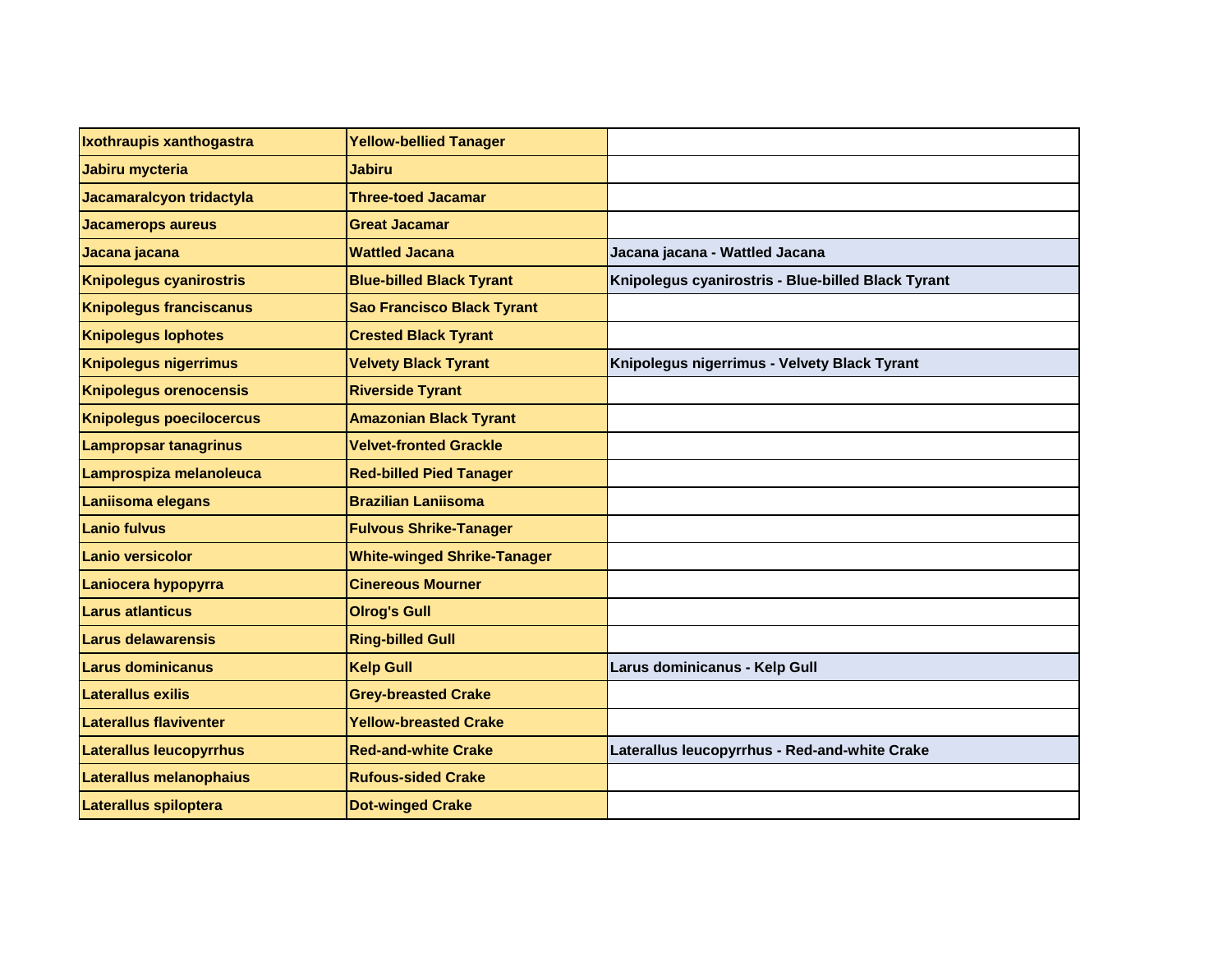| <b>Laterallus xenopterus</b>  | <b>Rufous-faced Crake</b>        |                                                     |
|-------------------------------|----------------------------------|-----------------------------------------------------|
| Lathrotriccus euleri          | <b>Euler's Flycatcher</b>        | Lathrotriccus euleri - Euler's Flycatcher           |
| <b>Legatus leucophaius</b>    | <b>Piratic Flycatcher</b>        | Legatus leucophaius - Piratic Flycatcher            |
| Leistes defilippii            | <b>Pampas Meadowlark</b>         |                                                     |
| Leistes militaris             | <b>Red-breasted Blackbird</b>    |                                                     |
| Leistes superciliaris         | <b>White-browed Blackbird</b>    |                                                     |
| Lepidocolaptes albolineatus   | <b>Guianan Woodcreeper</b>       |                                                     |
| Lepidocolaptes angustirostris | <b>Narrow-billed Woodcreeper</b> |                                                     |
| Lepidocolaptes falcinellus    | <b>Scalloped Woodcreeper</b>     |                                                     |
| Lepidocolaptes fatimalimae    | <b>Inambari Woodcreeper</b>      | Lepidocolaptes fatimalimae - Inambari Woodcreeper   |
| Lepidocolaptes fuscicapillus  | <b>Dusky-capped Woodcreeper</b>  |                                                     |
| Lepidocolaptes souleyetii     | <b>Streak-headed Woodcreeper</b> |                                                     |
| Lepidocolaptes squamatus      | <b>Scaled Woodcreeper</b>        | Lepidocolaptes squamatus - Scaled Woodcreeper       |
| Lepidothrix coronata          | <b>Blue-crowned Manakin</b>      |                                                     |
| <b>Lepidothrix iris</b>       | <b>Opal-crowned Manakin</b>      |                                                     |
| Lepidothrix nattereri         | <b>Snow-capped Manakin</b>       |                                                     |
| Lepidothrix serena            | <b>White-fronted Manakin</b>     |                                                     |
| Lepidothrix vilasboasi        | <b>Golden-crowned Manakin</b>    |                                                     |
| Leptasthenura platensis       | <b>Tufted Tit-Spinetail</b>      |                                                     |
| Leptasthenura setaria         | <b>Araucaria Tit-Spinetail</b>   |                                                     |
| Leptasthenura striolata       | <b>Striolated Tit-Spinetail</b>  |                                                     |
| <b>Leptodon cayanensis</b>    | <b>Grey-headed Kite</b>          | Leptodon cayanensis - Grey-headed Kite              |
| Leptodon forbesi              | <b>White-collared Kite</b>       |                                                     |
| Leptopogon amaurocephalus     | <b>Sepia-capped Flycatcher</b>   | Leptopogon amaurocephalus - Sepia-capped Flycatcher |
| Leptotila rufaxilla           | <b>Grey-fronted Dove</b>         |                                                     |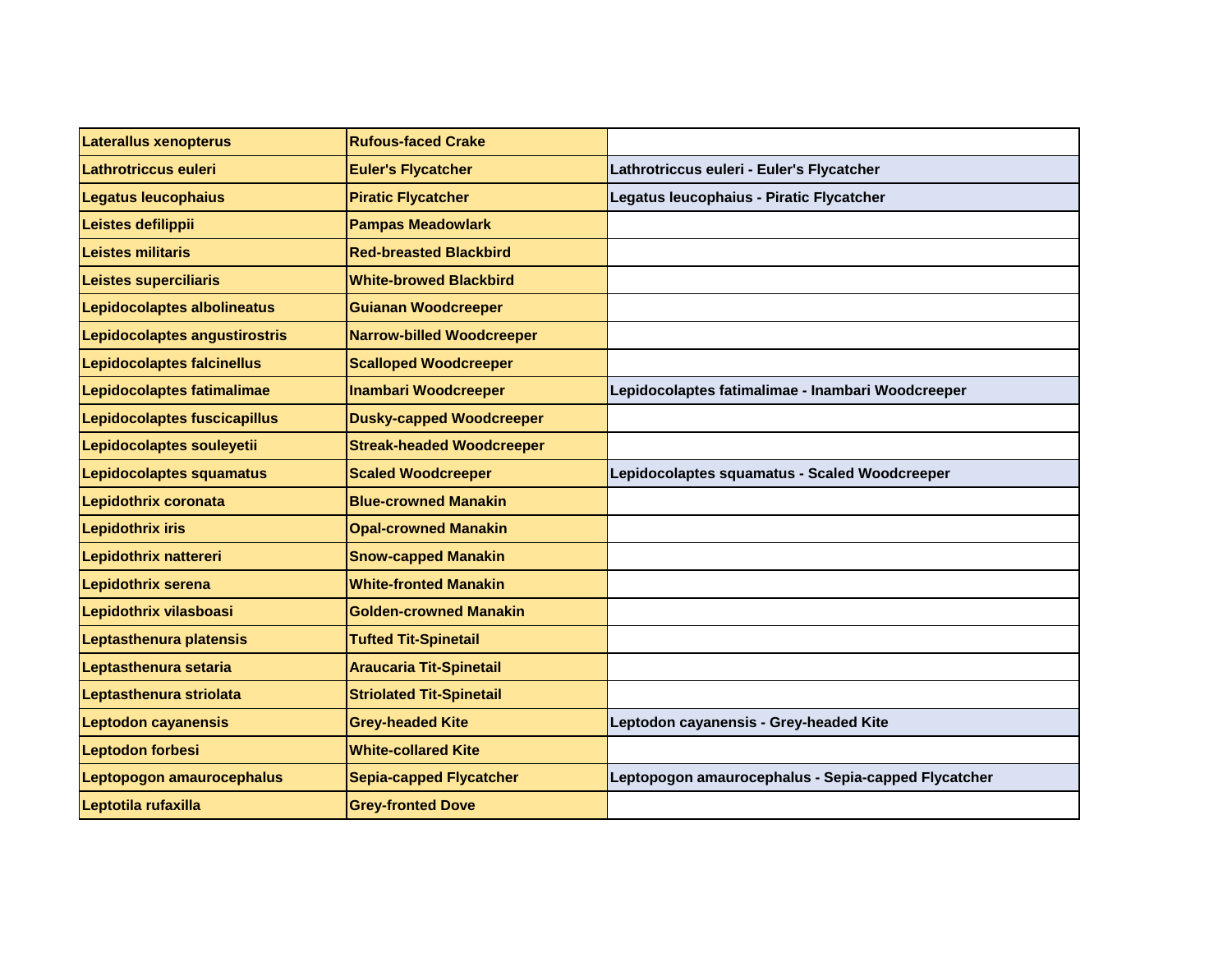| Leptotila verreauxi              | <b>White-tipped Dove</b>           | Leptotila verreauxi - White-tipped Dove              |
|----------------------------------|------------------------------------|------------------------------------------------------|
| Lessonia rufa                    | <b>Austral Negrito</b>             |                                                      |
| <b>Leucochloris albicollis</b>   | <b>White-throated Hummingbird</b>  | Leucochloris albicollis - White-throated Hummingbird |
| <b>Leucopternis kuhli</b>        | <b>White-browed Hawk</b>           |                                                      |
| <b>Leucopternis melanops</b>     | <b>Black-faced Hawk</b>            |                                                      |
| <b>Limnoctites rectirostris</b>  | <b>Straight-billed Reedhaunter</b> |                                                      |
| <b>Limnoctites sulphuriferus</b> | <b>Sulphur-bearded Reedhaunter</b> |                                                      |
| <b>Limnodromus griseus</b>       | <b>Short-billed Dowitcher</b>      |                                                      |
| <b>Limnornis curvirostris</b>    | <b>Curve-billed Reedhaunter</b>    |                                                      |
| Limosa haemastica                | <b>Hudsonian Godwit</b>            |                                                      |
| <b>Liosceles thoracicus</b>      | <b>Rusty-belted Tapaculo</b>       |                                                      |
| <b>Lipaugus ater</b>             | <b>Black-and-gold Cotinga</b>      |                                                      |
| <b>Lipaugus conditus</b>         | <b>Grey-winged Cotinga</b>         |                                                      |
| <b>Lipaugus lanioides</b>        | <b>Cinnamon-vented Piha</b>        |                                                      |
| <b>Lipaugus streptophorus</b>    | <b>Rose-collared Piha</b>          |                                                      |
| Lochmias nematura                | <b>Sharp-tailed Streamcreeper</b>  | Lochmias nematura - Sharp-tailed Streamcreeper       |
| <b>Lophornis chalybeus</b>       | <b>Festive Coquette</b>            |                                                      |
| Lophornis gouldii                | <b>Dot-eared Coquette</b>          |                                                      |
| <b>Lophornis magnificus</b>      | <b>Frilled Coquette</b>            |                                                      |
| <b>Lophornis ornatus</b>         | <b>Tufted Coquette</b>             |                                                      |
| <b>Lophornis stictolophus</b>    | <b>Spangled Coquette</b>           |                                                      |
| Lophornis verreauxii             | <b>Butterfly Coquette</b>          |                                                      |
| Lophostrix cristata              | <b>Crested Owl</b>                 |                                                      |
| <b>Lophotriccus eulophotes</b>   | <b>Long-crested Pygmy Tyrant</b>   |                                                      |
| <b>Lophotriccus galeatus</b>     | <b>Helmeted Pygmy Tyrant</b>       |                                                      |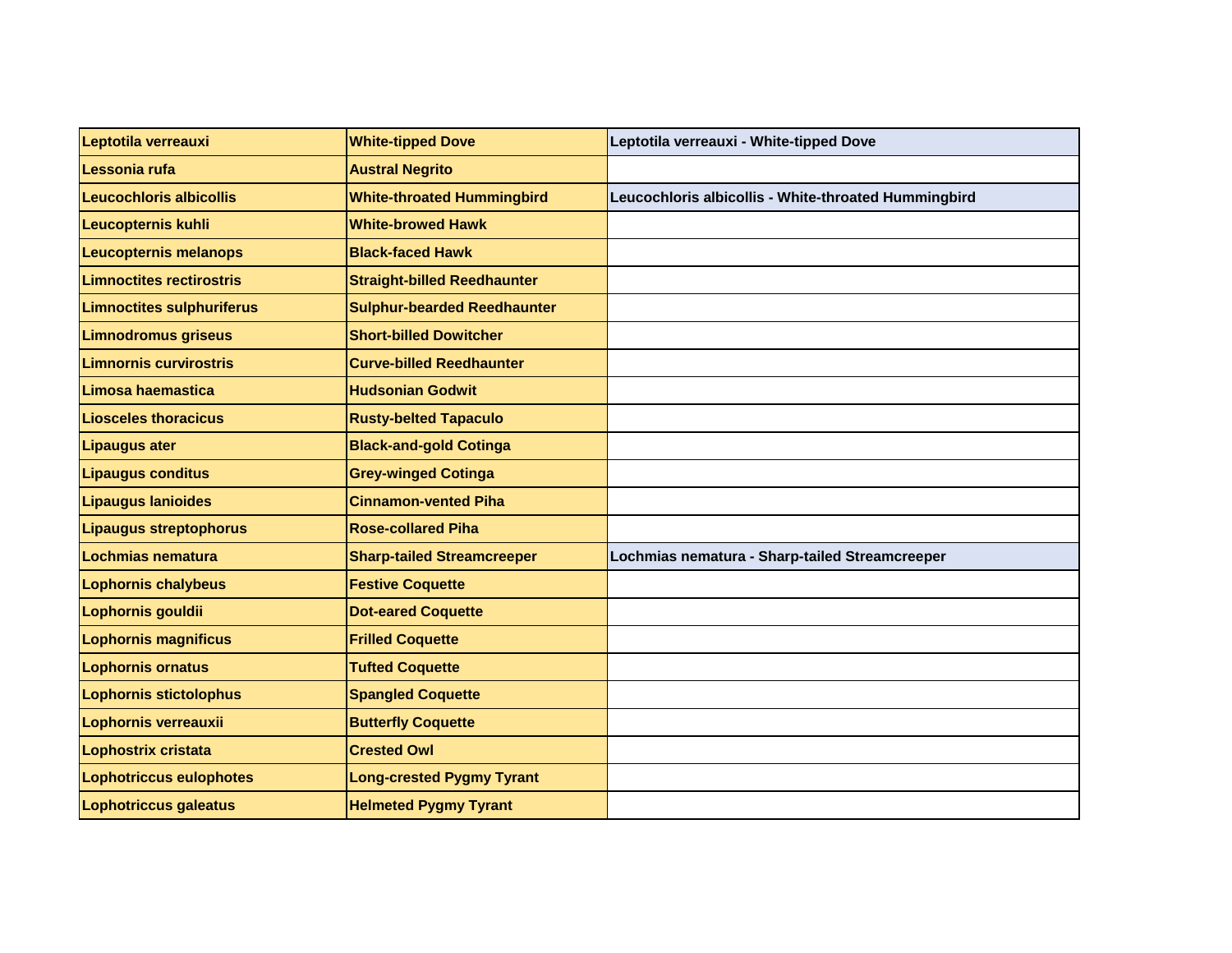| <b>Lophotriccus vitiosus</b>       | <b>Double-banded Pygmy Tyrant</b>     |                                                 |
|------------------------------------|---------------------------------------|-------------------------------------------------|
| <b>Loriotus cristatus</b>          | <b>Flame-crested Tanager</b>          | Loriotus cristatus - Flame-crested Tanager      |
| <b>Loriotus luctuosus</b>          | <b>White-shouldered Tanager</b>       | Loriotus luctuosus - White-shouldered Tanager   |
| <b>Loriotus rufiventer</b>         | <b>Yellow-crested Tanager</b>         |                                                 |
| <b>Lurocalis semitorquatus</b>     | <b>Short-tailed Nighthawk</b>         |                                                 |
| <b>Machaeropterus pyrocephalus</b> | <b>Fiery-capped Manakin</b>           |                                                 |
| <b>Machaeropterus regulus</b>      | <b>Kinglet Manakin</b>                |                                                 |
| <b>Machaeropterus striolatus</b>   | <b>Striolated Manakin</b>             |                                                 |
| <b>Machetornis rixosa</b>          | <b>Cattle Tyrant</b>                  | Machetornis rixosa - Cattle Tyrant              |
| Mackenziaena leachii               | <b>Large-tailed Antshrike</b>         |                                                 |
| <b>Mackenziaena severa</b>         | <b>Tufted Antshrike</b>               | Mackenziaena severa - Tufted Antshrike          |
| <b>Macroagelaius imthurni</b>      | <b>Golden-tufted Mountain Grackle</b> |                                                 |
| <b>Macropsalis forcipata</b>       | <b>Long-trained Nightjar</b>          | Macropsalis forcipata - Long-trained Nightjar   |
| <b>Malacoptila fusca</b>           | <b>White-chested Puffbird</b>         |                                                 |
| <b>Malacoptila rufa</b>            | <b>Rufous-necked Puffbird</b>         |                                                 |
| <b>Malacoptila semicincta</b>      | <b>Semicollared Puffbird</b>          |                                                 |
| <b>Malacoptila striata</b>         | <b>Crescent-chested Puffbird</b>      | Malacoptila striata - Crescent-chested Puffbird |
| <b>Manacus manacus</b>             | <b>White-bearded Manakin</b>          | <b>Manacus manacus - White-bearded Manakin</b>  |
| <b>Mareca sibilatrix</b>           | <b>Chiloe Wigeon</b>                  |                                                 |
| <b>Mazaria propinqua</b>           | <b>White-bellied Spinetail</b>        |                                                 |
| <b>Megaceryle torquata</b>         | <b>Ringed Kingfisher</b>              | Megaceryle torquata - Ringed Kingfisher         |
| <b>Megarynchus pitangua</b>        | <b>Boat-billed Flycatcher</b>         | Megarynchus pitangua - Boat-billed Flycatcher   |
| <b>Megascops atricapilla</b>       | <b>Black-capped Screech Owl</b>       |                                                 |
| <b>Megascops centralis</b>         | <b>Choco Screech Owl</b>              |                                                 |
| <b>Megascops choliba</b>           | <b>Tropical Screech Owl</b>           | Megascops choliba - Tropical Screech Owl        |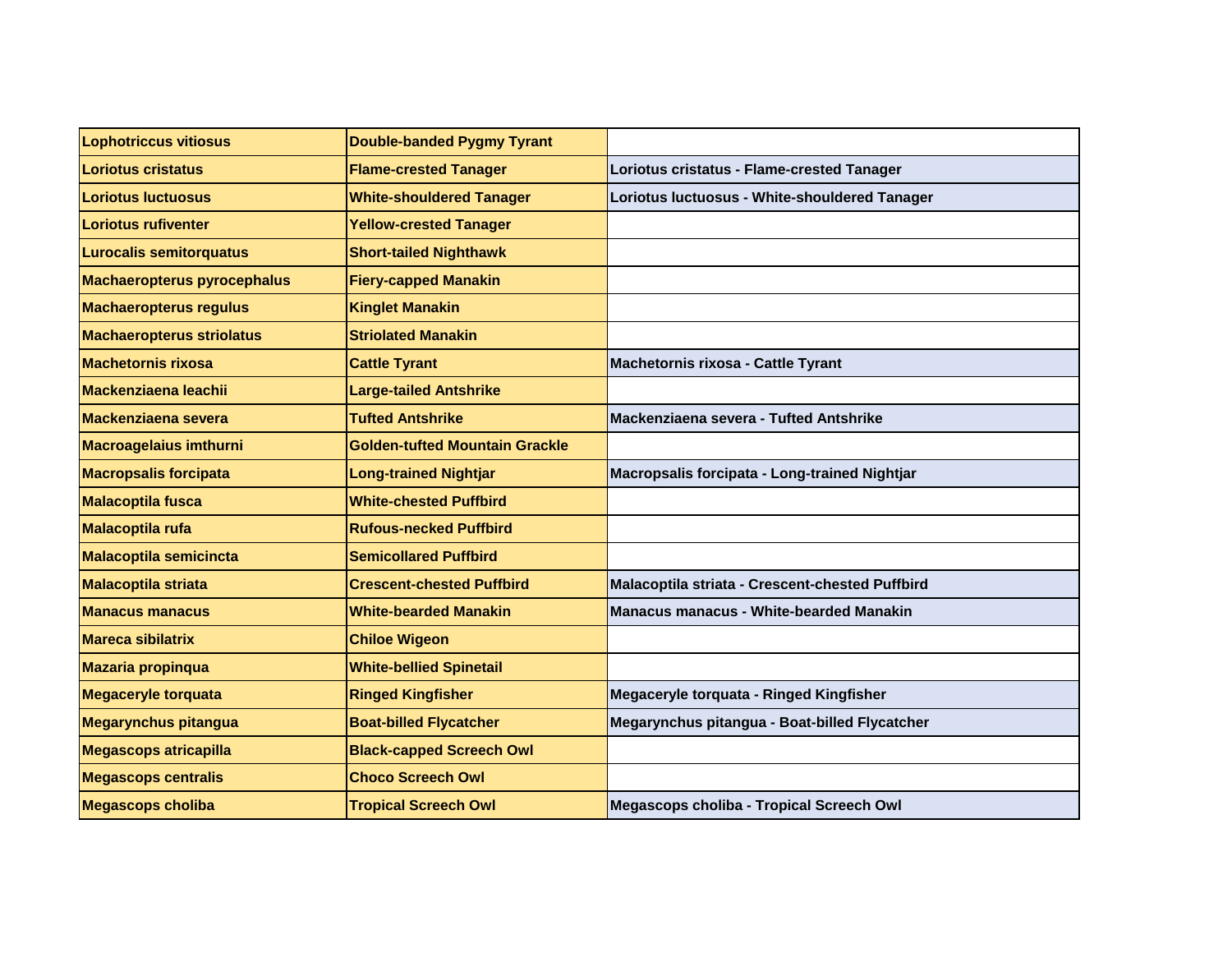| <b>Megascops hoyi</b>             | <b>Yungas Screech Owl</b>         |                                                      |
|-----------------------------------|-----------------------------------|------------------------------------------------------|
| <b>Megascops sanctaecatarinae</b> | <b>Long-tufted Screech Owl</b>    | Megascops sanctaecatarinae - Long-tufted Screech Owl |
| <b>Megascops watsonii</b>         | <b>Tawny-bellied Screech Owl</b>  | Megascops watsonii - Tawny-bellied Screech Owl       |
| <b>Megastictus margaritatus</b>   | <b>Pearly Antshrike</b>           |                                                      |
| <b>Megaxenops parnaguae</b>       | <b>Great Xenops</b>               |                                                      |
| <b>Melanerpes cactorum</b>        | <b>White-fronted Woodpecker</b>   |                                                      |
| <b>Melanerpes candidus</b>        | <b>White Woodpecker</b>           | Melanerpes candidus - White Woodpecker               |
| <b>Melanerpes cruentatus</b>      | <b>Yellow-tufted Woodpecker</b>   |                                                      |
| <b>Melanerpes flavifrons</b>      | <b>Yellow-fronted Woodpecker</b>  |                                                      |
| <b>Melanopareia torquata</b>      | <b>Collared Crescentchest</b>     |                                                      |
| <b>Mergus octosetaceus</b>        | <b>Brazilian Merganser</b>        |                                                      |
| <b>Merulaxis ater</b>             | <b>Slaty Bristlefront</b>         | Merulaxis ater - Slaty Bristlefront                  |
| <b>Merulaxis stresemanni</b>      | <b>Stresemann's Bristlefront</b>  |                                                      |
| <b>Mesembrinibis cayennensis</b>  | <b>Green Ibis</b>                 | Mesembrinibis cayennensis - Green Ibis               |
| <b>Metopothrix aurantiaca</b>     | <b>Orange-fronted Plushcrown</b>  |                                                      |
| <b>Micrastur gilvicollis</b>      | <b>Lined Forest Falcon</b>        |                                                      |
| <b>Micrastur mintoni</b>          | <b>Cryptic Forest Falcon</b>      |                                                      |
| Micrastur mirandollei             | <b>Slaty-backed Forest Falcon</b> |                                                      |
| <b>Micrastur ruficollis</b>       | <b>Barred Forest Falcon</b>       |                                                      |
| <b>Micrastur semitorquatus</b>    | <b>Collared Forest Falcon</b>     |                                                      |
| <b>Microbates collaris</b>        | <b>Collared Gnatwren</b>          |                                                      |
| Microcerculus bambla              | <b>Wing-banded Wren</b>           |                                                      |
| <b>Microcerculus marginatus</b>   | <b>Southern Nightingale-Wren</b>  |                                                      |
| Micromonacha lanceolata           | <b>Lanceolated Monklet</b>        |                                                      |
| Micropygia schomburgkii           | <b>Ocellated Crake</b>            |                                                      |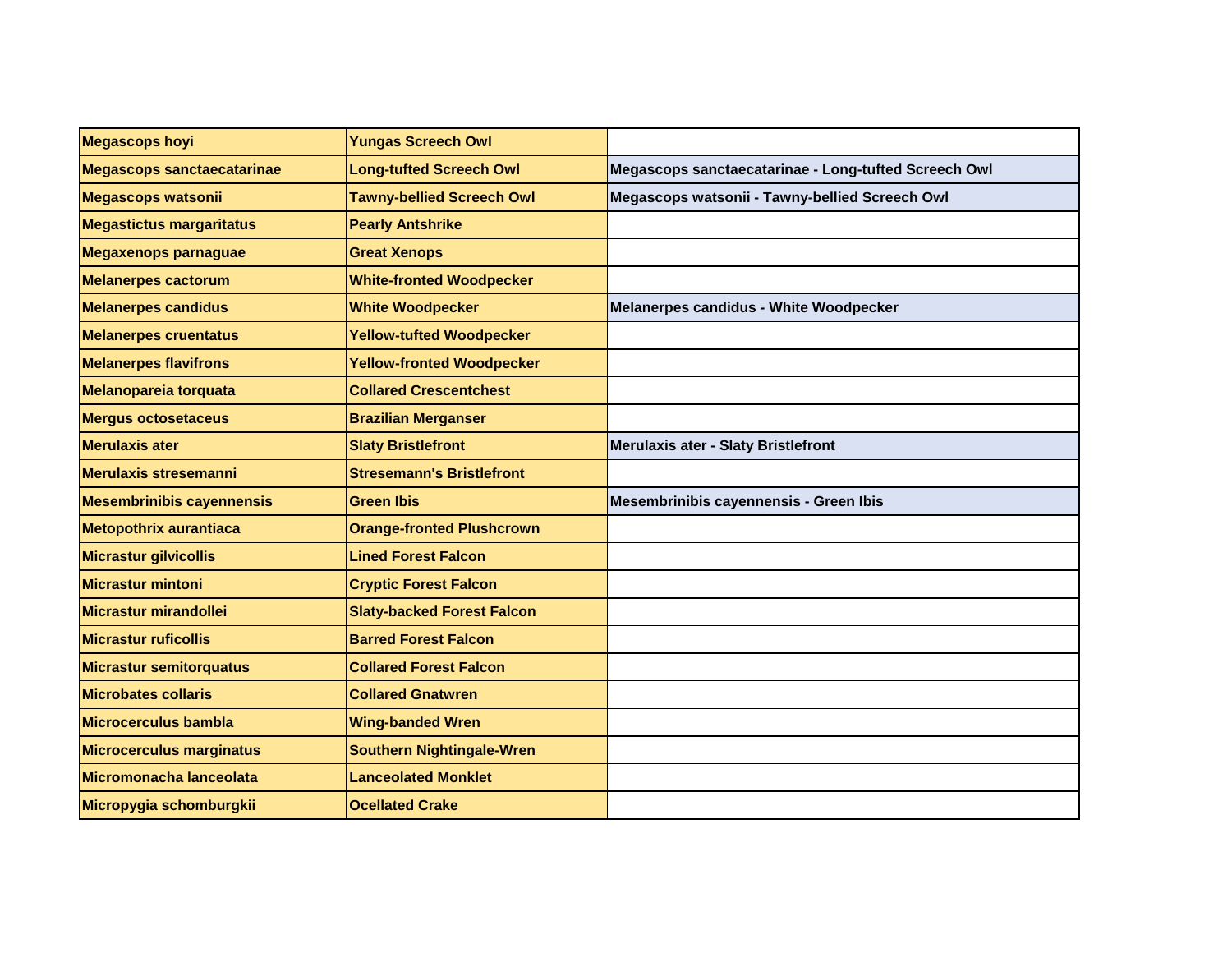| Microrhopias quixensis           | <b>Dot-winged Antwren</b>           |                                                      |
|----------------------------------|-------------------------------------|------------------------------------------------------|
| Microspingus cabanisi            | <b>Grey-throated Warbling Finch</b> | Microspingus cabanisi - Grey-throated Warbling Finch |
| <b>Microspingus cinereus</b>     | <b>Cinereous Warbling Finch</b>     | Microspingus cinereus - Cinereous Warbling Finch     |
| <b>Microspingus lateralis</b>    | <b>Buff-throated Warbling Finch</b> |                                                      |
| <b>Microspingus melanoleucus</b> | <b>Black-capped Warbling Finch</b>  |                                                      |
| Microxenops milleri              | <b>Rufous-tailed Xenops</b>         |                                                      |
| Milvago chimachima               | <b>Yellow-headed Caracara</b>       | Milvago chimachima - Yellow-headed Caracara          |
| Milvago chimango                 | <b>Chimango Caracara</b>            |                                                      |
| <b>Mimus gilvus</b>              | <b>Tropical Mockingbird</b>         |                                                      |
| <b>Mimus saturninus</b>          | <b>Chalk-browed Mockingbird</b>     | Mimus saturninus - Chalk-browed Mockingbird          |
| <b>Mimus triurus</b>             | <b>White-banded Mockingbird</b>     |                                                      |
| <b>Mionectes macconnelli</b>     | <b>McConnell's Flycatcher</b>       |                                                      |
| <b>Mionectes oleagineus</b>      | <b>Ochre-bellied Flycatcher</b>     |                                                      |
| <b>Mionectes roraimae</b>        | Sierra de Lema Flycatcher           |                                                      |
| <b>Mionectes rufiventris</b>     | <b>Grey-hooded Flycatcher</b>       | Mionectes rufiventris - Grey-hooded Flycatcher       |
| <b>Mitrospingus oleagineus</b>   | <b>Olive-backed Tanager</b>         |                                                      |
| Mitu mitu                        | <b>Alagoas Curassow</b>             |                                                      |
| <b>Mitu tomentosum</b>           | <b>Crestless Curassow</b>           |                                                      |
| Mitu tuberosum                   | <b>Razor-billed Curassow</b>        |                                                      |
| <b>Mniotilta varia</b>           | <b>Black-and-white Warbler</b>      |                                                      |
| <b>Molothrus bonariensis</b>     | <b>Shiny Cowbird</b>                | <b>Molothrus bonariensis - Shiny Cowbird</b>         |
| <b>Molothrus oryzivorus</b>      | <b>Giant Cowbird</b>                |                                                      |
| <b>Molothrus rufoaxillaris</b>   | <b>Screaming Cowbird</b>            |                                                      |
| <b>Momotus momota</b>            | <b>Amazonian Motmot</b>             |                                                      |
| <b>Monasa atra</b>               | <b>Black Nunbird</b>                |                                                      |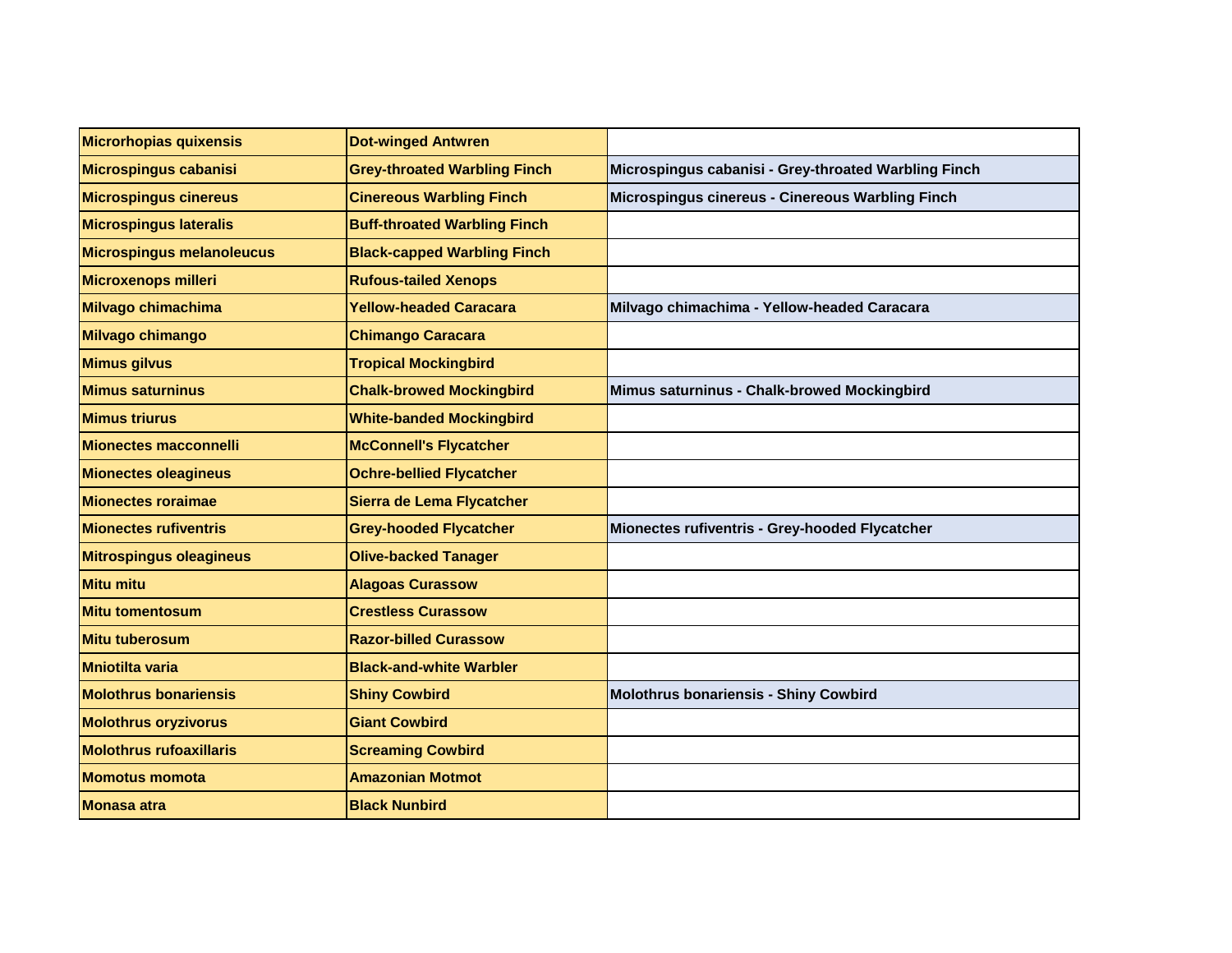| <b>Monasa flavirostris</b>         | <b>Yellow-billed Nunbird</b>      | Monasa flavirostris - Yellow-billed Nunbird     |
|------------------------------------|-----------------------------------|-------------------------------------------------|
| <b>Monasa morphoeus</b>            | <b>White-fronted Nunbird</b>      |                                                 |
| <b>Monasa nigrifrons</b>           | <b>Black-fronted Nunbird</b>      |                                                 |
| <b>Morphnus guianensis</b>         | <b>Crested Eagle</b>              |                                                 |
| <b>Muscipipra vetula</b>           | <b>Shear-tailed Grey Tyrant</b>   | Muscipipra vetula - Shear-tailed Grey Tyrant    |
| <b>Muscisaxicola maculirostris</b> | <b>Spot-billed Ground Tyrant</b>  |                                                 |
| <b>Mustelirallus albicollis</b>    | <b>Ash-throated Crake</b>         |                                                 |
| <b>Mycteria americana</b>          | <b>Wood Stork</b>                 |                                                 |
| <b>Myiarchus ferox</b>             | <b>Short-crested Flycatcher</b>   | Myiarchus ferox - Short-crested Flycatcher      |
| <b>Myiarchus swainsoni</b>         | <b>Swainson's Flycatcher</b>      | Myiarchus swainsoni - Swainson's Flycatcher     |
| <b>Myiarchus tuberculifer</b>      | <b>Dusky-capped Flycatcher</b>    |                                                 |
| <b>Myiarchus tyrannulus</b>        | <b>Brown-crested Flycatcher</b>   | Myiarchus tyrannulus - Brown-crested Flycatcher |
| <b>Myiobius atricaudus</b>         | <b>Black-tailed Myiobius</b>      |                                                 |
| <b>Myiobius barbatus</b>           | <b>Whiskered Myiobius</b>         |                                                 |
| <b>Myiodynastes luteiventris</b>   | <b>Sulphur-bellied Flycatcher</b> |                                                 |
| <b>Myiodynastes maculatus</b>      | <b>Streaked Flycatcher</b>        | Myiodynastes maculatus - Streaked Flycatcher    |
| <b>Myiopagis caniceps</b>          | <b>Grey Elaenia</b>               |                                                 |
| <b>Myiopagis flavivertex</b>       | <b>Yellow-crowned Elaenia</b>     |                                                 |
| <b>Myiopagis gaimardii</b>         | <b>Forest Elaenia</b>             |                                                 |
| <b>Myiopagis viridicata</b>        | <b>Greenish Elaenia</b>           | Myiopagis viridicata - Greenish Elaenia         |
| <b>Myiophobus fasciatus</b>        | <b>Bran-coloured Flycatcher</b>   | Myiophobus fasciatus - Bran-coloured Flycatcher |
| <b>Myiophobus roraimae</b>         | <b>Roraiman Flycatcher</b>        |                                                 |
| <b>Myiornis auricularis</b>        | <b>Eared Pygmy Tyrant</b>         | Myiornis auricularis - Eared Pygmy Tyrant       |
| <b>Myiornis ecaudatus</b>          | <b>Short-tailed Pygmy Tyrant</b>  |                                                 |
| <b>Myiothlypis flaveola</b>        | <b>Flavescent Warbler</b>         | Myiothlypis flaveola - Flavescent Warbler       |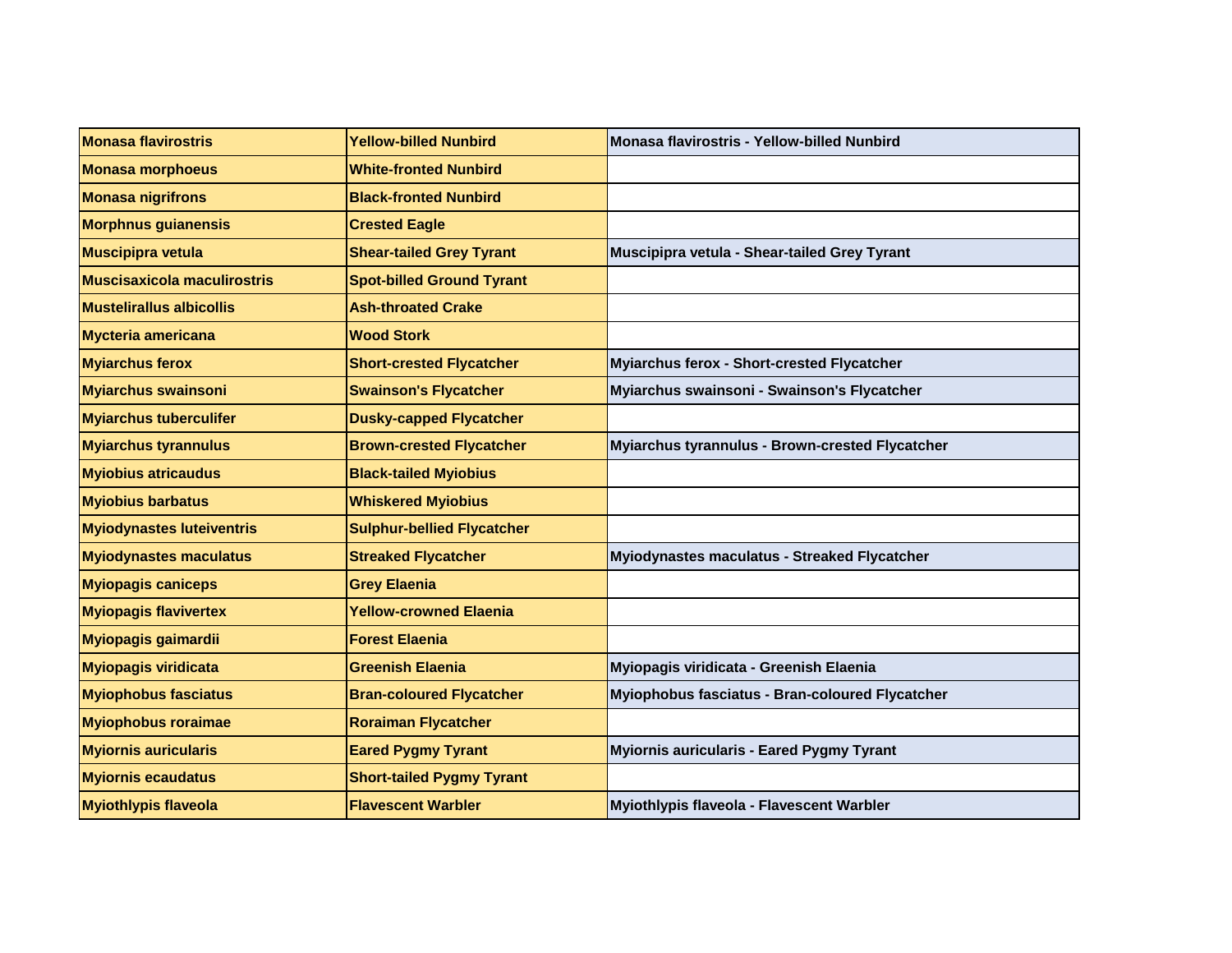| <b>Myiothlypis fulvicauda</b>    | <b>Buff-rumped Warbler</b>        |                                              |
|----------------------------------|-----------------------------------|----------------------------------------------|
| <b>Myiothlypis leucoblephara</b> | <b>White-rimmed Warbler</b>       |                                              |
| <b>Myiothlypis leucophrys</b>    | <b>White-striped Warbler</b>      |                                              |
| <b>Myiothlypis rivularis</b>     | <b>Riverbank Warbler</b>          |                                              |
| <b>Myiozetetes cayanensis</b>    | <b>Rusty-margined Flycatcher</b>  |                                              |
| <b>Myiozetetes granadensis</b>   | <b>Grey-capped Flycatcher</b>     |                                              |
| <b>Myiozetetes luteiventris</b>  | <b>Dusky-chested Flycatcher</b>   |                                              |
| <b>Myiozetetes similis</b>       | <b>Social Flycatcher</b>          | Myiozetetes similis - Social Flycatcher      |
| <b>Myrmeciza longipes</b>        | <b>White-bellied Antbird</b>      |                                              |
| <b>Myrmelastes humaythae</b>     | <b>Humaita Antbird</b>            |                                              |
| <b>Myrmelastes hyperythrus</b>   | <b>Plumbeous Antbird</b>          | Myrmelastes hyperythrus - Plumbeous Antbird  |
| <b>Myrmelastes leucostigma</b>   | <b>Spot-winged Antbird</b>        |                                              |
| <b>Myrmelastes rufifacies</b>    | <b>Rufous-faced Antbird</b>       |                                              |
| <b>Myrmelastes saturatus</b>     | <b>Roraiman Antbird</b>           |                                              |
| <b>Myrmelastes schistaceus</b>   | <b>Slate-colored Antbird</b>      |                                              |
| <b>Myrmoborus leucophrys</b>     | <b>White-browed Antbird</b>       | Myrmoborus leucophrys - White-browed Antbird |
| <b>Myrmoborus lophotes</b>       | <b>White-lined Antbird</b>        | Myrmoborus lophotes - White-lined Antbird    |
| <b>Myrmoborus lugubris</b>       | <b>Ash-breasted Antbird</b>       |                                              |
| <b>Myrmochanes hemileucus</b>    | <b>Black-and-white Antbird</b>    |                                              |
| <b>Myrmoderus ferrugineus</b>    | <b>Ferruginous-backed Antbird</b> |                                              |
| <b>Myrmoderus loricatus</b>      | <b>White-bibbed Antbird</b>       |                                              |
| <b>Myrmoderus ruficauda</b>      | <b>Scalloped Antbird</b>          |                                              |
| <b>Myrmoderus squamosus</b>      | <b>Squamate Antbird</b>           |                                              |
| <b>Myrmophylax atrothorax</b>    | <b>Black-throated Antbird</b>     |                                              |
| <b>Myrmorchilus strigilatus</b>  | <b>Stripe-backed Antbird</b>      |                                              |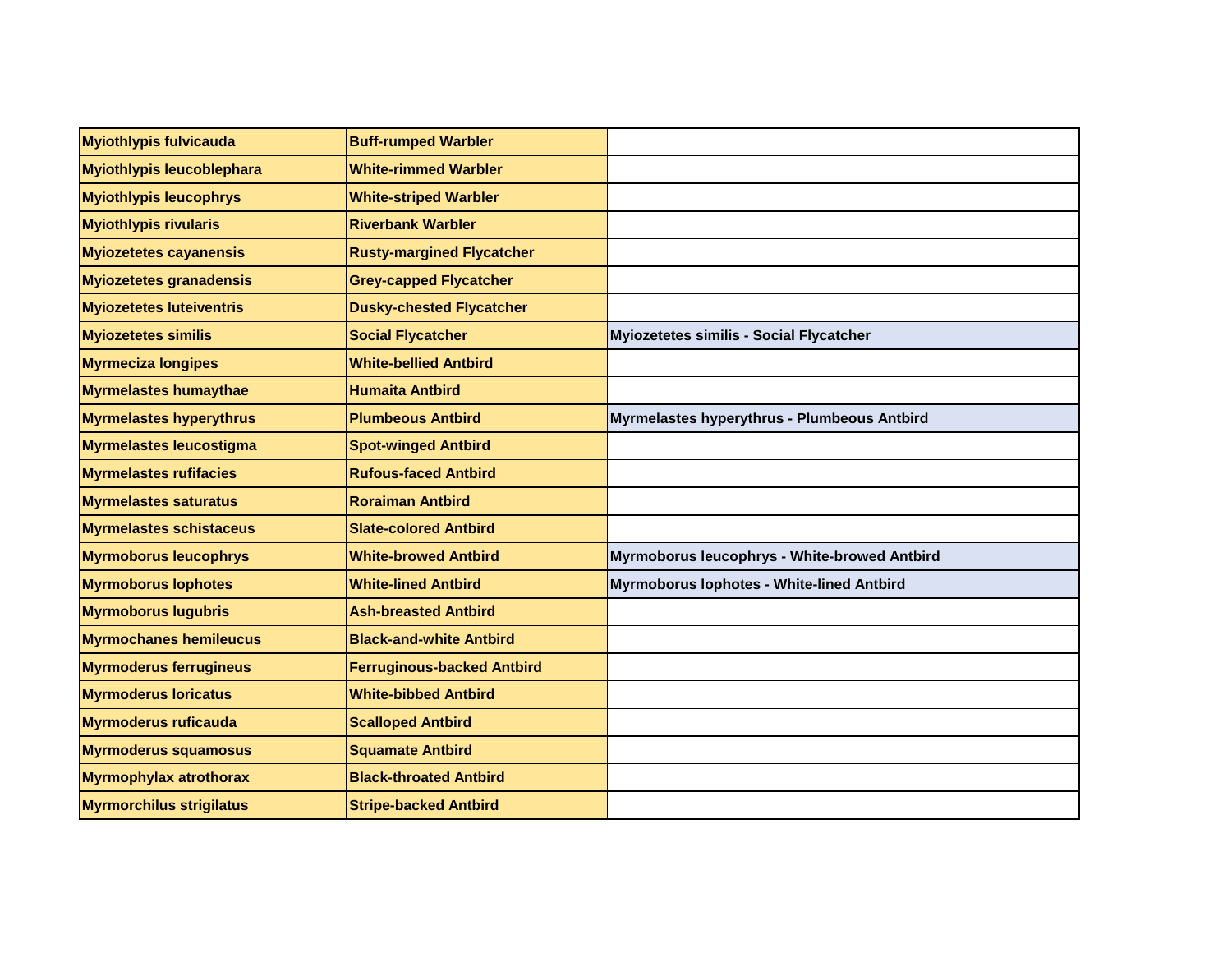| <b>Myrmornis torquata</b>        | <b>Wing-banded Antbird</b>        |                                                |
|----------------------------------|-----------------------------------|------------------------------------------------|
| <b>Myrmothera campanisona</b>    | <b>Thrush-like Antpitta</b>       |                                                |
| <b>Myrmothera simplex</b>        | <b>Tepui Antpitta</b>             |                                                |
| <b>Myrmotherula ambigua</b>      | <b>Yellow-throated Antwren</b>    |                                                |
| <b>Myrmotherula assimilis</b>    | <b>Leaden Antwren</b>             |                                                |
| <b>Myrmotherula axillaris</b>    | <b>White-flanked Antwren</b>      | Myrmotherula axillaris - White-flanked Antwren |
| Myrmotherula brachyura           | <b>Pygmy Antwren</b>              |                                                |
| <b>Myrmotherula cherriei</b>     | <b>Cherrie's Antwren</b>          |                                                |
| <b>Myrmotherula fluminensis</b>  | <b>Rio de Janeiro Antwren</b>     |                                                |
| <b>Myrmotherula longipennis</b>  | <b>Long-winged Antwren</b>        |                                                |
| <b>Myrmotherula menetriesii</b>  | <b>Grey Antwren</b>               |                                                |
| Myrmotherula multostriata        | <b>Amazonian Streaked Antwren</b> |                                                |
| <b>Myrmotherula sclateri</b>     | <b>Sclater's Antwren</b>          |                                                |
| <b>Myrmotherula surinamensis</b> | <b>Guianan Streaked Antwren</b>   |                                                |
| <b>Myrmotherula unicolor</b>     | <b>Unicolored Antwren</b>         |                                                |
| <b>Myrmotherula urosticta</b>    | <b>Band-tailed Antwren</b>        |                                                |
| Nannopsittaca dachilleae         | <b>Manu Parrotlet</b>             |                                                |
| Nannopsittaca panychlora         | <b>Tepui Parrotlet</b>            |                                                |
| Nannopterum brasilianum          | <b>Neotropic Cormorant</b>        | Nannopterum brasilianum - Neotropic Cormorant  |
| <b>Nasica longirostris</b>       | <b>Long-billed Woodcreeper</b>    |                                                |
| Nemosia pileata                  | <b>Hooded Tanager</b>             |                                                |
| Nemosia rourei                   | <b>Cherry-throated Tanager</b>    | Nemosia rourei - Cherry-throated Tanager       |
| <b>Nengetus cinereus</b>         | <b>Grey Monjita</b>               | Nengetus cinereus - Grey Monjita               |
| Neochen jubata                   | <b>Orinoco Goose</b>              |                                                |
| <b>Neocrex erythrops</b>         | <b>Paint-billed Crake</b>         |                                                |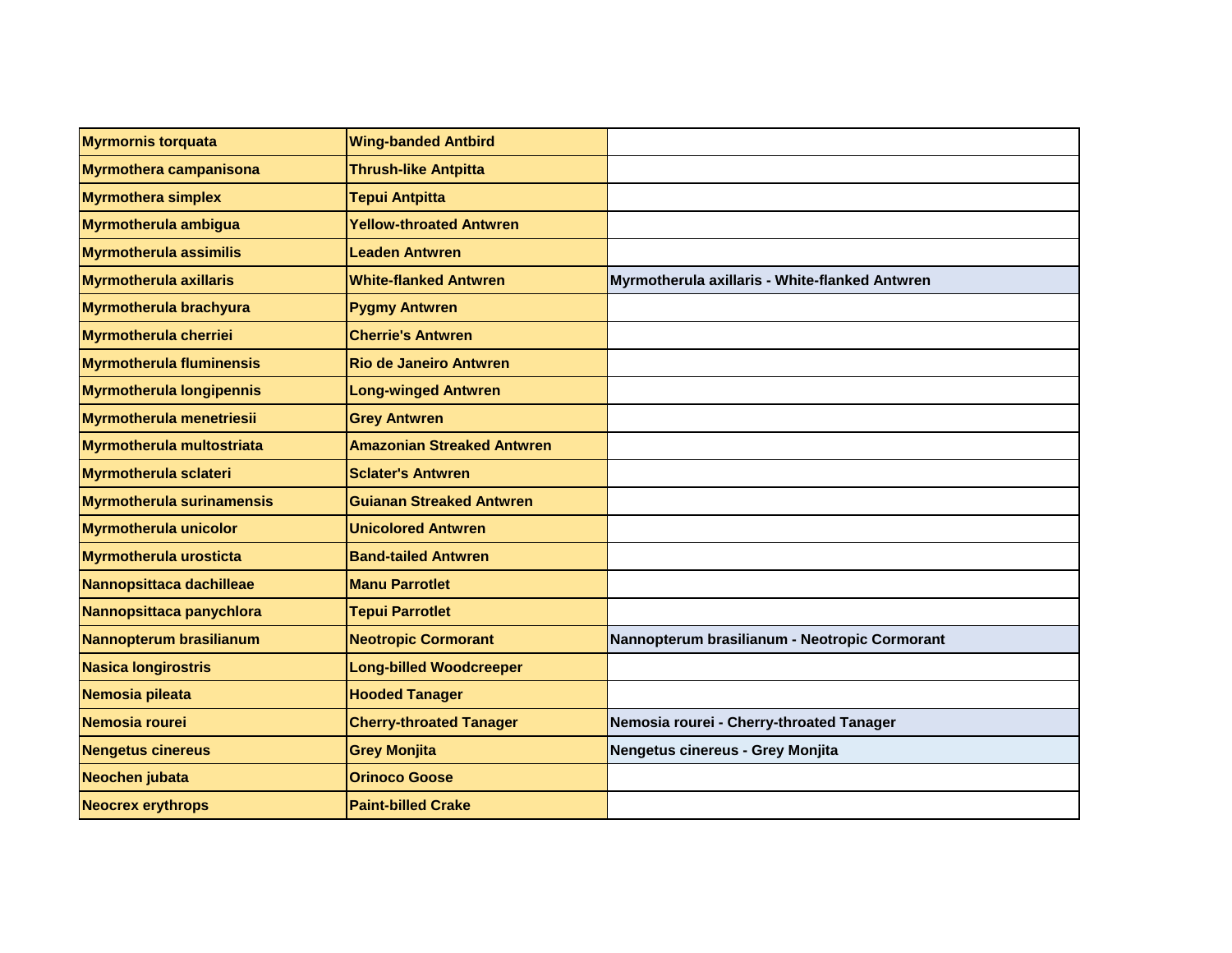| <b>Neoctantes niger</b>         | <b>Black Bushbird</b>                 |                                          |
|---------------------------------|---------------------------------------|------------------------------------------|
| Neomorphus geoffroyi            | <b>Rufous-vented Ground Cuckoo</b>    |                                          |
| Neomorphus squamiger            | <b>Scaled Ground Cuckoo</b>           |                                          |
| <b>Neopelma aurifrons</b>       | <b>Wied's Tyrant-Manakin</b>          |                                          |
| Neopelma chrysocephalum         | <b>Saffron-crested Tyrant-Manakin</b> |                                          |
| Neopelma chrysolophum           | Serra do Mar Tyrant-Manakin           |                                          |
| <b>Neopelma pallescens</b>      | <b>Pale-bellied Tyrant-Manakin</b>    |                                          |
| Neopelma sulphureiventer        | <b>Sulphur-bellied Tyrant-Manakin</b> |                                          |
| Neopipo cinnamomea              | <b>Cinnamon Neopipo</b>               |                                          |
| Neothraupis fasciata            | <b>Shrike-like Tanager</b>            |                                          |
| <b>Neoxolmis coronatus</b>      | <b>Black-crowned Monjita</b>          |                                          |
| Netta erythrophthalma           | <b>Southern Pochard</b>               |                                          |
| Netta peposaca                  | <b>Rosy-billed Pochard</b>            |                                          |
| <b>Nomonyx dominicus</b>        | <b>Masked Duck</b>                    |                                          |
| Nonnula amaurocephala           | <b>Chestnut-headed Nunlet</b>         |                                          |
| Nonnula rubecula                | <b>Rusty-breasted Nunlet</b>          | Nonnula rubecula - Rusty-breasted Nunlet |
| Nonnula ruficapilla             | <b>Rufous-capped Nunlet</b>           |                                          |
| Nonnula sclateri                | <b>Fulvous-chinned Nunlet</b>         |                                          |
| <b>Notharchus hyperrhynchus</b> | <b>White-necked Puffbird</b>          |                                          |
| <b>Notharchus macrorhynchos</b> | <b>Guianan Puffbird</b>               |                                          |
| <b>Notharchus ordii</b>         | <b>Brown-banded Puffbird</b>          |                                          |
| Notharchus swainsoni            | <b>Buff-bellied Puffbird</b>          |                                          |
| <b>Notharchus tectus</b>        | <b>Pied Puffbird</b>                  |                                          |
| <b>Nothocrax urumutum</b>       | <b>Nocturnal Curassow</b>             |                                          |
| Nothura boraquira               | <b>White-bellied Nothura</b>          |                                          |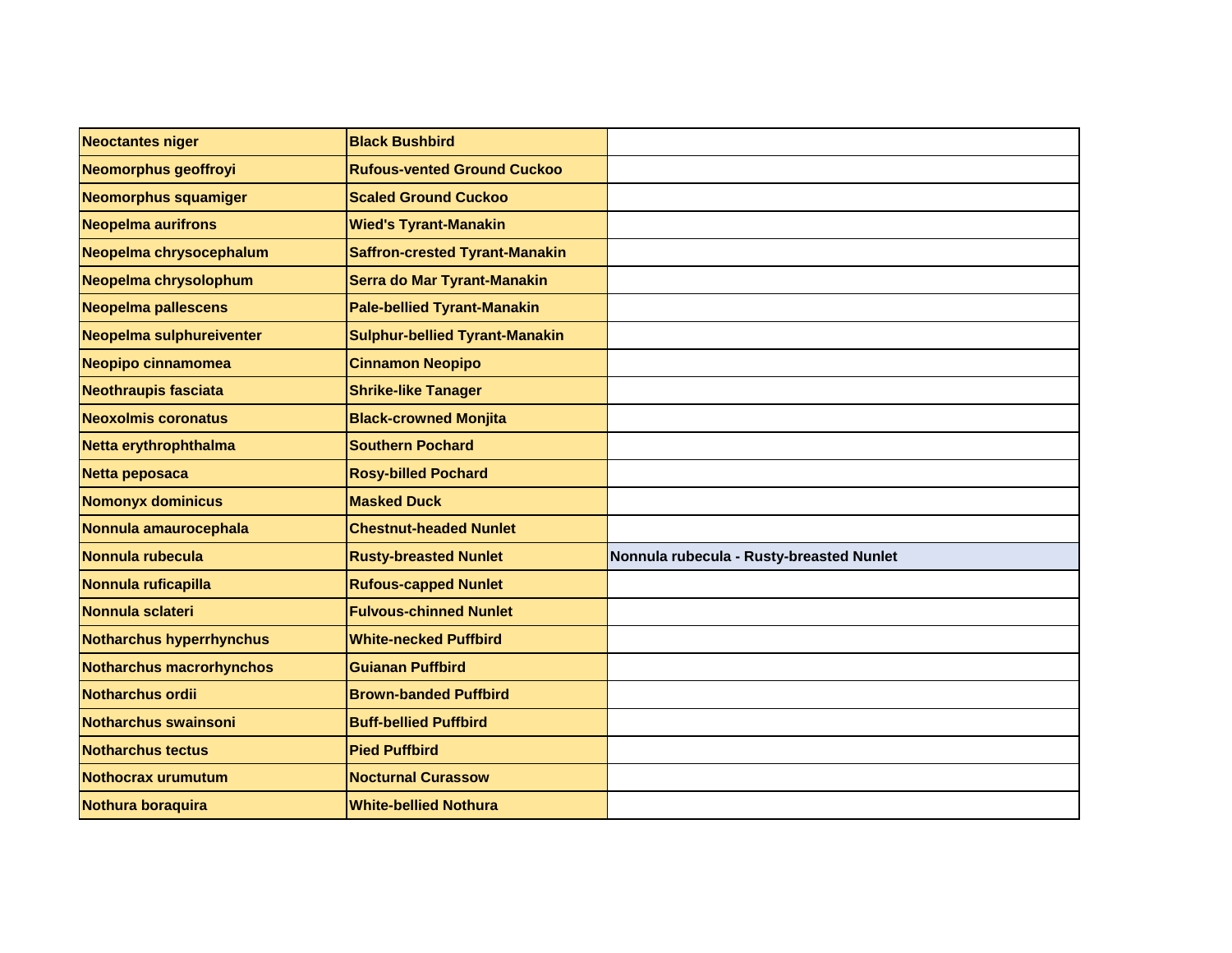| Nothura maculosa                 | <b>Spotted Nothura</b>              |                                                       |
|----------------------------------|-------------------------------------|-------------------------------------------------------|
| <b>Nothura minor</b>             | <b>Lesser Nothura</b>               |                                                       |
| <b>Numenius phaeopus</b>         | <b>Eurasian Whimbrel</b>            |                                                       |
| Nyctanassa violacea              | <b>Yellow-crowned Night Heron</b>   |                                                       |
| <b>Nyctibius aethereus</b>       | <b>Long-tailed Potoo</b>            | Nyctibius aethereus - Long-tailed Potoo               |
| <b>Nyctibius bracteatus</b>      | <b>Rufous Potoo</b>                 |                                                       |
| <b>Nyctibius grandis</b>         | <b>Great Potoo</b>                  |                                                       |
| <b>Nyctibius griseus</b>         | <b>Common Potoo</b>                 | Nyctibius griseus - Common Potoo                      |
| <b>Nyctibius leucopterus</b>     | <b>White-winged Potoo</b>           |                                                       |
| <b>Nycticorax nycticorax</b>     | <b>Black-crowned Night Heron</b>    | Nycticorax nycticorax - Black-crowned Night Heron     |
| <b>Nycticryphes semicollaris</b> | <b>South American Painted-snipe</b> |                                                       |
| <b>Nyctidromus albicollis</b>    | <b>Pauraque</b>                     |                                                       |
| <b>Nyctiphrynus ocellatus</b>    | <b>Ocellated Poorwill</b>           |                                                       |
| <b>Nyctipolus hirundinaceus</b>  | <b>Pygmy Nightjar</b>               |                                                       |
| <b>Nyctipolus nigrescens</b>     | <b>Blackish Nightjar</b>            |                                                       |
| Nyctiprogne leucopyga            | <b>Band-tailed Nighthawk</b>        |                                                       |
| Nyctiprogne vielliardi           | <b>Plain-tailed Nighthawk</b>       |                                                       |
| <b>Nystalus chacuru</b>          | <b>White-eared Puffbird</b>         | Nystalus chacuru - White-eared Puffbird               |
| <b>Nystalus maculatus</b>        | <b>Caatinga Puffbird</b>            |                                                       |
| <b>Nystalus obamai</b>           | <b>Western Striolated Puffbird</b>  |                                                       |
| <b>Nystalus striolatus</b>       | <b>Eastern Striolated Puffbird</b>  |                                                       |
| <b>Oceanites oceanicus</b>       | <b>Wilson's Storm Petrel</b>        |                                                       |
| <b>Ochthornis littoralis</b>     | <b>Drab Water Tyrant</b>            | Ochthornis littoralis - Drab Water Tyrant             |
| Odontophorus capueira            | <b>Spot-winged Wood Quail</b>       | <b>Odontophorus capueira - Spot-winged Wood Quail</b> |
| Odontophorus gujanensis          | <b>Marbled Wood Quail</b>           |                                                       |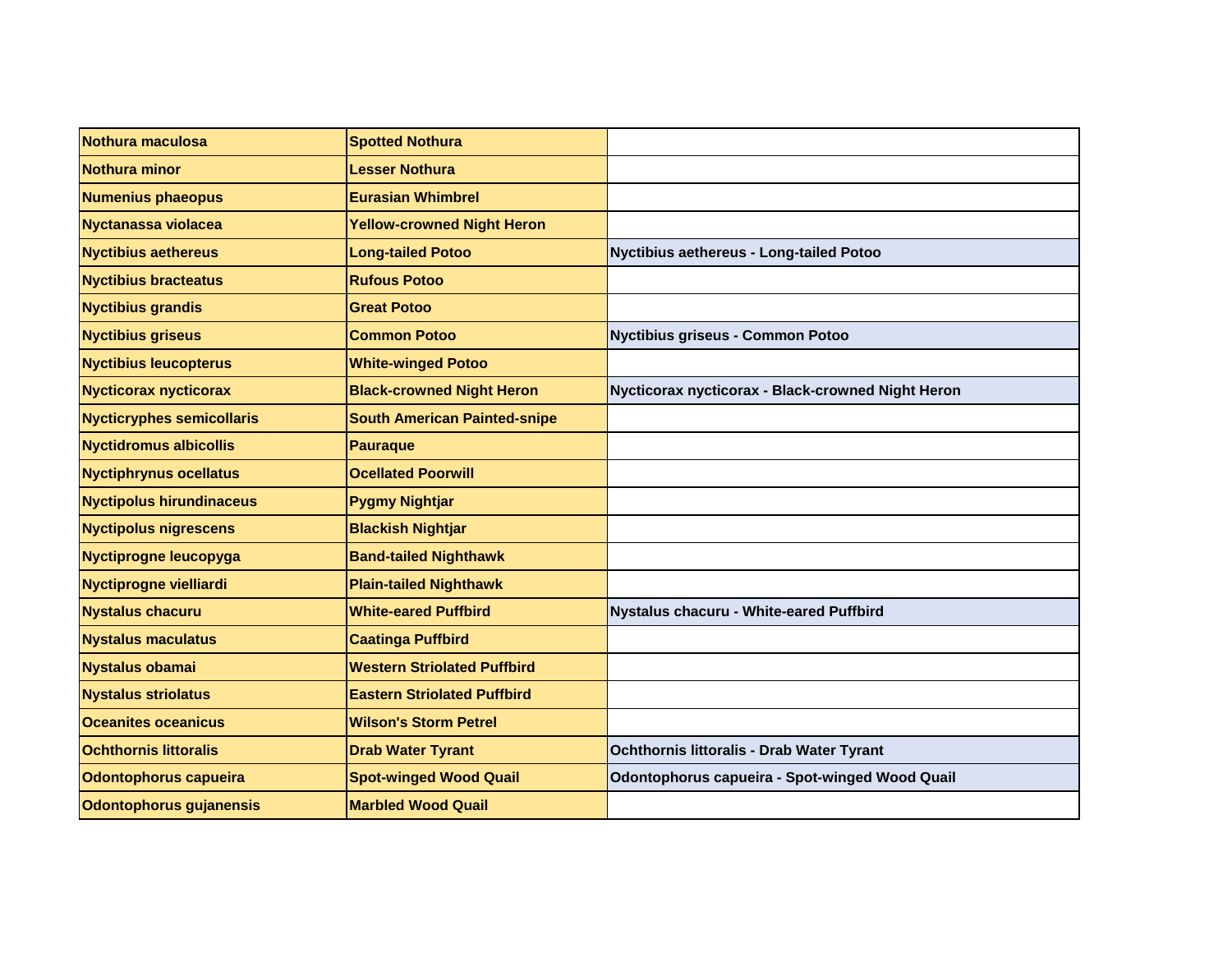| Odontophorus stellatus            | <b>Starred Wood Quail</b>         |                                                       |
|-----------------------------------|-----------------------------------|-------------------------------------------------------|
| <b>Odontorchilus cinereus</b>     | <b>Tooth-billed Wren</b>          |                                                       |
| <b>Oneillornis salvini</b>        | <b>White-throated Antbird</b>     |                                                       |
| <b>Onychorhynchus coronatus</b>   | <b>Amazonian Royal Flycatcher</b> | Onychorhynchus coronatus - Amazonian Royal Flycatcher |
| <b>Opisthocomus hoazin</b>        | <b>Hoatzin</b>                    |                                                       |
| <b>Orchesticus abeillei</b>       | <b>Brown Tanager</b>              |                                                       |
| <b>Oreopholus ruficollis</b>      | <b>Tawny-throated Dotterel</b>    |                                                       |
| <b>Ornithion inerme</b>           | <b>White-lored Tyrannulet</b>     |                                                       |
| <b>Ortalis araucuan</b>           | <b>East Brazilian Chachalaca</b>  |                                                       |
| <b>Ortalis canicollis</b>         | <b>Chaco Chachalaca</b>           |                                                       |
| <b>Ortalis guttata</b>            | <b>Speckled Chachalaca</b>        | Ortalis guttata - Speckled Chachalaca                 |
| <b>Ortalis motmot</b>             | <b>Little Chachalaca</b>          |                                                       |
| <b>Ortalis ruficeps</b>           | <b>Chestnut-headed Chachalaca</b> |                                                       |
| <b>Ortalis squamata</b>           | <b>Scaled Chachalaca</b>          |                                                       |
| <b>Ortalis superciliaris</b>      | <b>Buff-browed Chachalaca</b>     |                                                       |
| <b>Orthogonys chloricterus</b>    | <b>Olive-green Tanager</b>        | Orthogonys chloricterus - Olive-green Tanager         |
| <b>Orthopsittaca manilatus</b>    | <b>Red-bellied Macaw</b>          | Orthopsittaca manilatus - Red-bellied Macaw           |
| <b>Oxyruncus cristatus</b>        | <b>Sharpbill</b>                  | <b>Oxyruncus cristatus - Sharpbill</b>                |
| <b>Oxyura vittata</b>             | <b>Lake Duck</b>                  |                                                       |
| Pachyptila desolata               | <b>Antarctic Prion</b>            |                                                       |
| <b>Pachyramphus castaneus</b>     | <b>Chestnut-crowned Becard</b>    | Pachyramphus castaneus - Chestnut-crowned Becard      |
| <b>Pachyramphus marginatus</b>    | <b>Black-capped Becard</b>        |                                                       |
| <b>Pachyramphus minor</b>         | <b>Pink-throated Becard</b>       |                                                       |
| <b>Pachyramphus polychopterus</b> | <b>White-winged Becard</b>        | Pachyramphus polychopterus - White-winged Becard      |
| <b>Pachyramphus rufus</b>         | <b>Cinereous Becard</b>           |                                                       |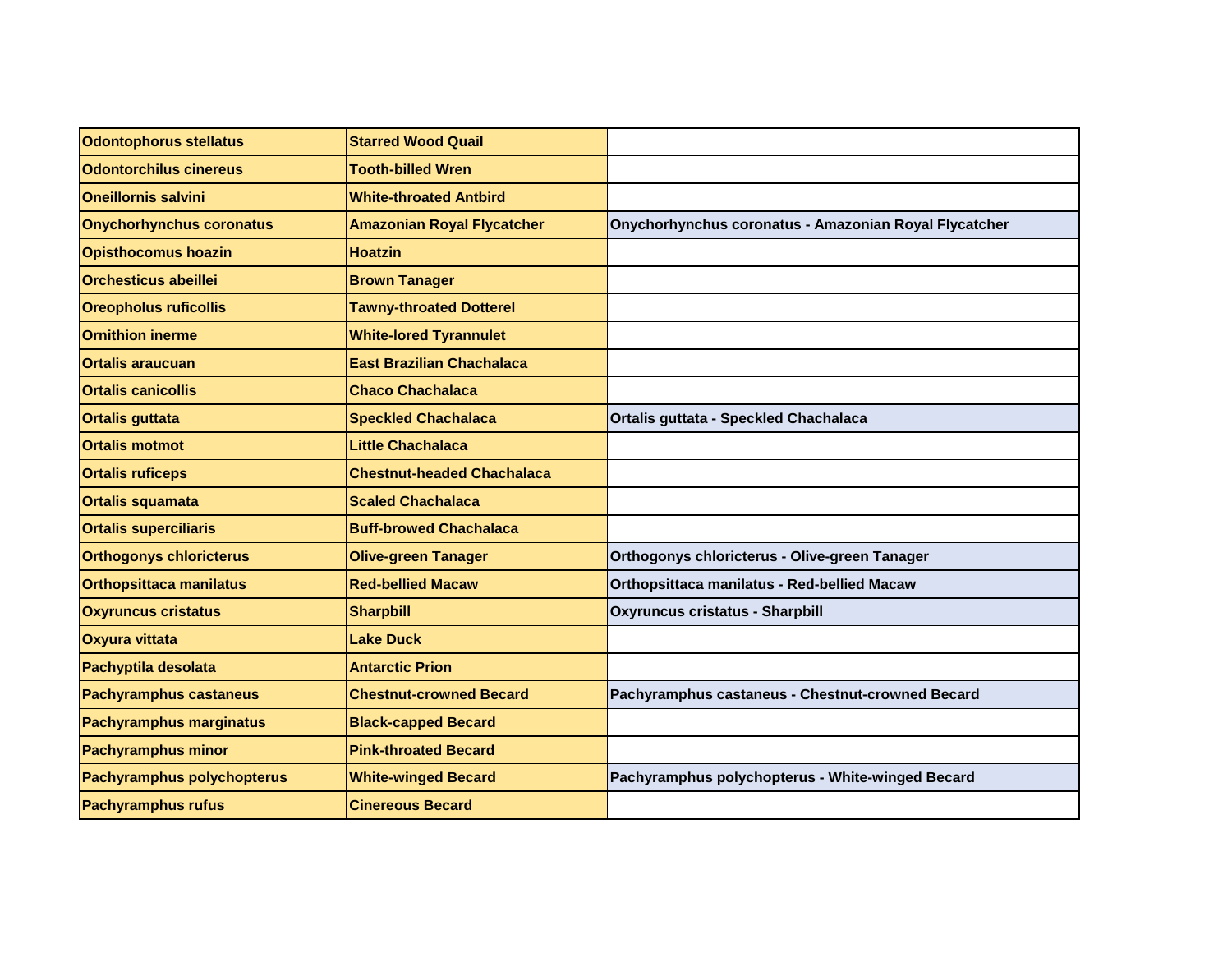| <b>Pachyramphus surinamus</b>     | <b>Glossy-backed Becard</b>        |                                                  |
|-----------------------------------|------------------------------------|--------------------------------------------------|
| <b>Pachyramphus validus</b>       | <b>Crested Becard</b>              | Pachyramphus validus - Crested Becard            |
| <b>Pachyramphus xanthogenys</b>   | <b>Yellow-cheeked Becard</b>       | Pachyramphus xanthogenys - Yellow-cheeked Becard |
| Pachysylvia hypoxantha            | <b>Dusky-capped Greenlet</b>       |                                                  |
| Pachysylvia muscicapina           | <b>Buff-cheeked Greenlet</b>       |                                                  |
| <b>Pandion haliaetus</b>          | <b>Western Osprey</b>              |                                                  |
| <b>Panyptila cayennensis</b>      | <b>Lesser Swallow-tailed Swift</b> |                                                  |
| <b>Parabuteo leucorrhous</b>      | <b>White-rumped Hawk</b>           |                                                  |
| <b>Parabuteo unicinctus</b>       | <b>Harris's Hawk</b>               | Parabuteo unicinctus - Harris's Hawk             |
| Paraclaravis geoffroyi            | <b>Purple-winged Ground Dove</b>   |                                                  |
| Paragallinula angulata            | <b>Lesser Moorhen</b>              |                                                  |
| <b>Pardirallus maculatus</b>      | <b>Spotted Rail</b>                | Pardirallus maculatus - Spotted Rail             |
| <b>Pardirallus nigricans</b>      | <b>Blackish Rail</b>               |                                                  |
| <b>Pardirallus sanguinolentus</b> | <b>Plumbeous Rail</b>              |                                                  |
| <b>Parkerthraustes humeralis</b>  | <b>Yellow-shouldered Grosbeak</b>  |                                                  |
| Paroaria baeri                    | <b>Crimson-fronted Cardinal</b>    |                                                  |
| Paroaria capitata                 | <b>Yellow-billed Cardinal</b>      |                                                  |
| Paroaria coronata                 | <b>Red-crested Cardinal</b>        | Paroaria coronata - Red-crested Cardinal         |
| Paroaria dominicana               | <b>Red-cowled Cardinal</b>         | Paroaria dominicana - Red-cowled Cardinal        |
| Paroaria gularis                  | <b>Red-capped Cardinal</b>         |                                                  |
| <b>Passer domesticus</b>          | <b>House Sparrow</b>               | Passer domesticus - House Sparrow                |
| <b>Patagioenas cayennensis</b>    | <b>Pale-vented Pigeon</b>          |                                                  |
| <b>Patagioenas maculosa</b>       | <b>Spot-winged Pigeon</b>          |                                                  |
| Patagioenas picazuro              | <b>Picazuro Pigeon</b>             | Patagioenas picazuro - Picazuro Pigeon           |
| <b>Patagioenas plumbea</b>        | <b>Plumbeous Pigeon</b>            |                                                  |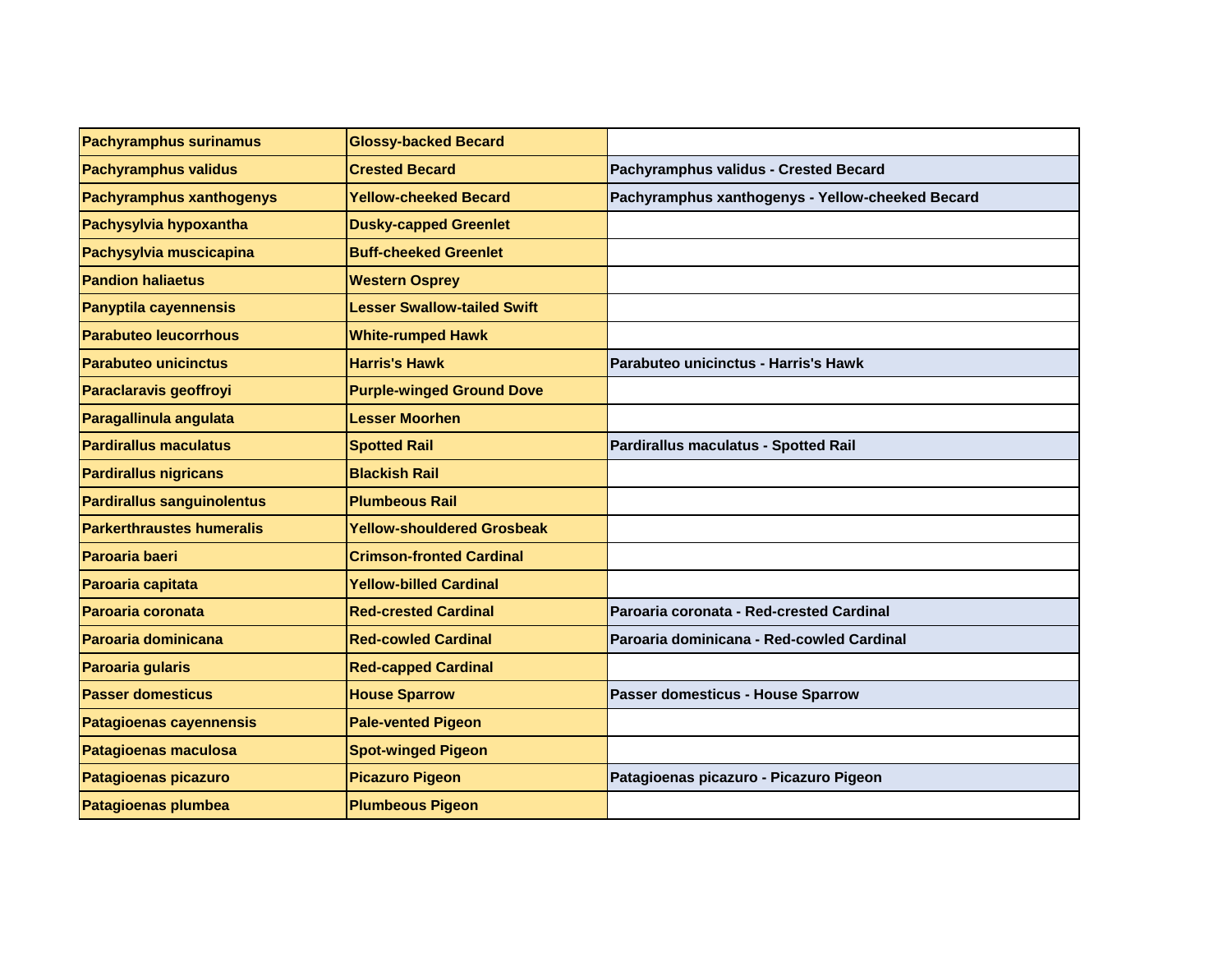| <b>Patagioenas speciosa</b>        | <b>Scaled Pigeon</b>              |                                                           |
|------------------------------------|-----------------------------------|-----------------------------------------------------------|
| <b>Patagioenas subvinacea</b>      | <b>Ruddy Pigeon</b>               |                                                           |
| Pelecanus occidentalis             | <b>Brown Pelican</b>              |                                                           |
| Penelope jacquacu                  | <b>Spix's Guan</b>                |                                                           |
| Penelope jacucaca                  | <b>White-browed Guan</b>          |                                                           |
| <b>Penelope marail</b>             | <b>Marail Guan</b>                |                                                           |
| Penelope obscura                   | <b>Dusky-legged Guan</b>          | Penelope obscura - Dusky-legged Guan                      |
| Penelope ochrogaster               | <b>Chestnut-bellied Guan</b>      |                                                           |
| Penelope pileata                   | <b>White-crested Guan</b>         |                                                           |
| <b>Penelope superciliaris</b>      | <b>Rusty-margined Guan</b>        |                                                           |
| <b>Percnostola fortis</b>          | <b>Sooty Antbird</b>              |                                                           |
| Percnostola goeldii                | <b>Goeldi's Antbird</b>           |                                                           |
| <b>Percnostola rufifrons</b>       | <b>Black-headed Antbird</b>       |                                                           |
| <b>Periporphyrus erythromelas</b>  | <b>Red-and-black Grosbeak</b>     |                                                           |
| <b>Perissocephalus tricolor</b>    | <b>Capuchinbird</b>               |                                                           |
| Petrochelidon pyrrhonota           | <b>American Cliff Swallow</b>     | Petrochelidon pyrrhonota - American Cliff Swallow         |
| Phacellodomus erythrophthalmus     | <b>Orange-eyed Thornbird</b>      |                                                           |
| Phacellodomus ferrugineigula       | <b>Orange-breasted Thornbird</b>  |                                                           |
| <b>Phacellodomus ruber</b>         | <b>Greater Thornbird</b>          |                                                           |
| <b>Phacellodomus rufifrons</b>     | <b>Rufous-fronted Thornbird</b>   | <b>Phacellodomus rufifrons - Rufous-fronted Thornbird</b> |
| <b>Phacellodomus sibilatrix</b>    | <b>Little Thornbird</b>           |                                                           |
| <b>Phacellodomus striaticollis</b> | <b>Freckle-breasted Thornbird</b> |                                                           |
| <b>Phaeomyias murina</b>           | <b>Mouse-colored Tyrannulet</b>   |                                                           |
| <b>Phaethon aethereus</b>          | <b>Red-billed Tropicbird</b>      |                                                           |
| <b>Phaethon lepturus</b>           | <b>White-tailed Tropicbird</b>    |                                                           |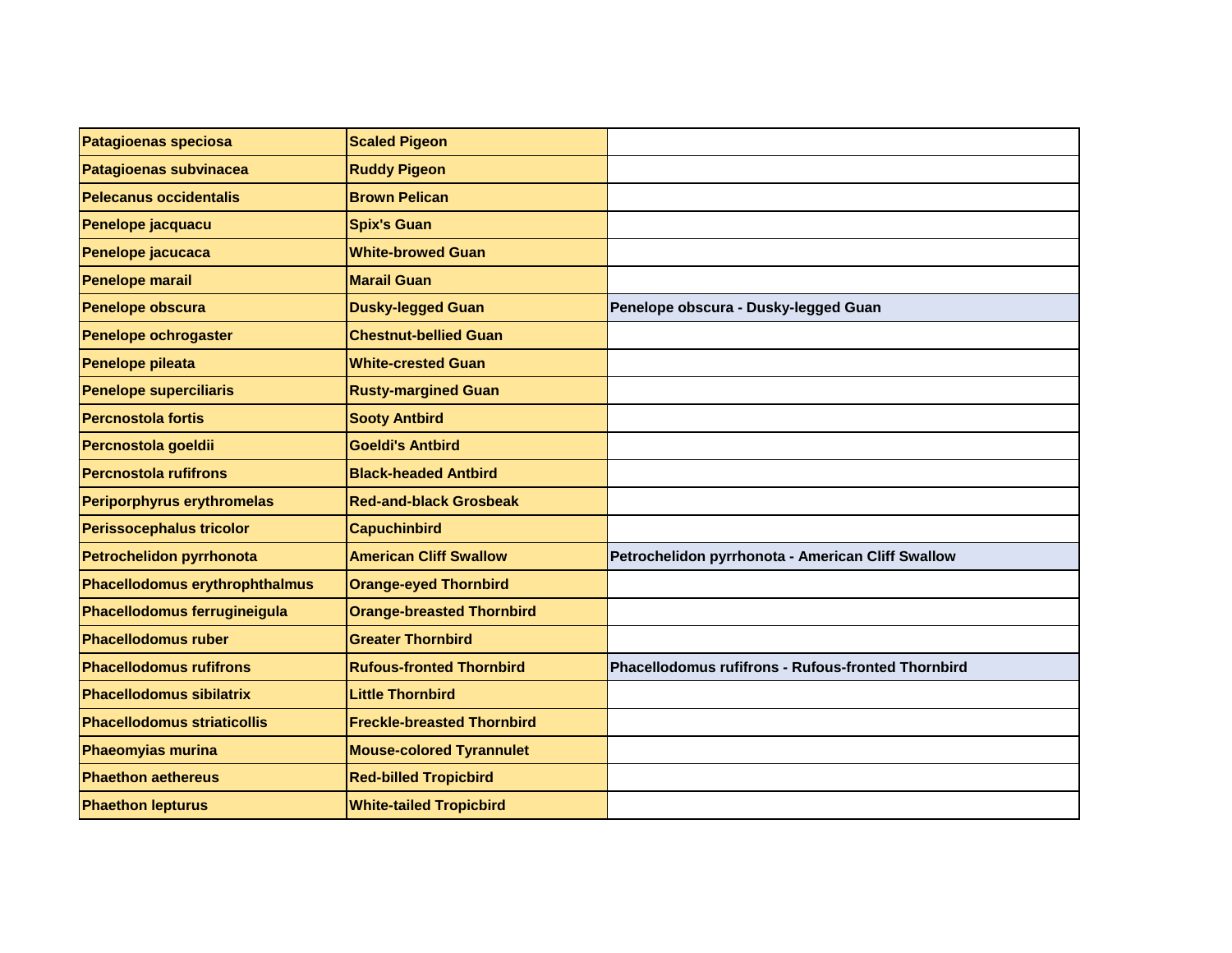| Phaethornis aethopygus           | <b>Tapajos Hermit</b>                |                                               |
|----------------------------------|--------------------------------------|-----------------------------------------------|
| <b>Phaethornis augusti</b>       | <b>Sooty-capped Hermit</b>           |                                               |
| <b>Phaethornis bourcieri</b>     | <b>Straight-billed Hermit</b>        |                                               |
| <b>Phaethornis eurynome</b>      | <b>Scale-throated Hermit</b>         |                                               |
| <b>Phaethornis griseogularis</b> | <b>Grey-chinned Hermit</b>           |                                               |
| <b>Phaethornis hispidus</b>      | <b>White-bearded Hermit</b>          |                                               |
| <b>Phaethornis idaliae</b>       | <b>Minute Hermit</b>                 |                                               |
| <b>Phaethornis malaris</b>       | <b>Great-billed Hermit</b>           |                                               |
| <b>Phaethornis nattereri</b>     | <b>Cinnamon-throated Hermit</b>      |                                               |
| <b>Phaethornis philippii</b>     | <b>Needle-billed Hermit</b>          |                                               |
| Phaethornis pretrei              | <b>Planalto Hermit</b>               | Phaethornis pretrei - Planalto Hermit         |
| <b>Phaethornis ruber</b>         | <b>Reddish Hermit</b>                | Phaethornis ruber - Reddish Hermit            |
| Phaethornis rupurumii            | <b>Streak-throated Hermit</b>        |                                               |
| <b>Phaethornis squalidus</b>     | <b>Dusky-throated Hermit</b>         | Phaethornis squalidus - Dusky-throated Hermit |
| <b>Phaethornis subochraceus</b>  | <b>Buff-bellied Hermit</b>           |                                               |
| <b>Phaethornis superciliosus</b> | <b>Long-tailed Hermit</b>            |                                               |
| <b>Phaetusa simplex</b>          | <b>Large-billed Tern</b>             |                                               |
| <b>Pharomachrus pavoninus</b>    | <b>Pavonine Quetzal</b>              |                                               |
| <b>Pheugopedius coraya</b>       | <b>Coraya Wren</b>                   |                                               |
| <b>Pheugopedius genibarbis</b>   | <b>Moustached Wren</b>               | Pheugopedius genibarbis - Moustached Wren     |
| <b>Phibalura flavirostris</b>    | <b>Swallow-tailed Cotinga</b>        |                                               |
| <b>Philohydor lictor</b>         | <b>Lesser Kiskadee</b>               | Philohydor lictor - Lesser Kiskadee           |
| <b>Philydor atricapillus</b>     | <b>Black-capped Foliage-gleaner</b>  |                                               |
| <b>Philydor erythrocercum</b>    | <b>Rufous-rumped Foliage-gleaner</b> |                                               |
| Philydor novaesi                 | <b>Alagoas Foliage-gleaner</b>       |                                               |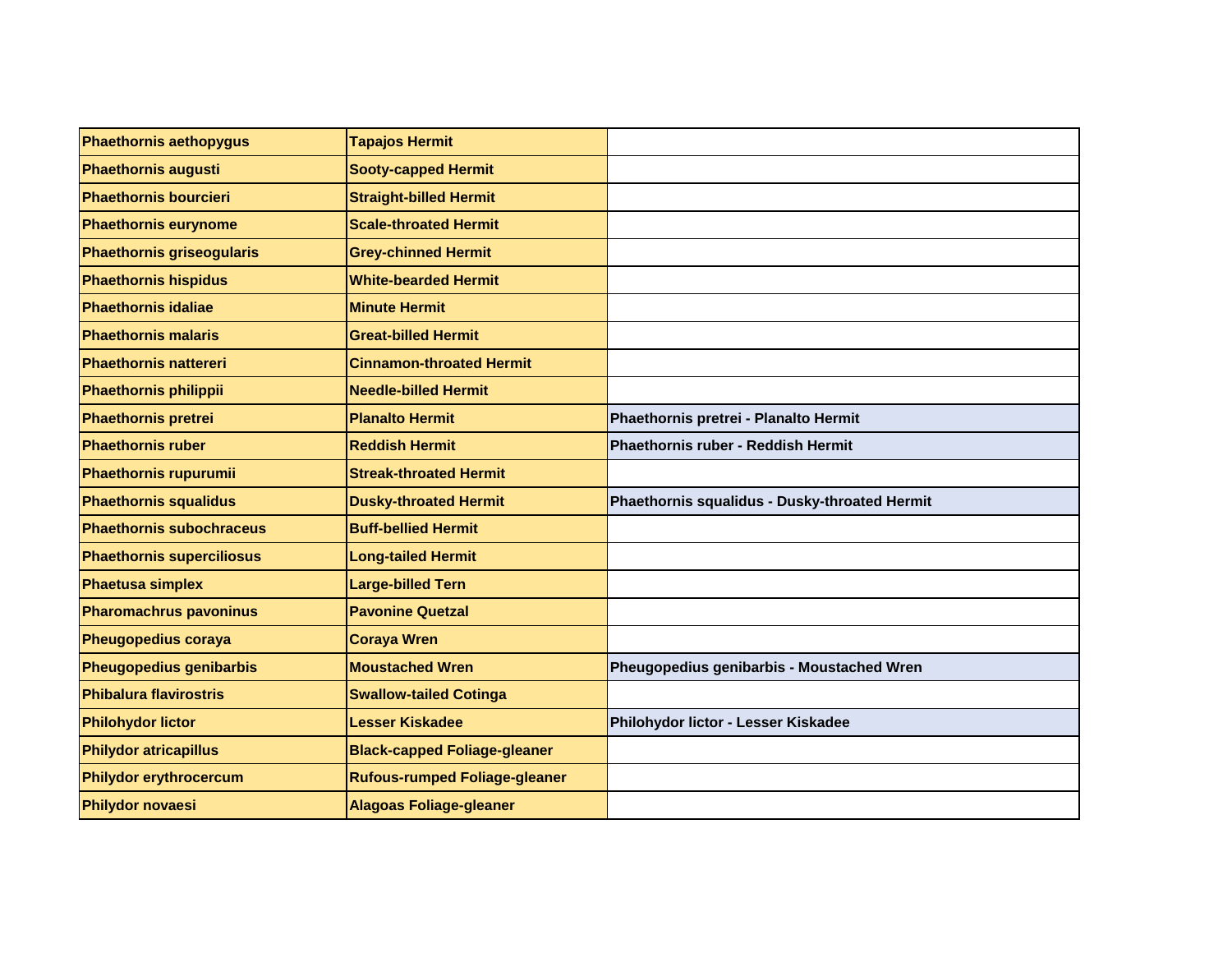| <b>Philydor pyrrhodes</b>       | <b>Cinnamon-rumped Foliage-gleaner</b> |                                |
|---------------------------------|----------------------------------------|--------------------------------|
| <b>Phimosus infuscatus</b>      | <b>Bare-faced Ibis</b>                 |                                |
| <b>Phlegopsis borbae</b>        | <b>Pale-faced Bare-eye</b>             |                                |
| Phlegopsis erythroptera         | <b>Reddish-winged Bare-eye</b>         |                                |
| Phlegopsis nigromaculata        | <b>Black-spotted Bare-eye</b>          |                                |
| <b>Phleocryptes melanops</b>    | <b>Wren-like Rushbird</b>              |                                |
| <b>Phoenicircus carnifex</b>    | <b>Guianan Red Cotinga</b>             |                                |
| <b>Phoenicircus nigricollis</b> | <b>Black-necked Red Cotinga</b>        |                                |
| <b>Phoenicopterus chilensis</b> | <b>Chilean Flamingo</b>                |                                |
| <b>Phoenicopterus ruber</b>     | <b>American Flamingo</b>               |                                |
| Phyllomyias burmeisteri         | <b>Rough-legged Tyrannulet</b>         |                                |
| <b>Phyllomyias fasciatus</b>    | <b>Planalto Tyrannulet</b>             |                                |
| Phyllomyias griseocapilla       | <b>Grey-capped Tyrannulet</b>          |                                |
| <b>Phyllomyias virescens</b>    | <b>Greenish Tyrannulet</b>             |                                |
| <b>Phylloscartes beckeri</b>    | <b>Bahia Tyrannulet</b>                |                                |
| <b>Phylloscartes ceciliae</b>   | <b>Alagoas Tyrannulet</b>              |                                |
| <b>Phylloscartes difficilis</b> | <b>Serra do Mar Tyrannulet</b>         |                                |
| <b>Phylloscartes kronei</b>     | <b>Restinga Tyrannulet</b>             |                                |
| <b>Phylloscartes paulista</b>   | <b>Sao Paulo Tyrannulet</b>            |                                |
| <b>Phylloscartes roquettei</b>  | <b>Minas Gerais Tyrannulet</b>         |                                |
| <b>Phylloscartes sylviolus</b>  | <b>Bay-ringed Tyrannulet</b>           |                                |
| <b>Phylloscartes ventralis</b>  | <b>Mottle-cheeked Tyrannulet</b>       |                                |
| <b>Phylloscartes virescens</b>  | <b>Olive-green Tyrannulet</b>          |                                |
| Piaya cayana                    | <b>Squirrel Cuckoo</b>                 | Piaya cayana - Squirrel Cuckoo |
| Piaya melanogaster              | <b>Black-bellied Cuckoo</b>            |                                |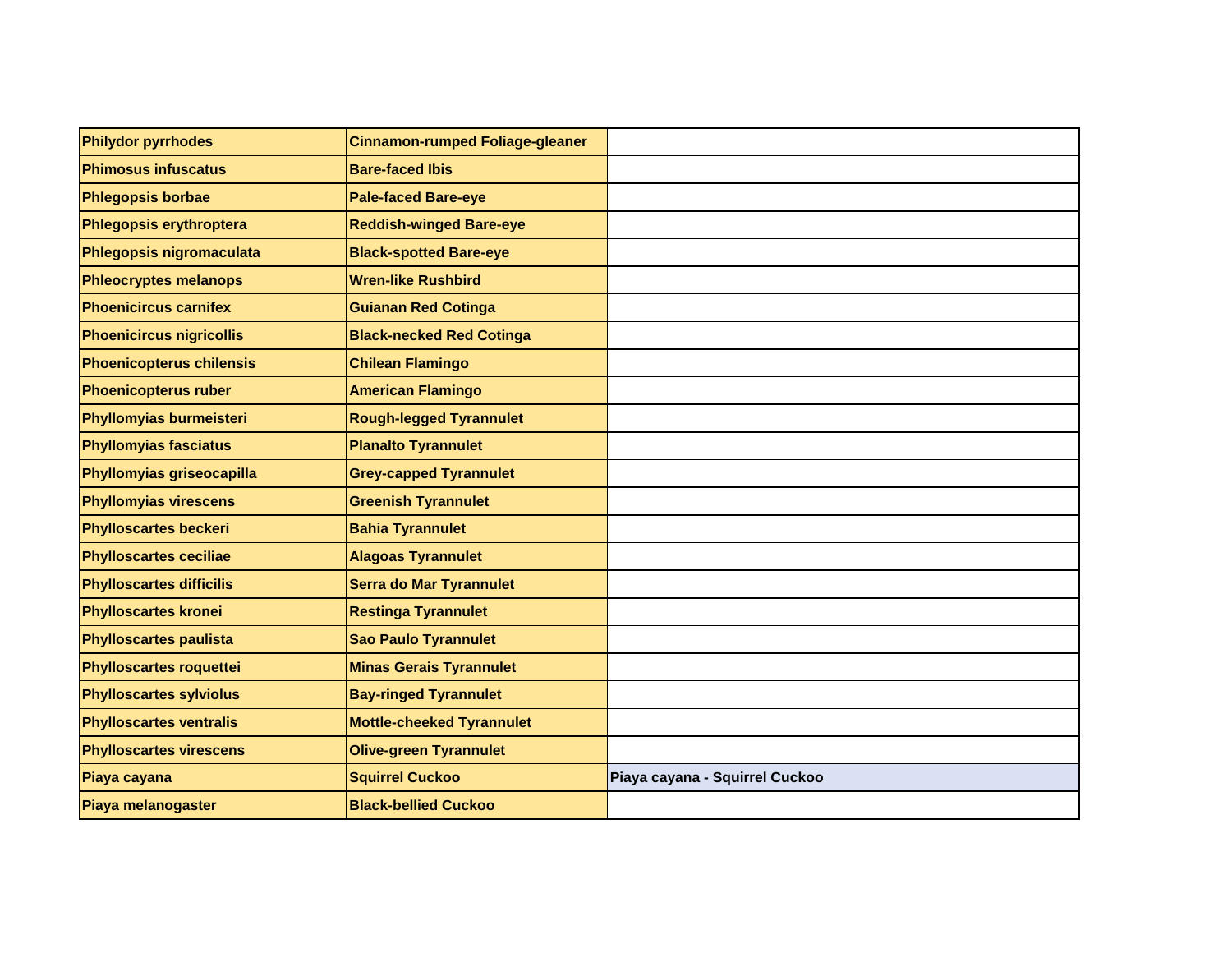| <b>Piculus aurulentus</b>      | <b>Yellow-browed Woodpecker</b>   |                                                 |
|--------------------------------|-----------------------------------|-------------------------------------------------|
| <b>Piculus chrysochloros</b>   | Golden-green Woodpecker           |                                                 |
| <b>Piculus flavigula</b>       | <b>Yellow-throated Woodpecker</b> |                                                 |
| <b>Piculus leucolaemus</b>     | <b>White-throated Woodpecker</b>  | Piculus leucolaemus - White-throated Woodpecker |
| Picumnus albosquamatus         | <b>White-wedged Piculet</b>       | Picumnus albosquamatus - White-wedged Piculet   |
| <b>Picumnus aurifrons</b>      | <b>Bar-breasted Piculet</b>       |                                                 |
| <b>Picumnus cirratus</b>       | <b>White-barred Piculet</b>       | Picumnus cirratus - White-barred Piculet        |
| <b>Picumnus exilis</b>         | <b>Golden-spangled Piculet</b>    |                                                 |
| <b>Picumnus lafresnayi</b>     | <b>Lafresnaye's Piculet</b>       |                                                 |
| <b>Picumnus nebulosus</b>      | <b>Mottled Piculet</b>            |                                                 |
| <b>Picumnus pumilus</b>        | <b>Orinoco Piculet</b>            |                                                 |
| <b>Picumnus pygmaeus</b>       | <b>Spotted Piculet</b>            |                                                 |
| <b>Picumnus rufiventris</b>    | <b>Rufous-breasted Piculet</b>    | Picumnus rufiventris - Rufous-breasted Piculet  |
| <b>Picumnus spilogaster</b>    | <b>White-bellied Piculet</b>      |                                                 |
| <b>Picumnus subtilis</b>       | <b>Fine-barred Piculet</b>        | <b>Picumnus subtilis - Fine-barred Piculet</b>  |
| <b>Picumnus temminckii</b>     | <b>Ochre-collared Piculet</b>     |                                                 |
| <b>Pilherodius pileatus</b>    | <b>Capped Heron</b>               |                                                 |
| <b>Pionites leucogaster</b>    | <b>White-bellied Parrot</b>       | Pionites leucogaster - White-bellied Parrot     |
| <b>Pionites melanocephalus</b> | <b>Black-headed Parrot</b>        |                                                 |
| Pionopsitta pileata            | <b>Pileated Parrot</b>            |                                                 |
| <b>Pionus fuscus</b>           | <b>Dusky Parrot</b>               |                                                 |
| <b>Pionus maximiliani</b>      | <b>Scaly-headed Parrot</b>        | Pionus maximiliani - Scaly-headed Parrot        |
| <b>Pionus menstruus</b>        | <b>Blue-headed Parrot</b>         |                                                 |
| Pipile cujubi                  | <b>Red-throated Piping Guan</b>   |                                                 |
| <b>Pipile cumanensis</b>       | <b>Blue-throated Piping Guan</b>  |                                                 |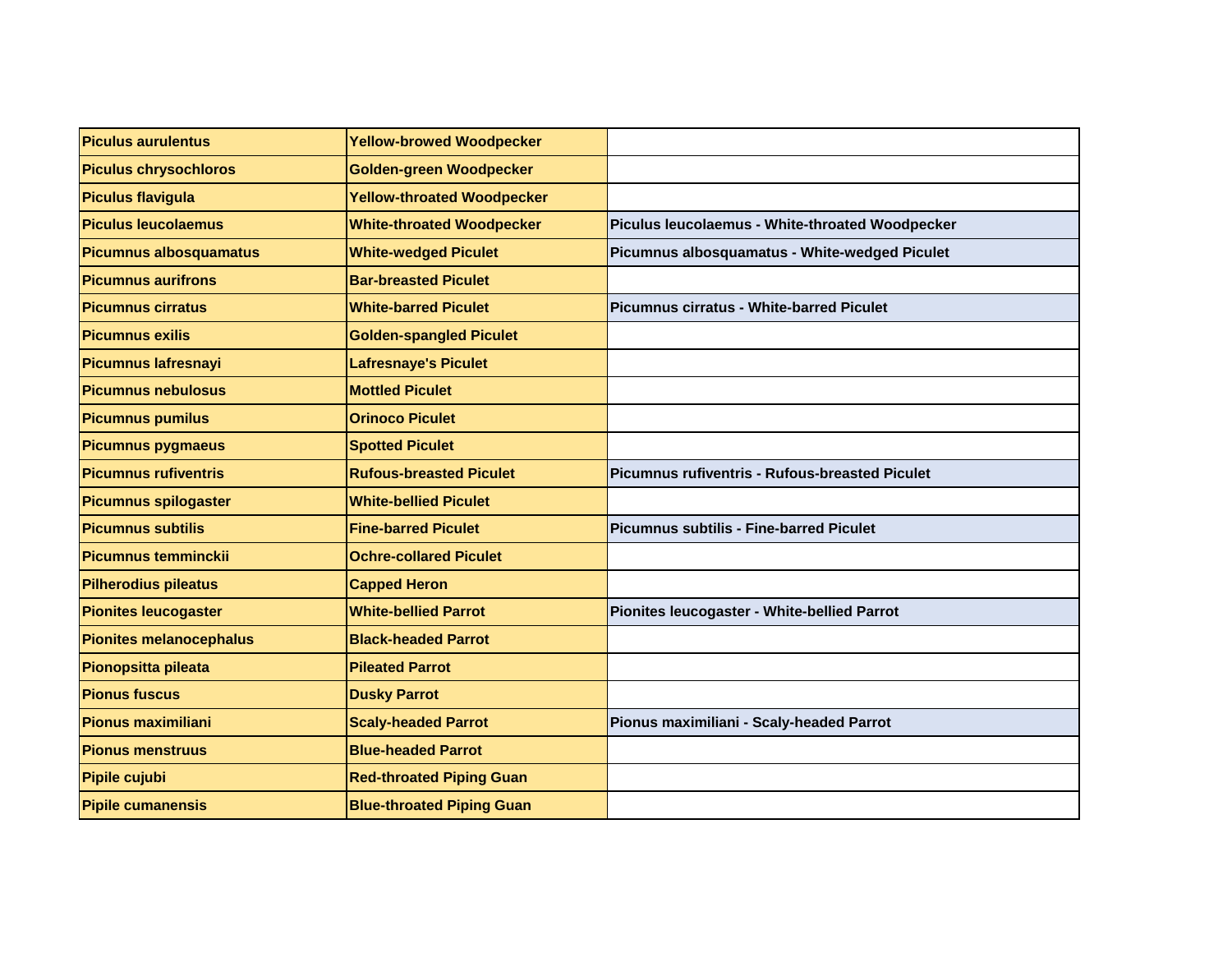| Pipile jacutinga                  | <b>Black-fronted Piping Guan</b>     | Pipile jacutinga - Black-fronted Piping Guan       |
|-----------------------------------|--------------------------------------|----------------------------------------------------|
| Pipra aureola                     | <b>Crimson-hooded Manakin</b>        |                                                    |
| Pipra fasciicauda                 | <b>Band-tailed Manakin</b>           |                                                    |
| Pipra filicauda                   | <b>Wire-tailed Manakin</b>           |                                                    |
| Pipraeidea melanonota             | <b>Fawn-breasted Tanager</b>         |                                                    |
| Pipreola whitelyi                 | <b>Red-banded Fruiteater</b>         |                                                    |
| <b>Piprites chloris</b>           | <b>Wing-barred Piprites</b>          |                                                    |
| <b>Piprites pileata</b>           | <b>Black-capped Piprites</b>         |                                                    |
| Piranga flava                     | <b>Red Tanager</b>                   |                                                    |
| Piranga olivacea                  | <b>Scarlet Tanager</b>               | Piranga olivacea - Scarlet Tanager                 |
| Piranga rubra                     | <b>Summer Tanager</b>                |                                                    |
| <b>Pitangus sulphuratus</b>       | <b>Great Kiskadee</b>                | Pitangus sulphuratus - Great Kiskadee              |
| <b>Pithys albifrons</b>           | <b>White-plumed Antbird</b>          |                                                    |
| Platalea ajaja                    | <b>Roseate Spoonbill</b>             |                                                    |
| <b>Platyrinchus coronatus</b>     | <b>Golden-crowned Spadebill</b>      |                                                    |
| <b>Platyrinchus leucoryphus</b>   | <b>Russet-winged Spadebill</b>       | Platyrinchus leucoryphus - Russet-winged Spadebill |
| <b>Platyrinchus mystaceus</b>     | <b>White-throated Spadebill</b>      | Platyrinchus mystaceus - White-throated Spadebill  |
| <b>Platyrinchus platyrhynchos</b> | <b>White-crested Spadebill</b>       |                                                    |
| <b>Platyrinchus saturatus</b>     | <b>Cinnamon-crested Spadebill</b>    |                                                    |
| <b>Plegadis chihi</b>             | <b>White-faced Ibis</b>              |                                                    |
| <b>Pluvialis dominica</b>         | <b>American Golden Plover</b>        |                                                    |
| <b>Podiceps major</b>             | <b>Great Grebe</b>                   |                                                    |
| <b>Podiceps occipitalis</b>       | <b>Silvery Grebe</b>                 |                                                    |
| <b>Podilymbus podiceps</b>        | <b>Pied-billed Grebe</b>             |                                                    |
| <b>Poecilotriccus albifacies</b>  | <b>White-cheeked Tody-Flycatcher</b> |                                                    |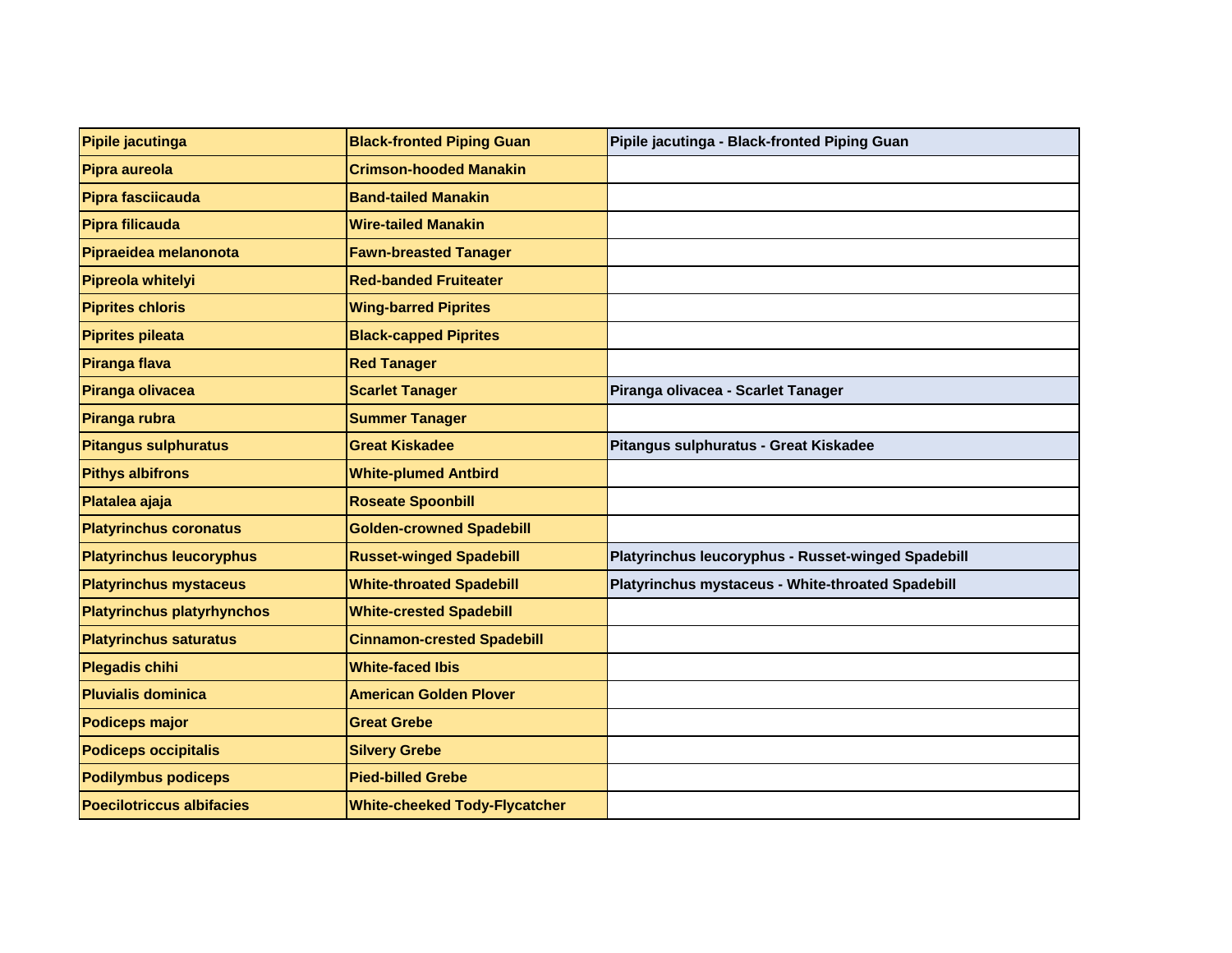| Poecilotriccus capitalis          | <b>Black-and-white Tody-Flycatcher</b> |                                                            |
|-----------------------------------|----------------------------------------|------------------------------------------------------------|
| <b>Poecilotriccus fumifrons</b>   | <b>Smoky-fronted Tody-Flycatcher</b>   |                                                            |
| <b>Poecilotriccus latirostris</b> | <b>Rusty-fronted Tody-Flycatcher</b>   | Poecilotriccus latirostris - Rusty-fronted Tody-Flycatcher |
| <b>Poecilotriccus plumbeiceps</b> | <b>Ochre-faced Tody-Flycatcher</b>     | Poecilotriccus plumbeiceps - Ochre-faced Tody-flycatcher   |
| <b>Poecilotriccus russatus</b>    | <b>Ruddy Tody-Flycatcher</b>           |                                                            |
| <b>Poecilotriccus senex</b>       | <b>Buff-cheeked Tody-Flycatcher</b>    |                                                            |
| Poecilotriccus sylvia             | <b>Slaty-headed Tody-Flycatcher</b>    |                                                            |
| Pogonotriccus eximius             | <b>Southern Bristle Tyrant</b>         |                                                            |
| Polioptila attenboroughi          | <b>Inambari Gnatcatcher</b>            |                                                            |
| Polioptila dumicola               | <b>Masked Gnatcatcher</b>              |                                                            |
| <b>Polioptila facilis</b>         | <b>Rio Negro Gnatcatcher</b>           |                                                            |
| Polioptila guianensis             | <b>Guianan Gnatcatcher</b>             |                                                            |
| Polioptila lactea                 | <b>Creamy-bellied Gnatcatcher</b>      |                                                            |
| <b>Polioptila paraensis</b>       | <b>Para Gnatcatcher</b>                |                                                            |
| Polioptila plumbea                | <b>Tropical Gnatcatcher</b>            |                                                            |
| <b>Polystictus pectoralis</b>     | <b>Bearded Tachuri</b>                 | Polystictus pectoralis - Bearded Tachuri                   |
| <b>Polystictus superciliaris</b>  | <b>Grey-backed Tachuri</b>             |                                                            |
| Polytmus guainumbi                | <b>White-tailed Goldenthroat</b>       |                                                            |
| <b>Polytmus theresiae</b>         | <b>Green-tailed Goldenthroat</b>       |                                                            |
| Poospiza nigrorufa                | <b>Black-and-rufous Warbling Finch</b> |                                                            |
| <b>Porphyrio flavirostris</b>     | <b>Azure Gallinule</b>                 |                                                            |
| <b>Porphyriops melanops</b>       | <b>Spot-flanked Gallinule</b>          |                                                            |
| Porphyrolaema porphyrolaema       | <b>Purple-throated Cotinga</b>         |                                                            |
| Porphyrospiza caerulescens        | <b>Blue Finch</b>                      |                                                            |
| <b>Primolius auricollis</b>       | <b>Golden-collared Macaw</b>           |                                                            |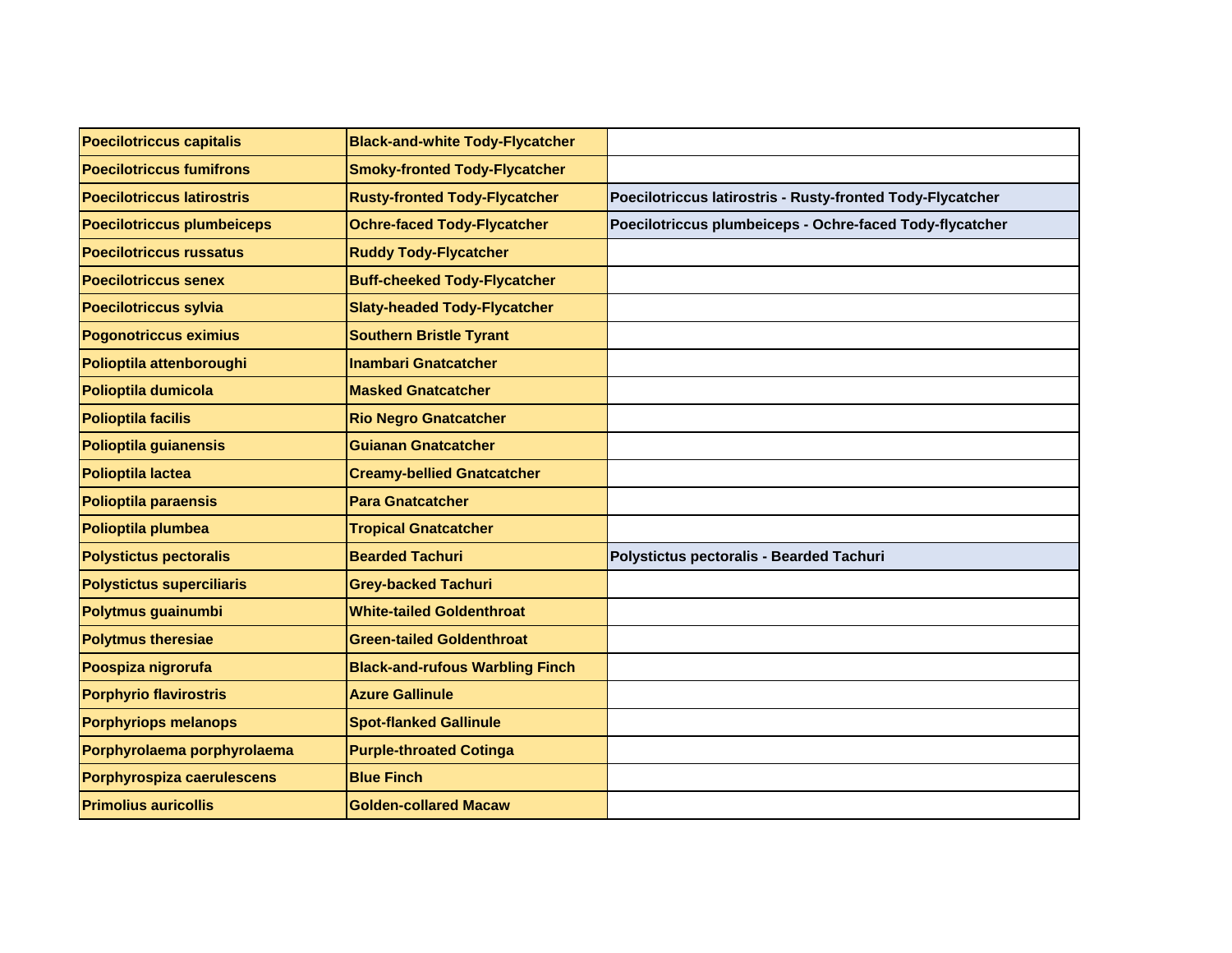| <b>Primolius couloni</b>             | <b>Blue-headed Macaw</b>          | Primolius couloni - Blue-headed Macaw                    |
|--------------------------------------|-----------------------------------|----------------------------------------------------------|
| <b>Primolius maracana</b>            | <b>Blue-winged Macaw</b>          |                                                          |
| <b>Procnias albus</b>                | <b>White Bellbird</b>             |                                                          |
| <b>Procnias averano</b>              | <b>Bearded Bellbird</b>           |                                                          |
| <b>Procnias nudicollis</b>           | <b>Bare-throated Bellbird</b>     |                                                          |
| Progne chalybea                      | <b>Grey-breasted Martin</b>       | Progne chalybea - Grey-breasted Martin                   |
| <b>Progne dominicensis</b>           | <b>Caribbean Martin</b>           |                                                          |
| <b>Progne elegans</b>                | <b>Southern Martin</b>            |                                                          |
| <b>Progne subis</b>                  | <b>Purple Martin</b>              |                                                          |
| <b>Progne tapera</b>                 | <b>Brown-chested Martin</b>       | Progne tapera - Brown-chested Martin                     |
| <b>Psarocolius angustifrons</b>      | <b>Russet-backed Oropendola</b>   |                                                          |
| <b>Psarocolius bifasciatus</b>       | <b>Olive Oropendola</b>           |                                                          |
| <b>Psarocolius decumanus</b>         | <b>Crested Oropendola</b>         | Psarocolius decumanus - Crested Oropendola               |
| <b>Psarocolius viridis</b>           | <b>Green Oropendola</b>           |                                                          |
| <b>Pseudastur albicollis</b>         | <b>White Hawk</b>                 |                                                          |
| <b>Pseudastur polionotus</b>         | <b>Mantled Hawk</b>               |                                                          |
| <b>Pseudocolopteryx acutipennis</b>  | <b>Subtropical Doradito</b>       |                                                          |
| Pseudocolopteryx dinelliana          | <b>Dinelli's Doradito</b>         |                                                          |
| <b>Pseudocolopteryx flaviventris</b> | <b>Warbling Doradito</b>          | <b>Pseudocolopteryx flaviventris - Warbling Doradito</b> |
| Pseudocolopteryx sclateri            | <b>Crested Doradito</b>           |                                                          |
| <b>Pseudoleistes guirahuro</b>       | <b>Yellow-rumped Marshbird</b>    | Pseudoleistes guirahuro - Yellow-rumped Marshbird        |
| <b>Pseudoleistes virescens</b>       | <b>Brown-and-yellow Marshbird</b> |                                                          |
| Pseudopipra pipra                    | <b>White-crowned Manakin</b>      |                                                          |
| <b>Pseudoseisura lophotes</b>        | <b>Brown Cacholote</b>            |                                                          |
| Pseudoseisura unirufa                | <b>Grey-crested Cacholote</b>     |                                                          |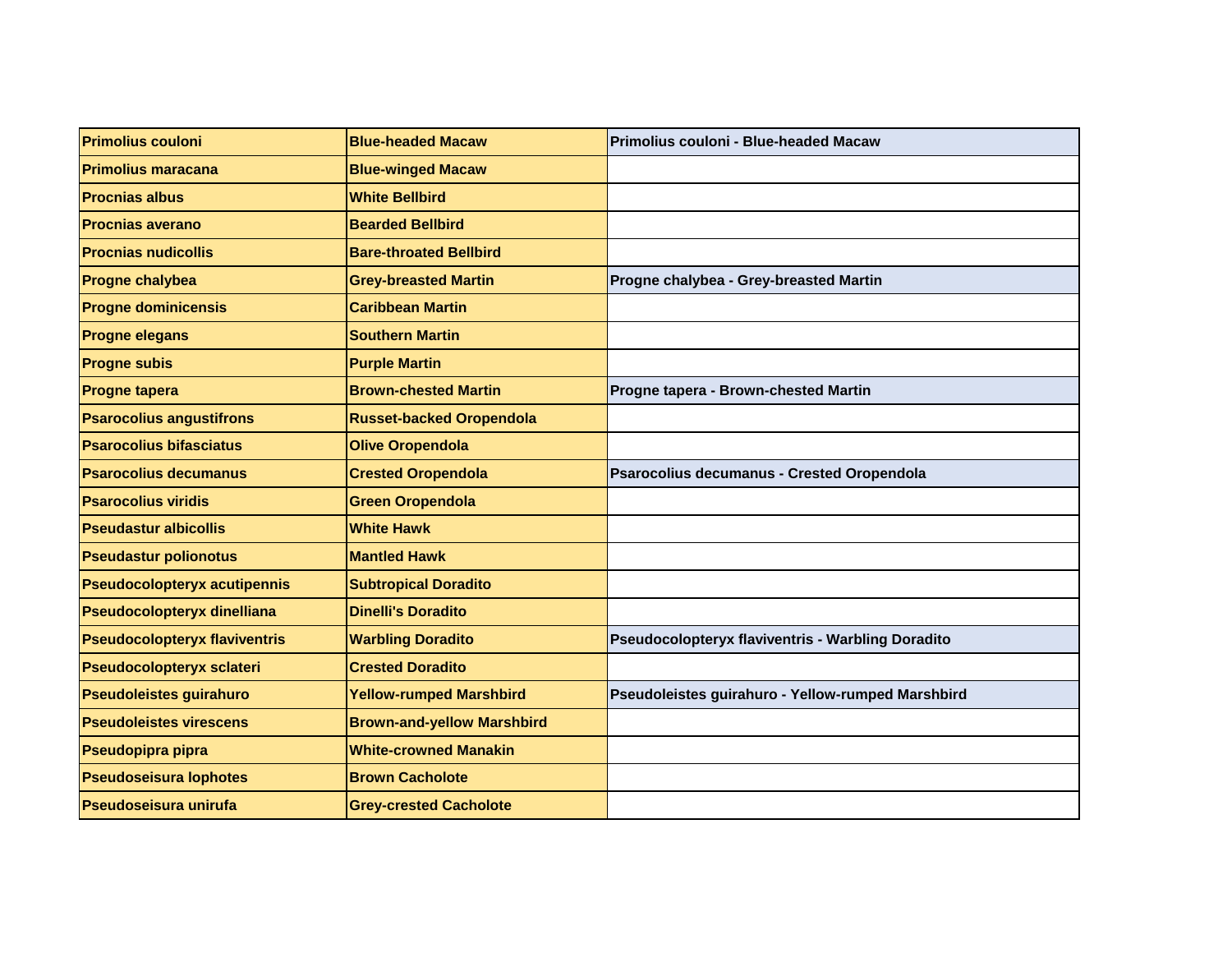| <b>Psilorhamphus guttatus</b>    | <b>Spotted Bamboowren</b>        |                                                  |
|----------------------------------|----------------------------------|--------------------------------------------------|
| Psittacara leucophthalmus        | <b>White-eyed Parakeet</b>       | Psittacara leucophthalmus - White-eyed Parakeet  |
| <b>Psophia crepitans</b>         | <b>Grey-winged Trumpeter</b>     |                                                  |
| <b>Psophia leucoptera</b>        | <b>Pale-winged Trumpeter</b>     |                                                  |
| <b>Psophia viridis</b>           | <b>Dark-winged Trumpeter</b>     |                                                  |
| <b>Pterodroma incerta</b>        | <b>Atlantic Petrel</b>           |                                                  |
| <b>Pterodroma mollis</b>         | <b>Soft-plumaged Petrel</b>      |                                                  |
| <b>Pteroglossus aracari</b>      | <b>Black-necked Aracari</b>      |                                                  |
| <b>Pteroglossus azara</b>        | <b>Ivory-billed Aracari</b>      |                                                  |
| <b>Pteroglossus bailloni</b>     | <b>Saffron Toucanet</b>          | Pteroglossus bailloni - Saffron Toucanet         |
| Pteroglossus beauharnaisii       | <b>Curl-crested Aracari</b>      |                                                  |
| <b>Pteroglossus bitorquatus</b>  | <b>Red-necked Aracari</b>        |                                                  |
| <b>Pteroglossus castanotis</b>   | <b>Chestnut-eared Aracari</b>    | Pteroglossus castanotis - Chestnut-eared Aracari |
| <b>Pteroglossus inscriptus</b>   | <b>Lettered Aracari</b>          |                                                  |
| <b>Pteroglossus pluricinctus</b> | <b>Many-banded Aracari</b>       |                                                  |
| <b>Pteroglossus viridis</b>      | Green Aracari                    |                                                  |
| <b>Pulsatrix koeniswaldiana</b>  | <b>Tawny-browed Owl</b>          | Pulsatrix koeniswaldiana - Tawny-browed Owl      |
| <b>Pulsatrix perspicillata</b>   | <b>Spectacled Owl</b>            |                                                  |
| <b>Pygiptila stellaris</b>       | <b>Spot-winged Antshrike</b>     |                                                  |
| Pygochelidon cyanoleuca          | <b>Blue-and-white Swallow</b>    | Pygochelidon cyanoleuca - Blue-and-white Swallow |
| Pygochelidon melanoleuca         | <b>Black-collared Swallow</b>    |                                                  |
| Pyriglena atra                   | <b>Fringe-backed Fire-eye</b>    |                                                  |
| Pyriglena leuconota              | <b>East Amazonian Fire-eye</b>   |                                                  |
| Pyriglena leucoptera             | <b>White-shouldered Fire-eye</b> | Pyriglena leucoptera - White-shouldered Fire-eye |
| Pyriglena maura                  | <b>Western Fire-eye</b>          |                                                  |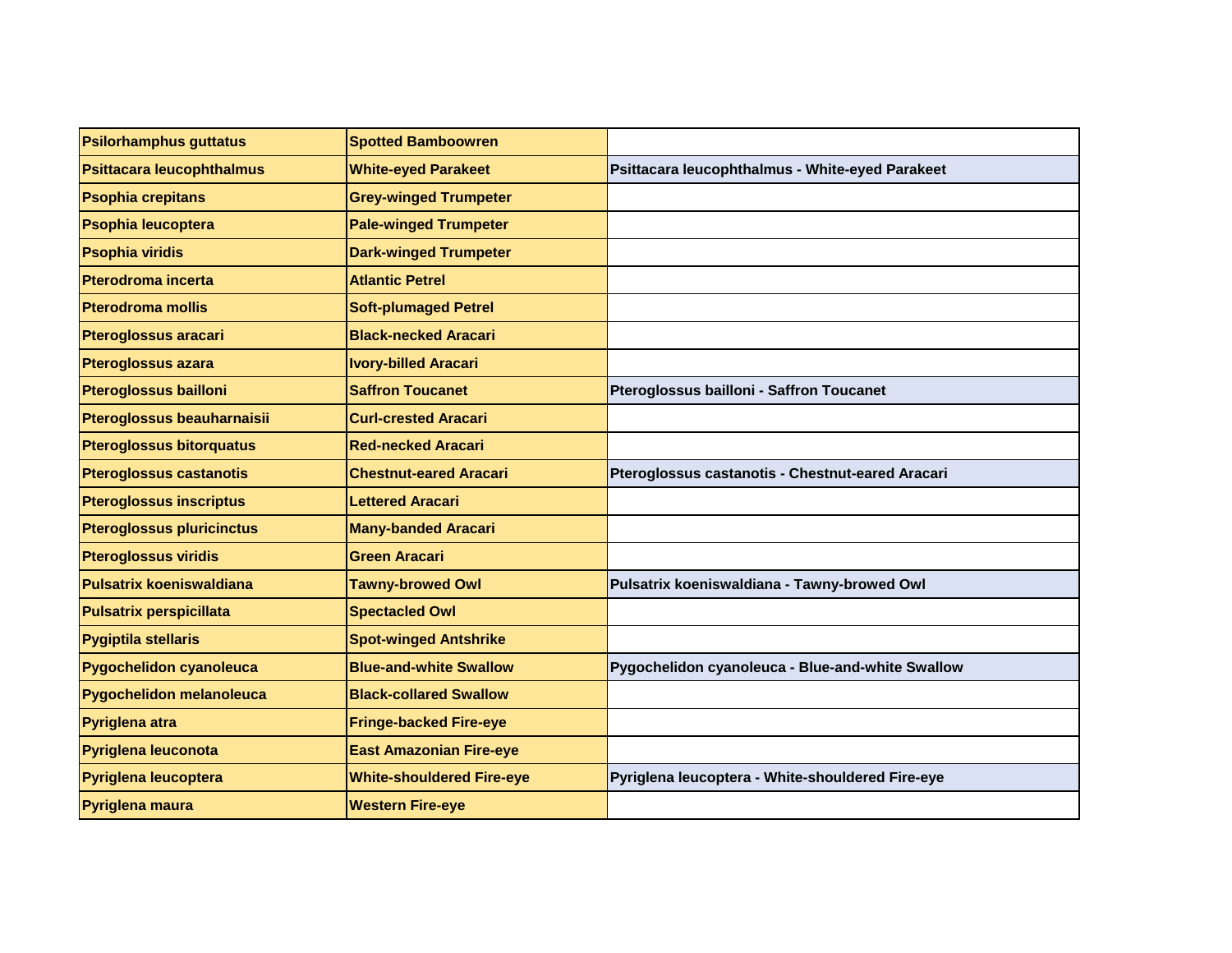| Pyriglena similis            | <b>Tapajos Fire-eye</b>          |                                                  |
|------------------------------|----------------------------------|--------------------------------------------------|
| Pyrilia aurantiocephala      | <b>Bald Parrot</b>               |                                                  |
| Pyrilia barrabandi           | <b>Orange-cheeked Parrot</b>     |                                                  |
| Pyrilia caica                | <b>Caica Parrot</b>              |                                                  |
| Pyrilia vulturina            | <b>Vulturine Parrot</b>          |                                                  |
| <b>Pyrocephalus rubinus</b>  | <b>Scarlet Flycatcher</b>        | Pyrocephalus rubinus - Scarlet Flycatcher        |
| <b>Pyroderus scutatus</b>    | <b>Red-ruffed Fruitcrow</b>      | <b>Pyroderus scutatus - Red-ruffed Fruitcrow</b> |
| Pyrrhura amazonum            | <b>Santarem Parakeet</b>         |                                                  |
| <b>Pyrrhura cruentata</b>    | <b>Ochre-marked Parakeet</b>     |                                                  |
| Pyrrhura devillei            | <b>Blaze-winged Parakeet</b>     |                                                  |
| <b>Pyrrhura frontalis</b>    | <b>Maroon-bellied Parakeet</b>   | Pyrrhura frontalis - Maroon-bellied Parakeet     |
| <b>Pyrrhura griseipectus</b> | <b>Grey-breasted Parakeet</b>    |                                                  |
| Pyrrhura lepida              | <b>Pearly Parakeet</b>           |                                                  |
| <b>Pyrrhura leucotis</b>     | <b>White-eared Parakeet</b>      |                                                  |
| <b>Pyrrhura molinae</b>      | <b>Green-cheeked Parakeet</b>    |                                                  |
| Pyrrhura perlata             | <b>Crimson-bellied Parakeet</b>  |                                                  |
| Pyrrhura picta               | <b>Painted Parakeet</b>          |                                                  |
| <b>Pyrrhura roseifrons</b>   | <b>Rose-fronted Parakeet</b>     |                                                  |
| Pyrrhura rupicola            | <b>Black-capped Parakeet</b>     | Pyrrhura rupicola - Black-capped Parakeet        |
| Querula purpurata            | <b>Purple-throated Fruitcrow</b> |                                                  |
| <b>Rallus longirostris</b>   | <b>Mangrove Rail</b>             |                                                  |
| <b>Ramphastos dicolorus</b>  | <b>Green-billed Toucan</b>       |                                                  |
| <b>Ramphastos toco</b>       | <b>Toco Toucan</b>               | Ramphastos toco - Toco Toucan                    |
| <b>Ramphastos tucanus</b>    | <b>White-throated Toucan</b>     |                                                  |
| <b>Ramphastos vitellinus</b> | <b>Channel-billed Toucan</b>     |                                                  |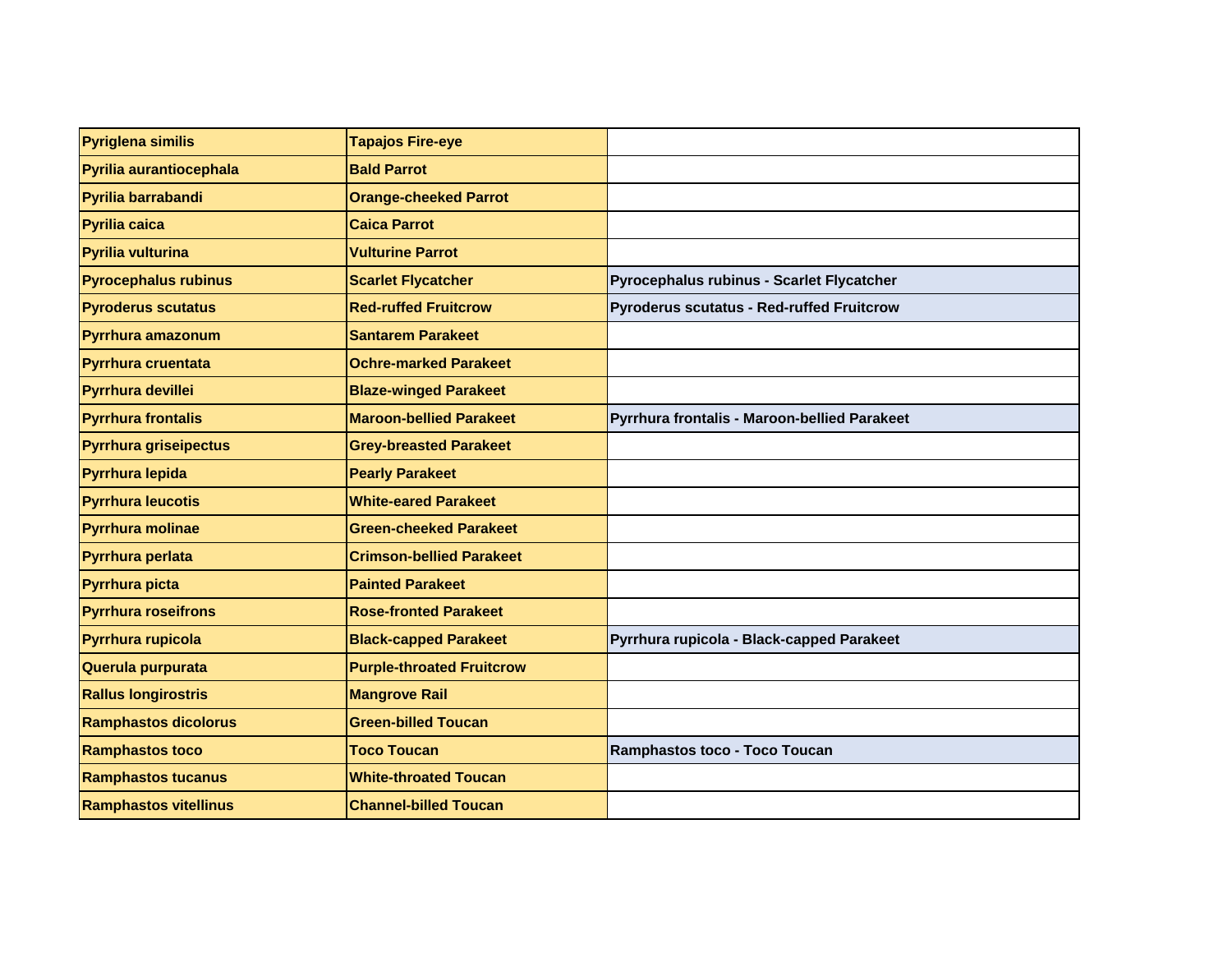| Ramphocaenus melanurus         | <b>Trilling Gnatwren</b>        |                                                    |
|--------------------------------|---------------------------------|----------------------------------------------------|
| <b>Ramphocaenus sticturus</b>  | <b>Chattering Gnatwren</b>      |                                                    |
| Ramphocelus bresilia           | <b>Brazilian Tanager</b>        | Ramphocelus bresilia - Brazilian Tanager           |
| <b>Ramphocelus carbo</b>       | <b>Silver-beaked Tanager</b>    | Ramphocelus carbo - Silver-beaked Tanager          |
| Ramphocelus nigrogularis       | <b>Masked Crimson Tanager</b>   |                                                    |
| <b>Ramphodon naevius</b>       | <b>Saw-billed Hermit</b>        |                                                    |
| Ramphotrigon fuscicauda        | <b>Dusky-tailed Flatbill</b>    | Ramphotrigon fuscicauda - Dusky-tailed Flatbill    |
| Ramphotrigon megacephalum      | <b>Large-headed Flatbill</b>    |                                                    |
| Ramphotrigon ruficauda         | <b>Rufous-tailed Flatbill</b>   |                                                    |
| Rauenia bonariensis            | <b>Blue-and-yellow Tanager</b>  |                                                    |
| Rhea americana                 | <b>Greater Rhea</b>             |                                                    |
| Rhegmatorhina berlepschi       | <b>Harlequin Antbird</b>        |                                                    |
| <b>Rhegmatorhina cristata</b>  | <b>Chestnut-crested Antbird</b> |                                                    |
| <b>Rhegmatorhina gymnops</b>   | <b>Bare-eyed Antbird</b>        |                                                    |
| Rhegmatorhina hoffmannsi       | <b>White-breasted Antbird</b>   |                                                    |
| Rhegmatorhina melanosticta     | <b>Hairy-crested Antbird</b>    | Rhegmatorhina melanosticta - Hairy-crested Antbird |
| <b>Rhopias gularis</b>         | <b>Star-throated Antwren</b>    | Rhopias gularis - Star-throated Antwren            |
| <b>Rhopornis ardesiacus</b>    | <b>Slender Antbird</b>          |                                                    |
| <b>Rhopospina fruticeti</b>    | <b>Mourning Sierra Finch</b>    |                                                    |
| <b>Rhynchocyclus olivaceus</b> | <b>Olivaceous Flatbill</b>      |                                                    |
| <b>Rhynchotus rufescens</b>    | <b>Red-winged Tinamou</b>       |                                                    |
| <b>Rhytipterna immunda</b>     | <b>Pale-bellied Mourner</b>     |                                                    |
| <b>Rhytipterna simplex</b>     | <b>Greyish Mourner</b>          | Rhytipterna simplex - Greyish Mourner              |
| Riparia riparia                | <b>Sand Martin</b>              |                                                    |
| Rollandia rolland              | <b>White-tufted Grebe</b>       |                                                    |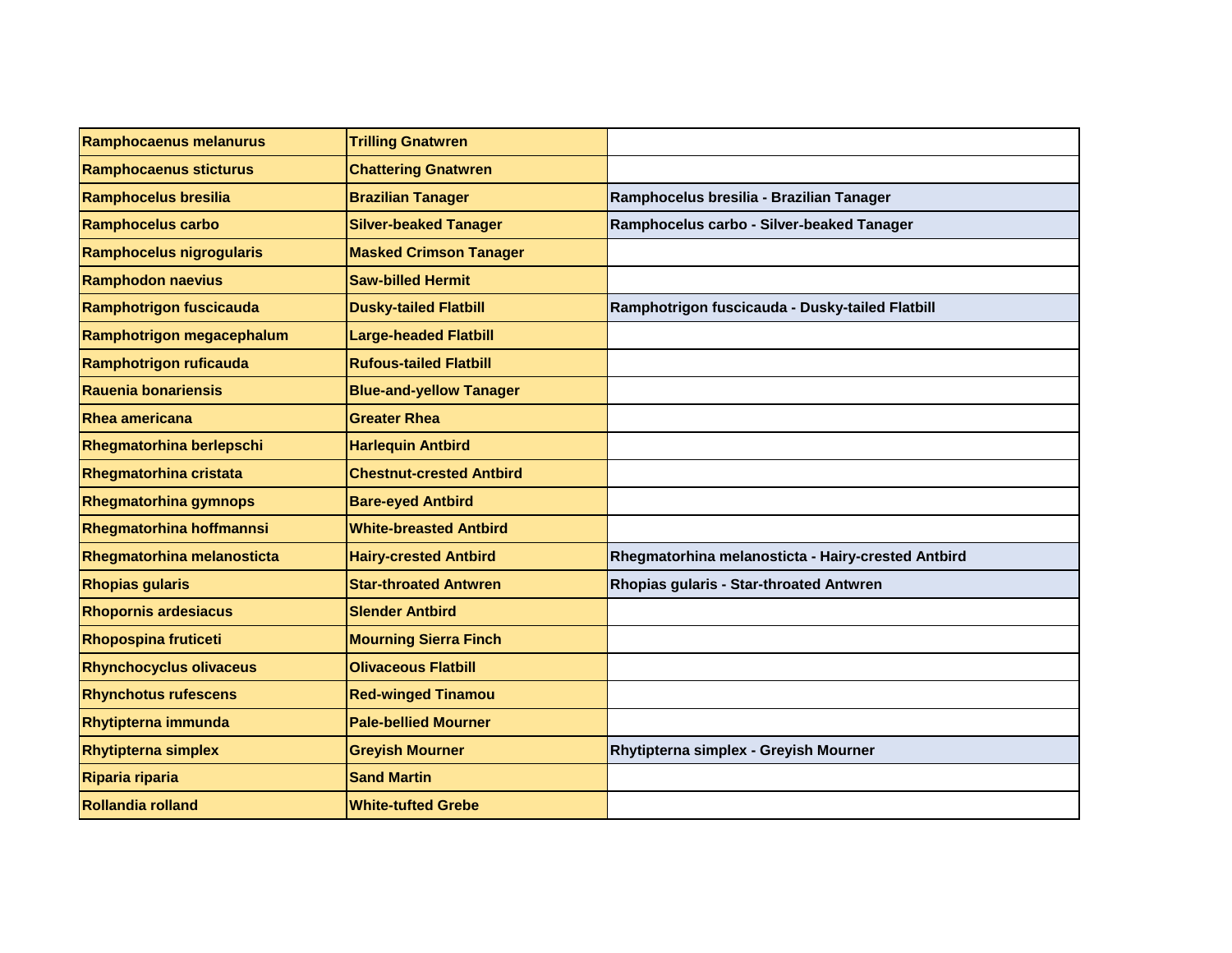| Roraimia adusta                 | <b>Roraiman Barbtail</b>         |                                                  |
|---------------------------------|----------------------------------|--------------------------------------------------|
| <b>Rostrhamus sociabilis</b>    | <b>Snail Kite</b>                | Rostrhamus sociabilis - Snail Kite               |
| <b>Rufirallus castaneiceps</b>  | <b>Chestnut-headed Crake</b>     |                                                  |
| <b>Rufirallus viridis</b>       | <b>Russet-crowned Crake</b>      |                                                  |
| Rupicola rupicola               | <b>Guianan Cock-of-the-rock</b>  |                                                  |
| <b>Rupornis magnirostris</b>    | <b>Roadside Hawk</b>             | Rupornis magnirostris - Roadside Hawk            |
| <b>Rynchops niger</b>           | <b>Black Skimmer</b>             |                                                  |
| <b>Sakesphorus canadensis</b>   | <b>Black-crested Antshrike</b>   |                                                  |
| <b>Sakesphorus cristatus</b>    | <b>Silvery-cheeked Antshrike</b> |                                                  |
| <b>Sakesphorus luctuosus</b>    | <b>Glossy Antshrike</b>          |                                                  |
| <b>Saltator aurantiirostris</b> | <b>Golden-billed Saltator</b>    |                                                  |
| <b>Saltator coerulescens</b>    | <b>Blue-grey Saltator</b>        |                                                  |
| <b>Saltator fuliginosus</b>     | <b>Black-throated Grosbeak</b>   |                                                  |
| <b>Saltator grossus</b>         | <b>Slate-colored Grosbeak</b>    |                                                  |
| <b>Saltator maxillosus</b>      | <b>Thick-billed Saltator</b>     |                                                  |
| <b>Saltator maximus</b>         | <b>Buff-throated Saltator</b>    | <b>Saltator maximus - Buff-throated Saltator</b> |
| <b>Saltator olivascens</b>      | <b>Olivaceous Saltator</b>       |                                                  |
| <b>Saltator similis</b>         | <b>Green-winged Saltator</b>     | Saltator similis - Green-winged Saltator         |
| Saltatricula atricollis         | <b>Black-throated Saltator</b>   |                                                  |
| Sarcoramphus papa               | <b>King Vulture</b>              |                                                  |
| Sarkidiornis sylvicola          | <b>Comb Duck</b>                 |                                                  |
| Satrapa icterophrys             | <b>Yellow-browed Tyrant</b>      |                                                  |
| Saucerottia viridigaster        | <b>Green-bellied Hummingbird</b> |                                                  |
| Schiffornis olivacea            | <b>Guianan Schiffornis</b>       |                                                  |
| <b>Schiffornis turdina</b>      | <b>Brown-winged Schiffornis</b>  |                                                  |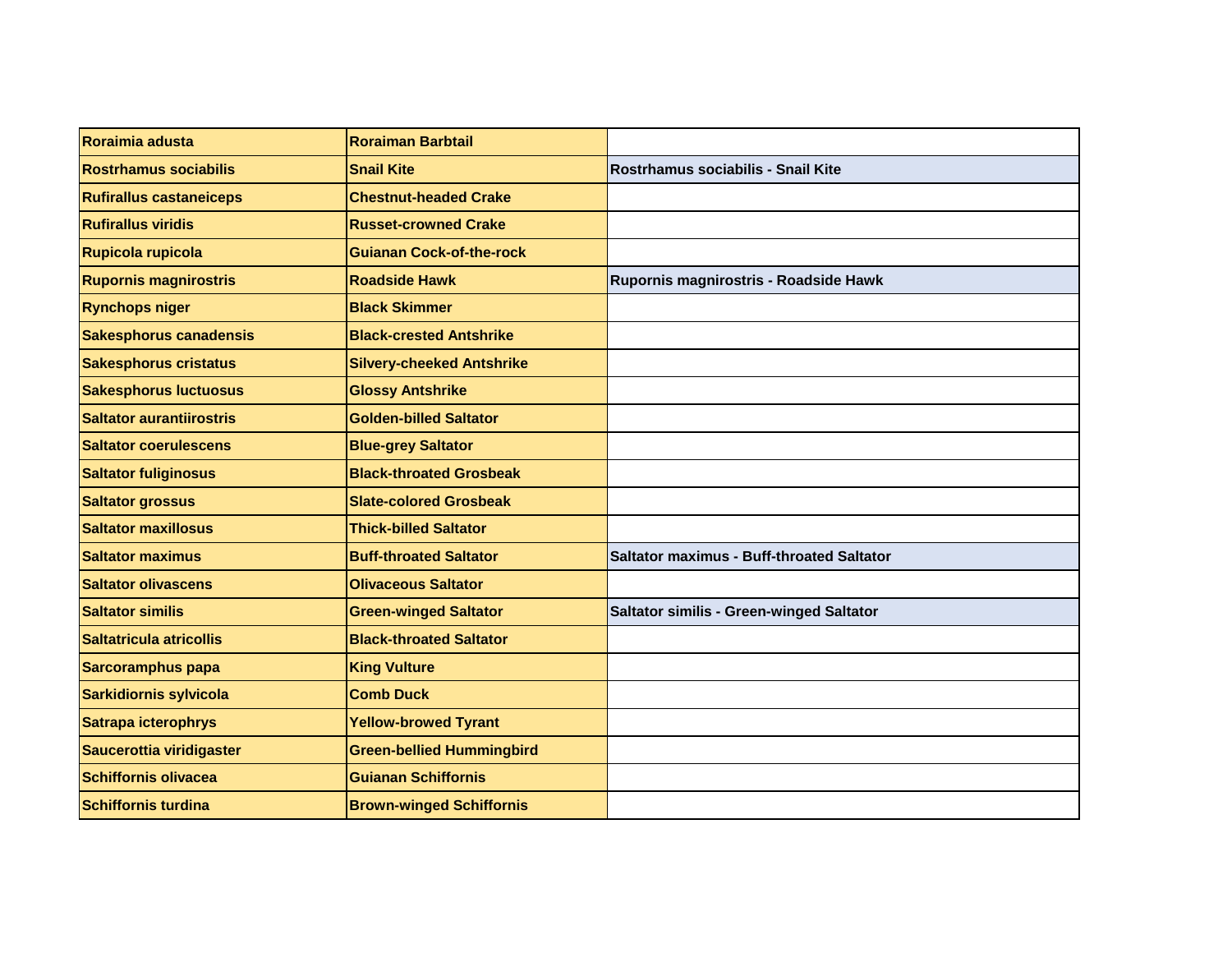| <b>Schistochlamys melanopis</b>    | <b>Black-faced Tanager</b>              | Schistochlamys melanopis - Black-faced Tanager            |
|------------------------------------|-----------------------------------------|-----------------------------------------------------------|
| <b>Schistochlamys ruficapillus</b> | <b>Cinnamon Tanager</b>                 |                                                           |
| Schoeniophylax phryganophilus      | <b>Chotoy Spinetail</b>                 |                                                           |
| Sciaphylax hemimelaena             | <b>Southern Chestnut-tailed Antbird</b> | Sciaphylax hemimelaena - Southern Chestnut-tailed Antbird |
| Sclateria naevia                   | <b>Silvered Antbird</b>                 |                                                           |
| <b>Sclerurus albigularis</b>       | <b>Grey-throated Leaftosser</b>         |                                                           |
| <b>Sclerurus caudacutus</b>        | <b>Black-tailed Leaftosser</b>          |                                                           |
| <b>Sclerurus obscurior</b>         | <b>South American Leaftosser</b>        |                                                           |
| <b>Sclerurus rufigularis</b>       | <b>Short-billed Leaftosser</b>          |                                                           |
| <b>Sclerurus scansor</b>           | <b>Rufous-breasted Leaftosser</b>       |                                                           |
| <b>Scytalopus diamantinensis</b>   | <b>Diamantina Tapaculo</b>              |                                                           |
| <b>Scytalopus novacapitalis</b>    | <b>Brasilia Tapaculo</b>                |                                                           |
| <b>Scytalopus pachecoi</b>         | <b>Planalto Tapaculo</b>                |                                                           |
| <b>Scytalopus petrophilus</b>      | <b>Rock Tapaculo</b>                    |                                                           |
| <b>Scytalopus speluncae</b>        | <b>Mouse-colored Tapaculo</b>           |                                                           |
| Selenidera gouldii                 | <b>Gould's Toucanet</b>                 |                                                           |
| Selenidera maculirostris           | <b>Spot-billed Toucanet</b>             |                                                           |
| Selenidera nattereri               | <b>Tawny-tufted Toucanet</b>            |                                                           |
| Selenidera piperivora              | <b>Guianan Toucanet</b>                 |                                                           |
| Selenidera reinwardtii             | <b>Golden-collared Toucanet</b>         |                                                           |
| Serpophaga hypoleuca               | <b>River Tyrannulet</b>                 |                                                           |
| Serpophaga munda                   | <b>White-bellied Tyrannulet</b>         |                                                           |
| Serpophaga nigricans               | <b>Sooty Tyrannulet</b>                 |                                                           |
| Serpophaga subcristata             | <b>White-crested Tyrannulet</b>         | Serpophaga subcristata - White-crested Tyrannulet         |
| Setopagis parvula                  | <b>Little Nightjar</b>                  |                                                           |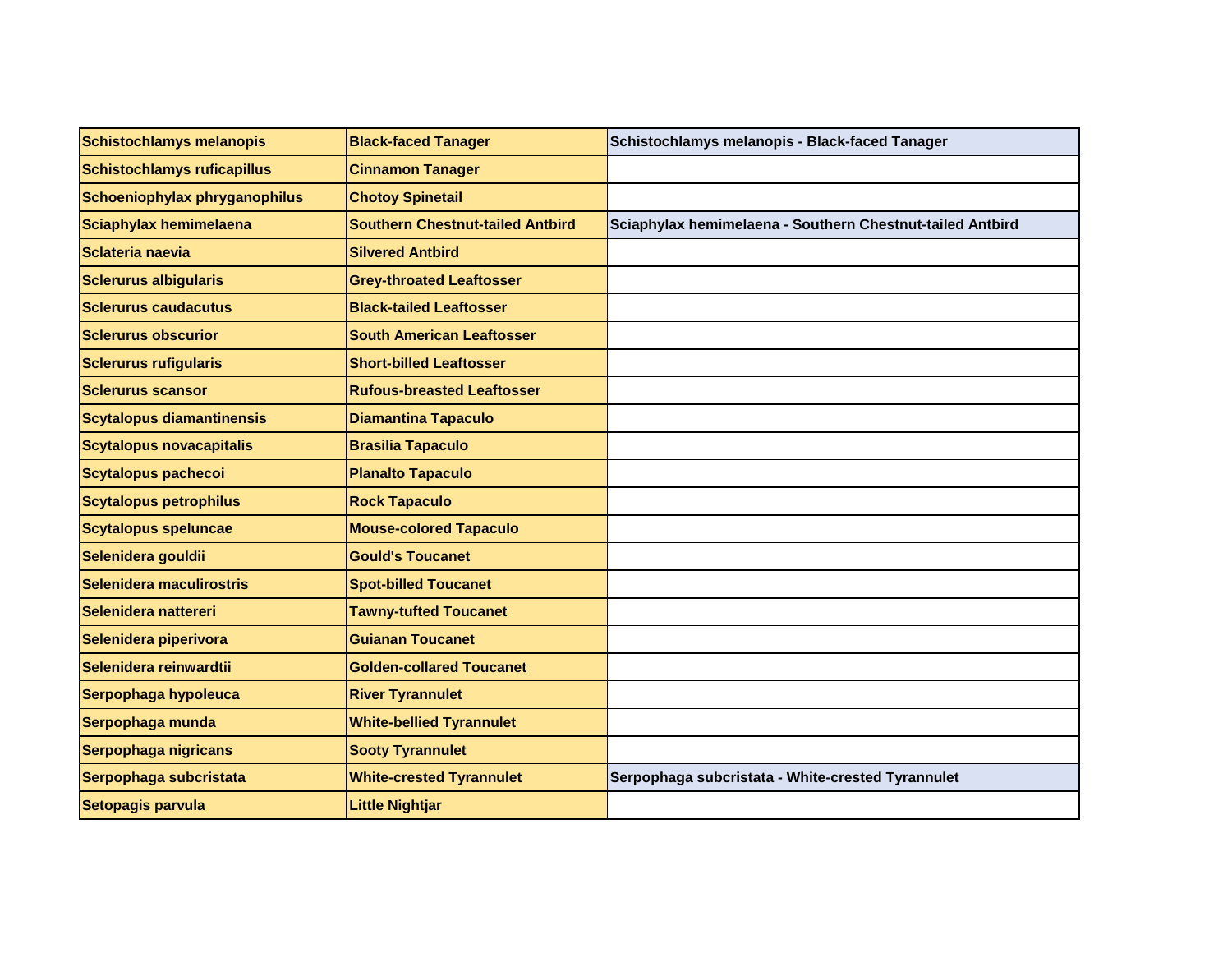| Setopagis whitelyi             | <b>Roraiman Nightjar</b>           |                                          |
|--------------------------------|------------------------------------|------------------------------------------|
| Setophaga aestiva              | <b>American Yellow Warbler</b>     |                                          |
| Setophaga fusca                | <b>Blackburnian Warbler</b>        |                                          |
| Setophaga pitiayumi            | <b>Tropical Parula</b>             | Setophaga pitiayumi - Tropical Parula    |
| Setophaga striata              | <b>Blackpoll Warbler</b>           |                                          |
| Sicalis citrina                | <b>Stripe-tailed Yellow Finch</b>  |                                          |
| Sicalis columbiana             | <b>Orange-fronted Yellow Finch</b> |                                          |
| Sicalis flaveola               | <b>Saffron Finch</b>               | Sicalis flaveola - Saffron Finch         |
| Sicalis Iuteola                | <b>Grassland Yellow Finch</b>      | Sicalis luteola - Grassland Yellow Finch |
| <b>Sirystes albocinereus</b>   | <b>White-rumped Sirystes</b>       |                                          |
| <b>Sirystes sibilator</b>      | <b>Sibilant Sirystes</b>           |                                          |
| Sittasomus griseicapillus      | <b>Olivaceous Woodcreeper</b>      |                                          |
| Spartonoica maluroides         | <b>Bay-capped Wren-Spinetail</b>   |                                          |
| Spatula cyanoptera             | <b>Cinnamon Teal</b>               |                                          |
| Spatula platalea               | <b>Red Shoveler</b>                |                                          |
| Spatula versicolor             | <b>Silver Teal</b>                 |                                          |
| <b>Spheniscus magellanicus</b> | <b>Magellanic Penguin</b>          |                                          |
| <b>Spinus magellanicus</b>     | <b>Hooded Siskin</b>               | Spinus magellanicus - Hooded Siskin      |
| Spinus yarrellii               | <b>Yellow-faced Siskin</b>         |                                          |
| Spizaetus melanoleucus         | <b>Black-and-white Hawk-Eagle</b>  |                                          |
| Spizaetus ornatus              | <b>Ornate Hawk-Eagle</b>           |                                          |
| <b>Spizaetus tyrannus</b>      | <b>Black Hawk-Eagle</b>            |                                          |
| Sporophila albogularis         | <b>White-throated Seedeater</b>    |                                          |
| Sporophila americana           | <b>Wing-barred Seedeater</b>       |                                          |
| Sporophila angolensis          | <b>Chestnut-bellied Seed Finch</b> |                                          |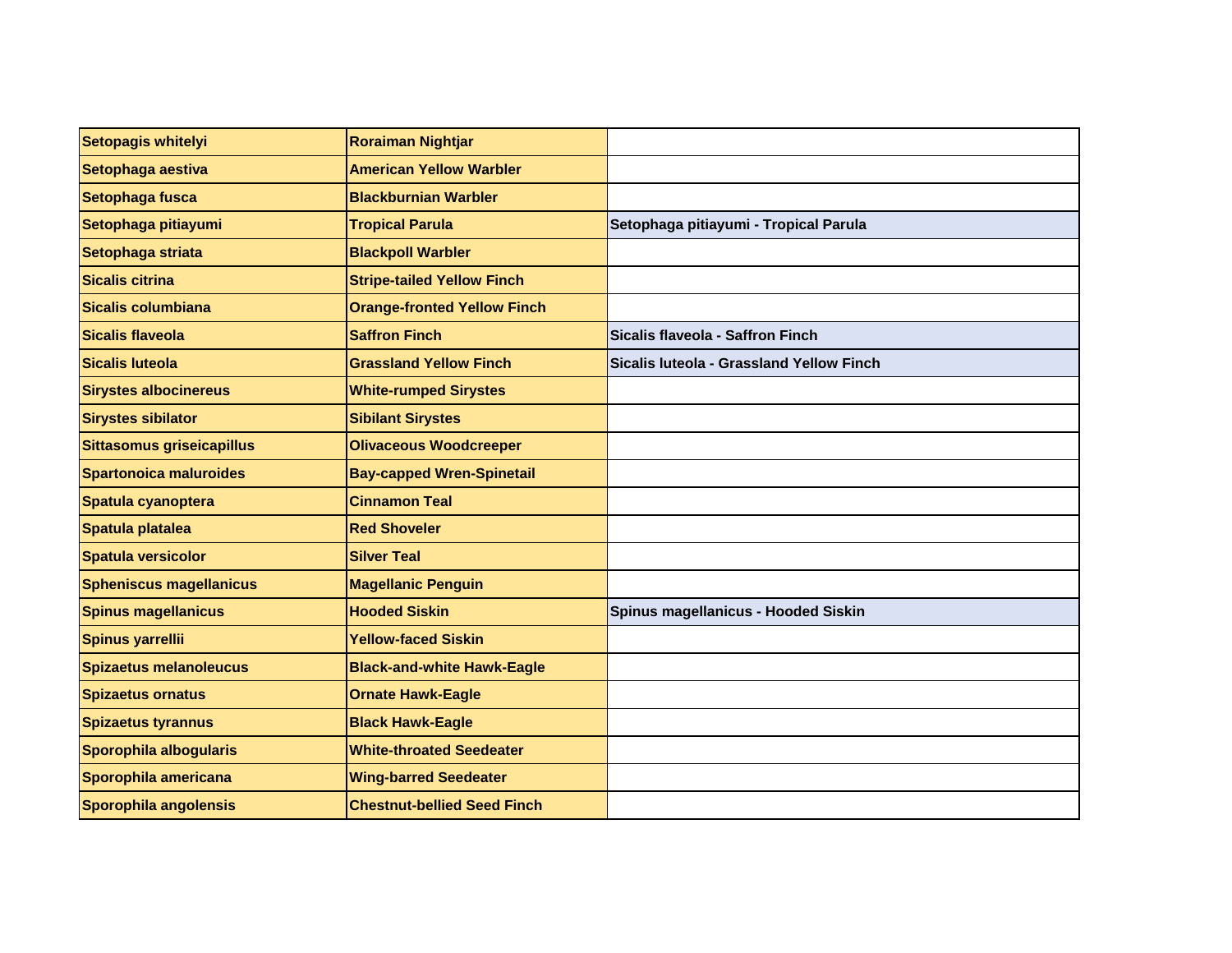| Sporophila ardesiaca          | <b>Dubois's Seedeater</b>         |                                                     |
|-------------------------------|-----------------------------------|-----------------------------------------------------|
| Sporophila bouvreuil          | <b>Copper Seedeater</b>           |                                                     |
| <b>Sporophila bouvronides</b> | <b>Lesson's Seedeater</b>         |                                                     |
| Sporophila caerulescens       | <b>Double-collared Seedeater</b>  | Sporophila caerulescens - Double-collared Seedeater |
| Sporophila castaneiventris    | <b>Chestnut-bellied Seedeater</b> |                                                     |
| Sporophila cinnamomea         | <b>Chestnut Seedeater</b>         |                                                     |
| Sporophila collaris           | <b>Rusty-collared Seedeater</b>   |                                                     |
| Sporophila crassirostris      | <b>Large-billed Seed Finch</b>    |                                                     |
| Sporophila falcirostris       | <b>Temminck's Seedeater</b>       |                                                     |
| Sporophila fringilloides      | <b>White-naped Seedeater</b>      |                                                     |
| <b>Sporophila frontalis</b>   | <b>Buffy-fronted Seedeater</b>    | Sporophila frontalis - Buffy-fronted Seedeater      |
| Sporophila hypochroma         | <b>Rufous-rumped Seedeater</b>    |                                                     |
| Sporophila hypoxantha         | <b>Tawny-bellied Seedeater</b>    | Sporophila hypoxantha - Tawny-bellied Seedeater     |
| Sporophila intermedia         | <b>Grey Seedeater</b>             |                                                     |
| Sporophila leucoptera         | <b>White-bellied Seedeater</b>    | Sporophila leucoptera - White-bellied Seedeater     |
| Sporophila lineola            | <b>Lined Seedeater</b>            | Sporophila lineola - Lined Seedeater                |
| Sporophila luctuosa           | <b>Black-and-white Seedeater</b>  |                                                     |
| Sporophila melanogaster       | <b>Black-bellied Seedeater</b>    |                                                     |
| Sporophila minuta             | <b>Ruddy-breasted Seedeater</b>   |                                                     |
| Sporophila murallae           | <b>Caqueta Seedeater</b>          |                                                     |
| Sporophila nigricollis        | <b>Yellow-bellied Seedeater</b>   | Sporophila nigricollis - Yellow-bellied Seedeater   |
| Sporophila nigrorufa          | <b>Black-and-tawny Seedeater</b>  |                                                     |
| Sporophila palustris          | <b>Marsh Seedeater</b>            | Sporophila palustris - Marsh Seedeater              |
| Sporophila pileata            | <b>Pearly-bellied Seedeater</b>   |                                                     |
| Sporophila plumbea            | <b>Plumbeous Seedeater</b>        |                                                     |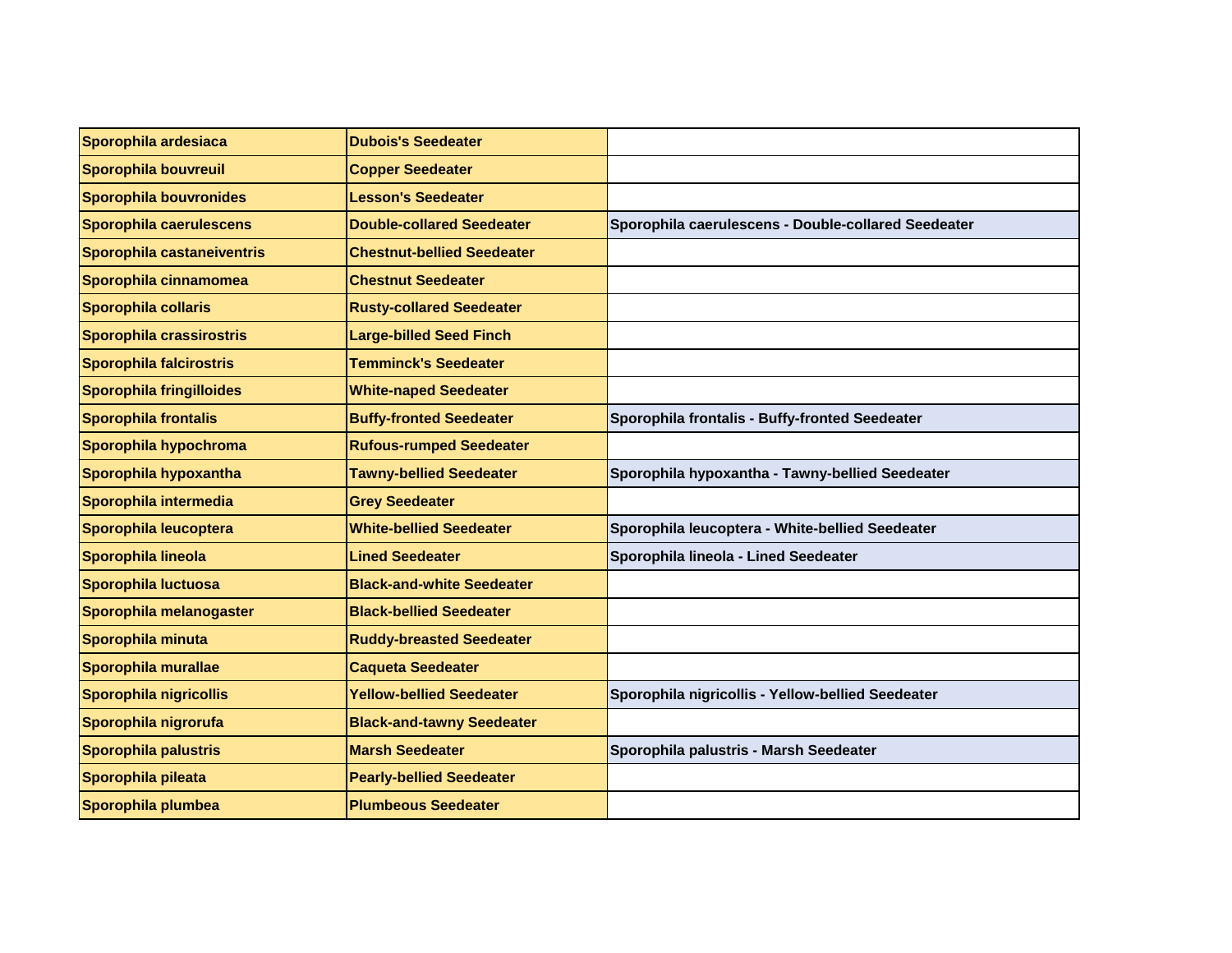| Sporophila ruficollis            | <b>Dark-throated Seedeater</b>       |                                                           |
|----------------------------------|--------------------------------------|-----------------------------------------------------------|
| Sporophila schistacea            | <b>Slate-colored Seedeater</b>       |                                                           |
| Stelgidopteryx ruficollis        | <b>Southern Rough-winged Swallow</b> | Stelgidopteryx ruficollis - Southern Rough-winged Swallow |
| <b>Stephanophorus diadematus</b> | <b>Diademed Tanager</b>              |                                                           |
| <b>Stephanoxis lalandi</b>       | <b>Green-crowned Plovercrest</b>     |                                                           |
| Stephanoxis loddigesii           | <b>Purple-crowned Plovercrest</b>    |                                                           |
| <b>Stercorarius antarcticus</b>  | <b>Brown Skua</b>                    |                                                           |
| <b>Stercorarius chilensis</b>    | <b>Chilean Skua</b>                  |                                                           |
| <b>Stercorarius skua</b>         | <b>Great Skua</b>                    |                                                           |
| Sterna dougallii                 | <b>Roseate Tern</b>                  |                                                           |
| Sterna hirundinacea              | <b>South American Tern</b>           |                                                           |
| <b>Sterna hirundo</b>            | <b>Common Tern</b>                   |                                                           |
| Sterna paradisaea                | <b>Arctic Tern</b>                   |                                                           |
| <b>Sterna trudeaui</b>           | <b>Snowy-crowned Tern</b>            |                                                           |
| Sternula antillarum              | <b>Least Tern</b>                    |                                                           |
| <b>Sternula superciliaris</b>    | <b>Yellow-billed Tern</b>            |                                                           |
| Stigmatura budytoides            | <b>Greater Wagtail-Tyrant</b>        |                                                           |
| <b>Stigmatura napensis</b>       | <b>Lesser Wagtail-Tyrant</b>         |                                                           |
| Stilpnia cayana                  | <b>Burnished-buff Tanager</b>        | Stilpnia cayana - Burnished-buff Tanager                  |
| Stilpnia cyanicollis             | <b>Blue-necked Tanager</b>           |                                                           |
| Stilpnia cyanoptera              | <b>Black-headed Tanager</b>          |                                                           |
| Stilpnia nigrocincta             | <b>Masked Tanager</b>                |                                                           |
| Stilpnia peruviana               | <b>Black-backed Tanager</b>          | Stilpnia peruviana - Black-backed Tanager                 |
| Stilpnia preciosa                | <b>Chestnut-backed Tanager</b>       |                                                           |
| <b>Streptopelia decaocto</b>     | <b>Eurasian Collared Dove</b>        | Streptopelia decaocto - Eurasian Collared Dove            |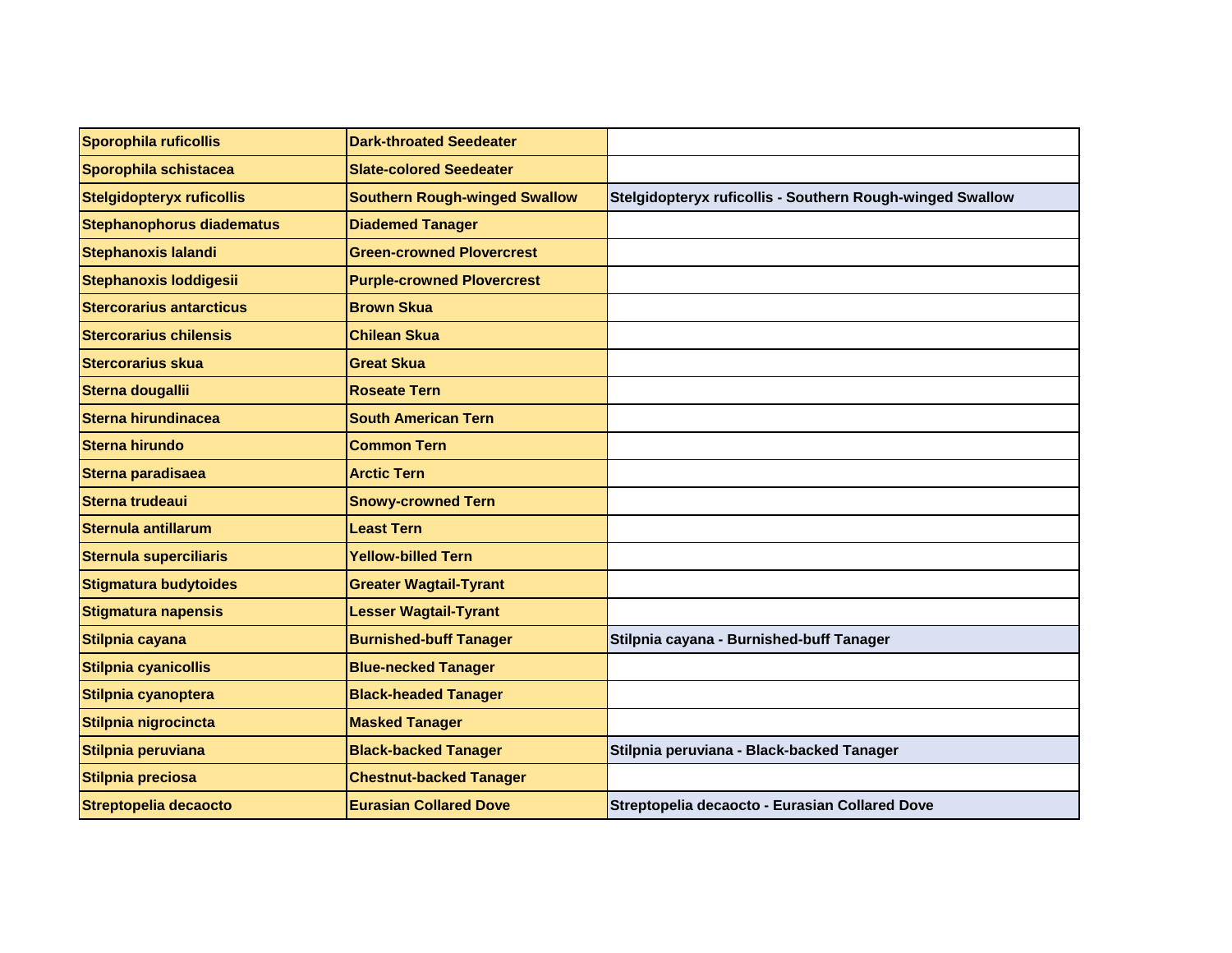| Streptoprocne biscutata       | <b>Biscutate Swift</b>              |                                                     |
|-------------------------------|-------------------------------------|-----------------------------------------------------|
| <b>Streptoprocne phelpsi</b>  | <b>Tepui Swift</b>                  |                                                     |
| <b>Streptoprocne zonaris</b>  | <b>White-collared Swift</b>         | <b>Streptoprocne zonaris - White-collared Swift</b> |
| <b>Strix huhula</b>           | <b>Black-banded Owl</b>             | Strix huhula - Black-banded Owl                     |
| <b>Strix hylophila</b>        | <b>Rusty-barred Owl</b>             | Strix hylophila - Rusty-barred Owl                  |
| <b>Strix virgata</b>          | <b>Mottled Owl</b>                  |                                                     |
| Sturnella magna               | <b>Eastern Meadowlark</b>           |                                                     |
| <b>Sturnus vulgaris</b>       | <b>Common Starling</b>              |                                                     |
| <b>Sublegatus modestus</b>    | <b>Southern Scrub Flycatcher</b>    |                                                     |
| <b>Sublegatus obscurior</b>   | <b>Amazonian Scrub Flycatcher</b>   |                                                     |
| Suiriri suiriri               | <b>Suiriri Flycatcher</b>           |                                                     |
| Sula dactylatra               | <b>Masked Booby</b>                 |                                                     |
| Sula leucogaster              | <b>Brown Booby</b>                  | Sula leucogaster - Brown Booby                      |
| Sula sula                     | <b>Red-footed Booby</b>             |                                                     |
| <b>Synallaxis albescens</b>   | <b>Pale-breasted Spinetail</b>      | Synallaxis albescens - Pale-breasted Spinetail      |
| <b>Synallaxis albigularis</b> | <b>Dark-breasted Spinetail</b>      |                                                     |
| <b>Synallaxis albilora</b>    | <b>White-lored Spinetail</b>        |                                                     |
| <b>Synallaxis cherriei</b>    | <b>Chestnut-throated Spinetail</b>  |                                                     |
| <b>Synallaxis cinerascens</b> | <b>Grey-bellied Spinetail</b>       |                                                     |
| <b>Synallaxis cinerea</b>     | <b>Bahia Spinetail</b>              |                                                     |
| <b>Synallaxis frontalis</b>   | <b>Sooty-fronted Spinetail</b>      | Synallaxis frontalis - Synallaxis frontalis         |
| <b>Synallaxis gujanensis</b>  | <b>Plain-crowned Spinetail</b>      |                                                     |
| <b>Synallaxis hellmayri</b>   | <b>Red-shouldered Spinetail</b>     |                                                     |
| Synallaxis hypospodia         | <b>Cinereous-breasted Spinetail</b> |                                                     |
| <b>Synallaxis infuscata</b>   | <b>Pinto's Spinetail</b>            |                                                     |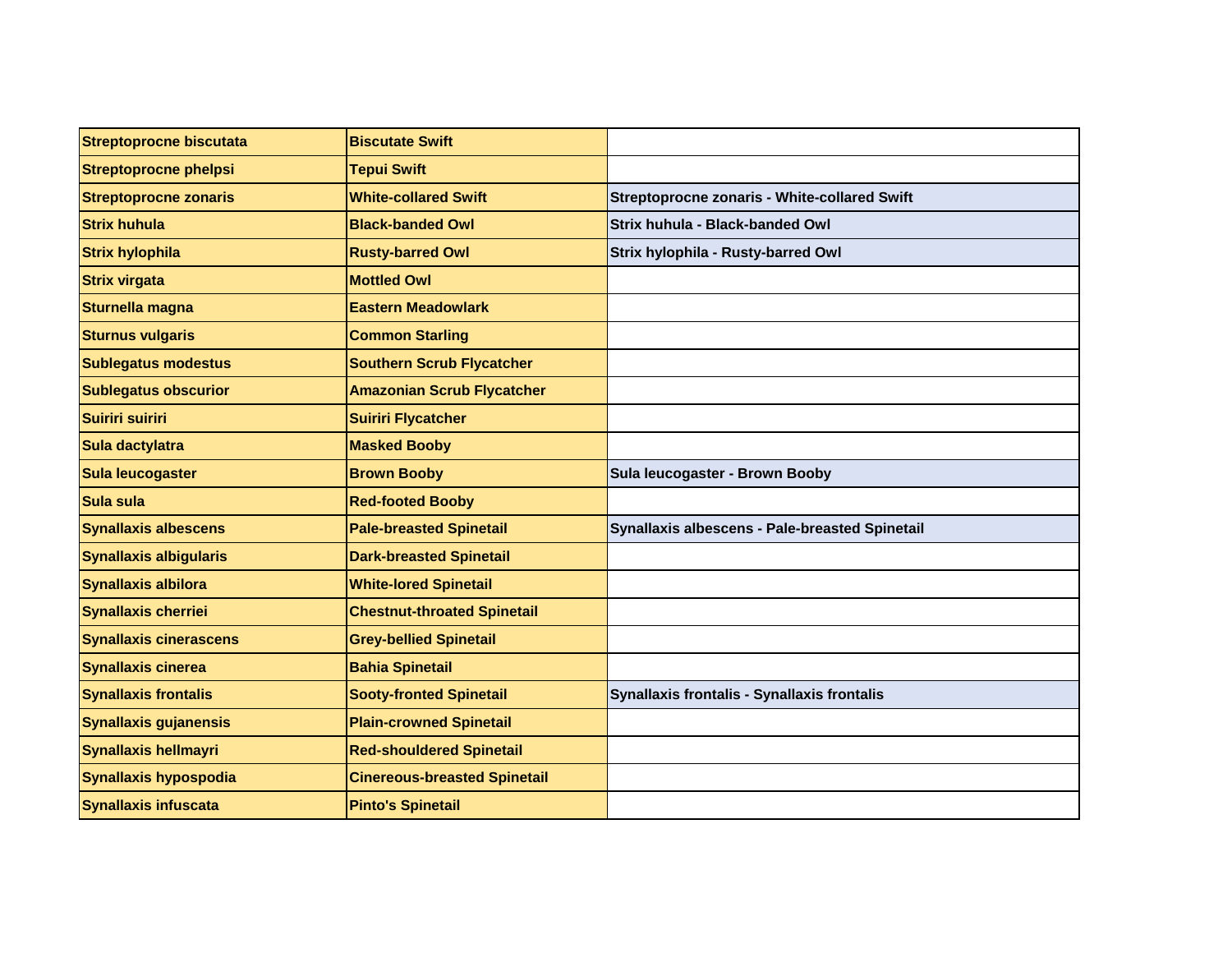| Synallaxis kollari             | <b>Hoary-throated Spinetail</b>    |                                               |
|--------------------------------|------------------------------------|-----------------------------------------------|
| <b>Synallaxis macconnelli</b>  | <b>McConnell's Spinetail</b>       |                                               |
| <b>Synallaxis ruficapilla</b>  | <b>Rufous-capped Spinetail</b>     |                                               |
| <b>Synallaxis rutilans</b>     | <b>Ruddy Spinetail</b>             |                                               |
| <b>Synallaxis scutata</b>      | <b>Ochre-cheeked Spinetail</b>     | Synallaxis scutata - Ochre-cheeked Spinetail  |
| <b>Synallaxis spixi</b>        | <b>Spix's Spinetail</b>            |                                               |
| Syndactyla dimidiata           | <b>Planalto Foliage-gleaner</b>    |                                               |
| Syndactyla rufosuperciliata    | <b>Buff-browed Foliage-gleaner</b> |                                               |
| Syndactyla ucayalae            | <b>Peruvian Recurvebill</b>        |                                               |
| Syrigma sibilatrix             | <b>Whistling Heron</b>             | Syrigma sibilatrix - Whistling Heron          |
| <b>Syrtidicola fluviatilis</b> | <b>Little Ground Tyrant</b>        |                                               |
| <b>Systellura longirostris</b> | <b>Band-winged Nightjar</b>        |                                               |
| <b>Tachornis squamata</b>      | <b>Neotropical Palm Swift</b>      |                                               |
| <b>Tachuris rubrigastra</b>    | <b>Many-colored Rush Tyrant</b>    |                                               |
| <b>Tachybaptus dominicus</b>   | <b>Least Grebe</b>                 | Tachybaptus dominicus - Least Grebe           |
| <b>Tachycineta albiventer</b>  | <b>White-winged Swallow</b>        | Tachycineta albiventer - White-winged Swallow |
| Tachycineta leucopyga          | <b>Chilean Swallow</b>             |                                               |
| Tachycineta leucorrhoa         | <b>White-rumped Swallow</b>        | Tachycineta leucorrhoa - White-rumped Swallow |
| <b>Tachyphonus coronatus</b>   | <b>Ruby-crowned Tanager</b>        | Tachyphonus coronatus - Ruby-crowned Tanager  |
| <b>Tachyphonus phoenicius</b>  | <b>Red-shouldered Tanager</b>      |                                               |
| <b>Tachyphonus rufus</b>       | <b>White-lined Tanager</b>         | Tachyphonus rufus - White-lined Tanager       |
| <b>Tachyphonus surinamus</b>   | <b>Fulvous-crested Tanager</b>     |                                               |
| <b>Taeniotriccus andrei</b>    | <b>Black-chested Tyrant</b>        |                                               |
| <b>Talaphorus chlorocercus</b> | <b>Olive-spotted Hummingbird</b>   |                                               |
| <b>Tangara callophrys</b>      | <b>Opal-crowned Tanager</b>        |                                               |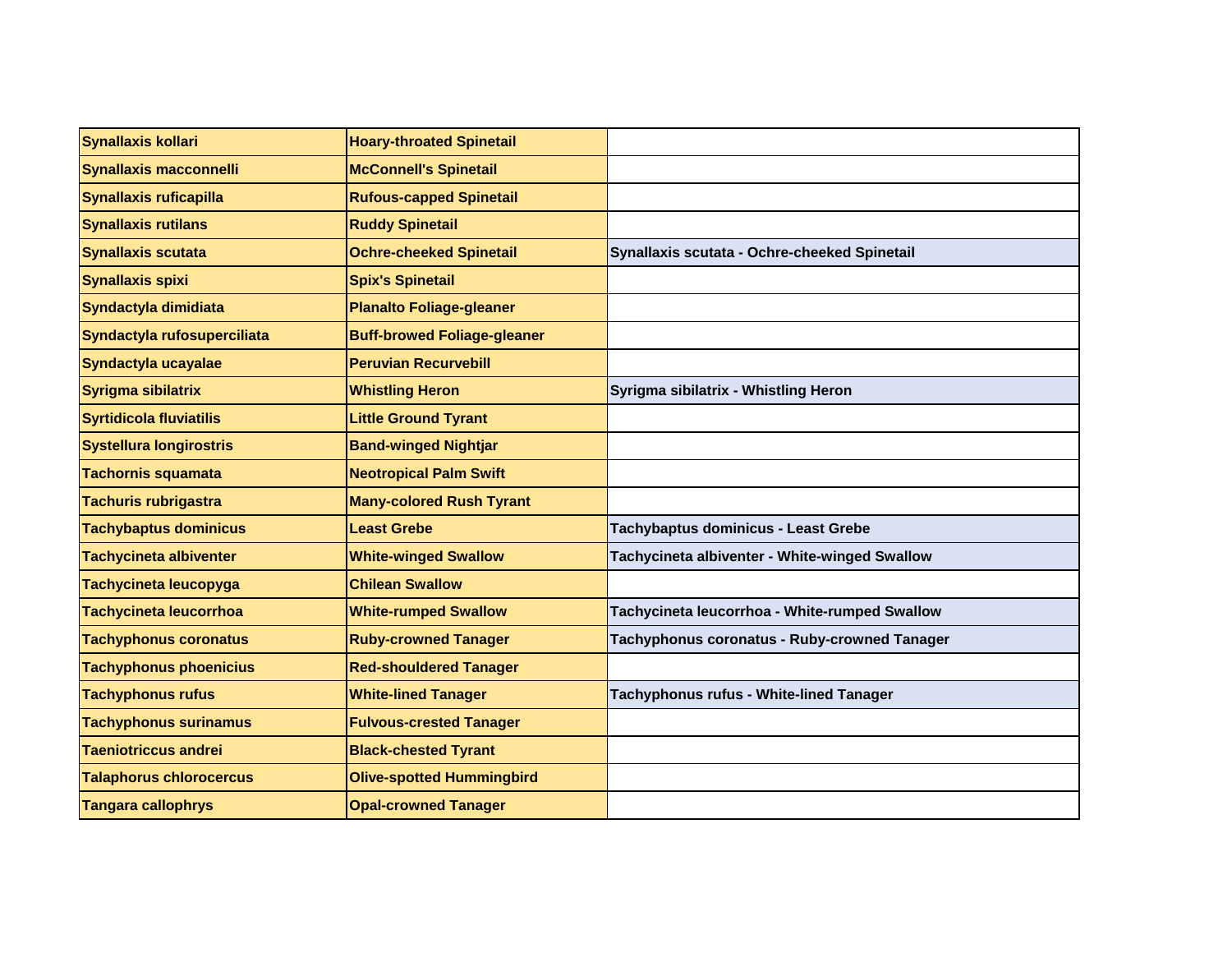| <b>Tangara chilensis</b>        | <b>Paradise Tanager</b>         |                                                |
|---------------------------------|---------------------------------|------------------------------------------------|
| Tangara cyanocephala            | <b>Red-necked Tanager</b>       | Tangara cyanocephala - Red-necked Tanager      |
| <b>Tangara cyanoventris</b>     | <b>Gilt-edged Tanager</b>       | Tangara cyanoventris - Gilt-edged Tanager      |
| <b>Tangara desmaresti</b>       | <b>Brassy-breasted Tanager</b>  | Tangara desmaresti - Brassy-breasted Tanager   |
| <b>Tangara fastuosa</b>         | <b>Seven-colored Tanager</b>    |                                                |
| Tangara gyrola                  | <b>Bay-headed Tanager</b>       |                                                |
| Tangara mexicana                | <b>Turquoise Tanager</b>        |                                                |
| Tangara schrankii               | <b>Green-and-gold Tanager</b>   |                                                |
| <b>Tangara seledon</b>          | <b>Green-headed Tanager</b>     | Tangara seledon - Green-headed Tanager         |
| <b>Tangara velia</b>            | <b>Opal-rumped Tanager</b>      |                                                |
| <b>Taoniscus nanus</b>          | <b>Dwarf Tinamou</b>            |                                                |
| <b>Tapera naevia</b>            | <b>Striped Cuckoo</b>           | Tapera naevia - Striped Cuckoo                 |
| <b>Taraba major</b>             | <b>Great Antshrike</b>          | Taraba major - Great Antshrike                 |
| <b>Tarphonomus certhioides</b>  | <b>Chaco Earthcreeper</b>       |                                                |
| <b>Terenotriccus erythrurus</b> | <b>Ruddy-tailed Flycatcher</b>  |                                                |
| Terenura maculata               | <b>Streak-capped Antwren</b>    |                                                |
| Terenura sicki                  | <b>Orange-bellied Antwren</b>   |                                                |
| <b>Tersina viridis</b>          | <b>Swallow Tanager</b>          | Tersina viridis - Swallow Tanager              |
| <b>Thalassarche melanophris</b> | <b>Black-browed Albatross</b>   |                                                |
| <b>Thalasseus acuflavidus</b>   | <b>Cabot's Tern</b>             | Thalasseus acuflavidus - Cabot's Tern          |
| <b>Thalasseus maximus</b>       | <b>Royal Tern</b>               | Thalasseus maximus - Royal Tern                |
| <b>Thalurania furcata</b>       | <b>Fork-tailed Woodnymph</b>    |                                                |
| <b>Thalurania glaucopis</b>     | <b>Violet-capped Woodnymph</b>  | Thalurania glaucopis - Violet-capped Woodnymph |
| <b>Thalurania watertonii</b>    | <b>Long-tailed Woodnymph</b>    |                                                |
| <b>Thamnomanes ardesiacus</b>   | <b>Dusky-throated Antshrike</b> |                                                |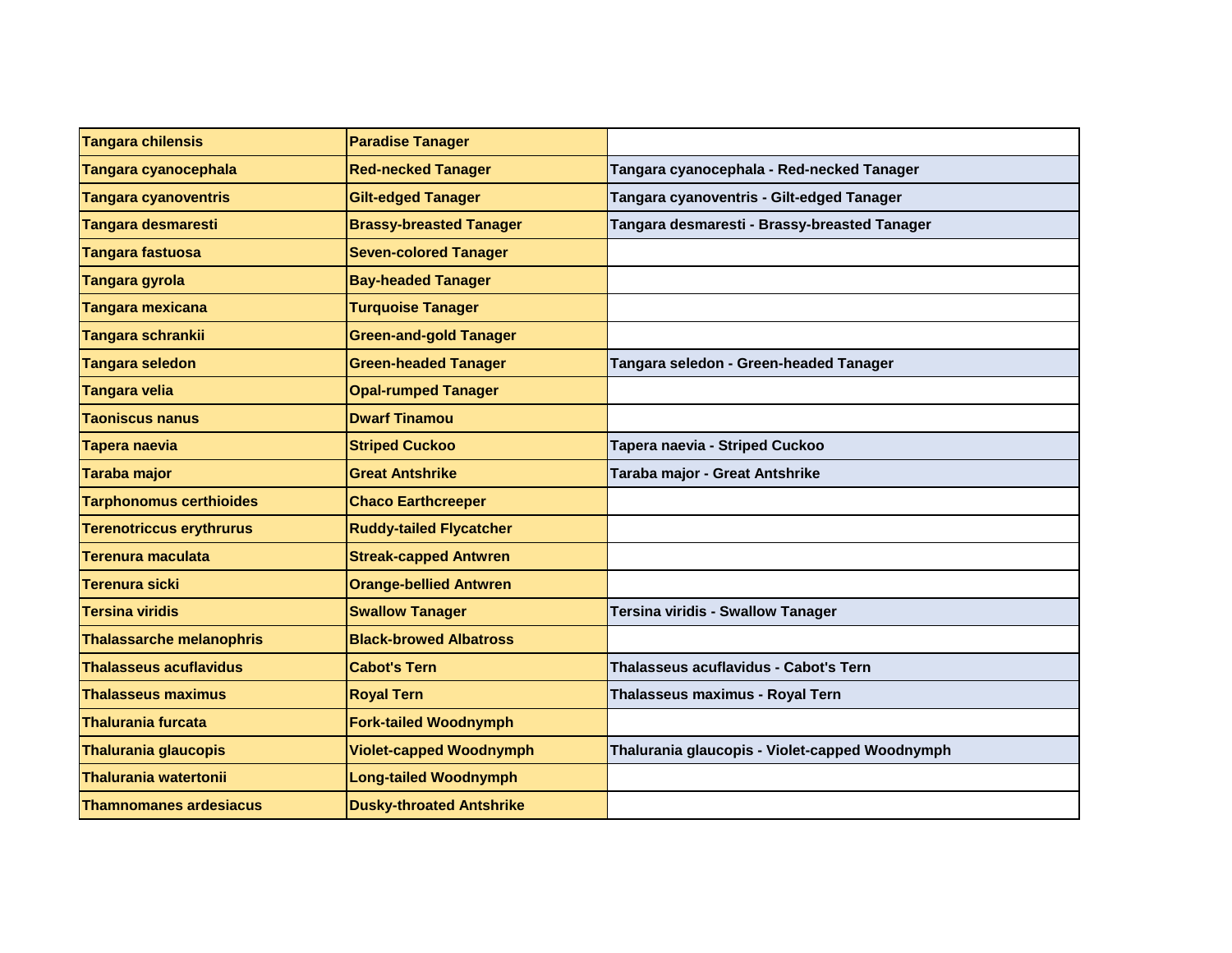| <b>Thamnomanes caesius</b>        | <b>Cinereous Antshrike</b>        |                                                    |
|-----------------------------------|-----------------------------------|----------------------------------------------------|
| <b>Thamnomanes saturninus</b>     | <b>Saturnine Antshrike</b>        |                                                    |
| <b>Thamnophilus aethiops</b>      | <b>White-shouldered Antshrike</b> |                                                    |
| <b>Thamnophilus amazonicus</b>    | <b>Amazonian Antshrike</b>        |                                                    |
| <b>Thamnophilus ambiguus</b>      | <b>Sooretama Slaty Antshrike</b>  | Thamnophilus ambiguus - Sooretama Slaty Antshrike  |
| <b>Thamnophilus caerulescens</b>  | <b>Variable Antshrike</b>         | Thamnophilus caerulescens - Variable Antshrike     |
| <b>Thamnophilus cryptoleucus</b>  | <b>Castelnau's Antshrike</b>      |                                                    |
| <b>Thamnophilus divisorius</b>    | <b>Acre Antshrike</b>             |                                                    |
| <b>Thamnophilus doliatus</b>      | <b>Barred Antshrike</b>           |                                                    |
| <b>Thamnophilus insignis</b>      | <b>Streak-backed Antshrike</b>    |                                                    |
| <b>Thamnophilus murinus</b>       | <b>Mouse-colored Antshrike</b>    |                                                    |
| <b>Thamnophilus nigrocinereus</b> | <b>Blackish-grey Antshrike</b>    |                                                    |
| <b>Thamnophilus palliatus</b>     | <b>Chestnut-backed Antshrike</b>  | Thamnophilus palliatus - Chestnut-backed Antshrike |
| <b>Thamnophilus pelzelni</b>      | <b>Planalto Slaty Antshrike</b>   |                                                    |
| <b>Thamnophilus punctatus</b>     | <b>Northern Slaty Antshrike</b>   |                                                    |
| <b>Thamnophilus ruficapillus</b>  | <b>Rufous-capped Antshrike</b>    |                                                    |
| <b>Thamnophilus schistaceus</b>   | <b>Plain-winged Antshrike</b>     |                                                    |
| Thamnophilus stictocephalus       | <b>Natterer's Slaty Antshrike</b> |                                                    |
| <b>Thamnophilus torquatus</b>     | <b>Rufous-winged Antshrike</b>    |                                                    |
| <b>Thectocercus acuticaudatus</b> | <b>Blue-crowned Parakeet</b>      |                                                    |
| <b>Theristicus caerulescens</b>   | <b>Plumbeous Ibis</b>             |                                                    |
| <b>Theristicus caudatus</b>       | <b>Buff-necked Ibis</b>           | Theristicus caudatus - Buff-necked Ibis            |
| <b>Thinocorus rumicivorus</b>     | <b>Least Seedsnipe</b>            |                                                    |
| <b>Thlypopsis pyrrhocoma</b>      | <b>Chestnut-headed Tanager</b>    |                                                    |
| <b>Thlypopsis sordida</b>         | <b>Orange-headed Tanager</b>      | Thlypopsis sordida - Orange-headed Tanager         |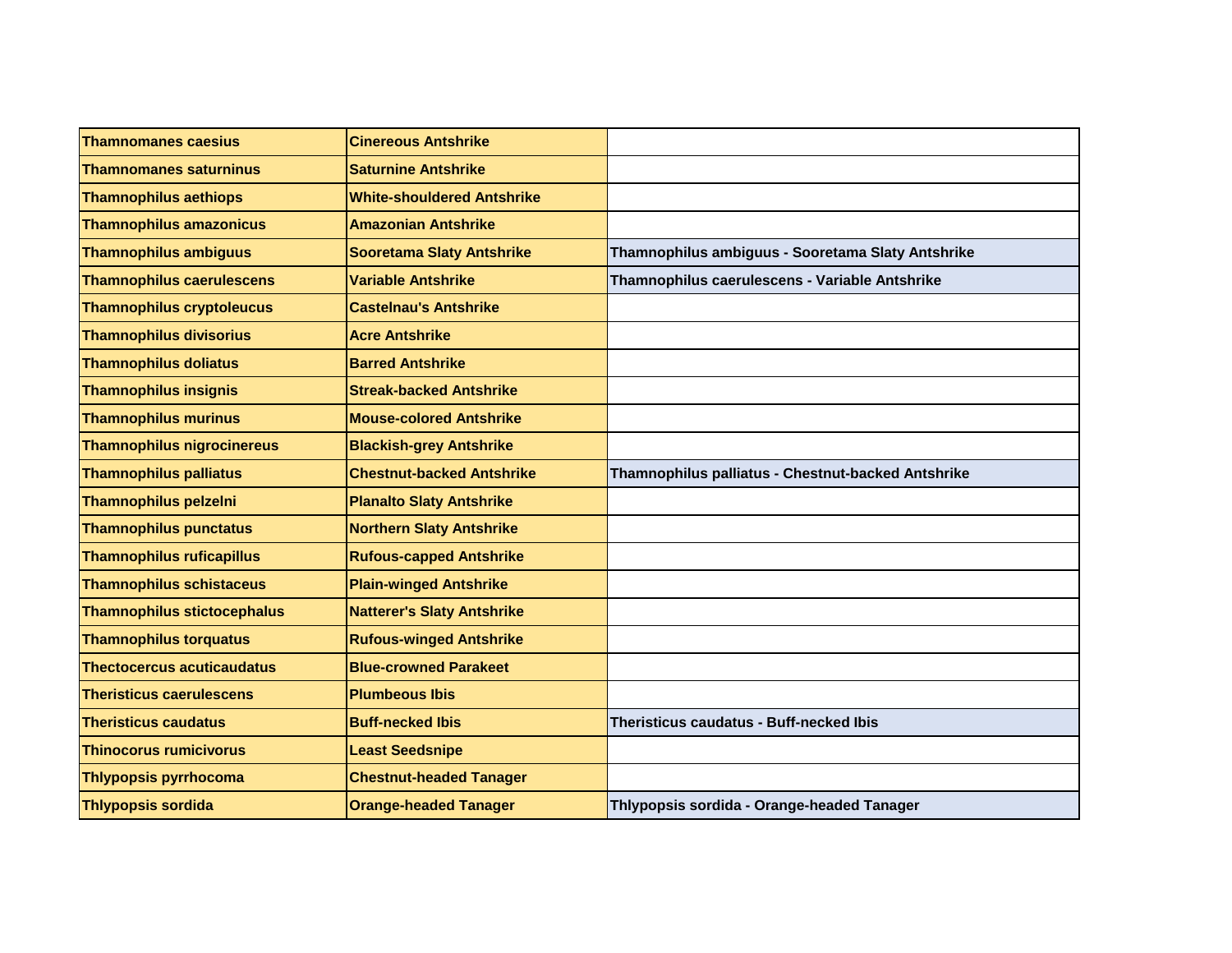| <b>Thraupis cyanoptera</b>     | <b>Azure-shouldered Tanager</b>      |                                                             |
|--------------------------------|--------------------------------------|-------------------------------------------------------------|
| <b>Thraupis episcopus</b>      | <b>Blue-grey Tanager</b>             |                                                             |
| <b>Thraupis ornata</b>         | <b>Golden-chevroned Tanager</b>      | Thraupis ornata - Golden-chevroned Tanager                  |
| <b>Thraupis palmarum</b>       | <b>Palm Tanager</b>                  | Thraupis palmarum - Palm Tanager                            |
| <b>Thraupis sayaca</b>         | <b>Sayaca Tanager</b>                | Thraupis sayaca - Sayaca Tanager                            |
| <b>Threnetes leucurus</b>      | <b>Pale-tailed Barbthroat</b>        |                                                             |
| <b>Threnetes niger</b>         | <b>Sooty Barbthroat</b>              |                                                             |
| <b>Thripophaga fusciceps</b>   | <b>Plain Softtail</b>                |                                                             |
| Thripophaga macroura           | <b>Striated Softtail</b>             |                                                             |
| <b>Tigrisoma fasciatum</b>     | <b>Fasciated Tiger Heron</b>         | Tigrisoma fasciatum - Fasciated Tiger Heron                 |
| <b>Tigrisoma lineatum</b>      | <b>Rufescent Tiger Heron</b>         |                                                             |
| <b>Tinamus guttatus</b>        | <b>White-throated Tinamou</b>        |                                                             |
| <b>Tinamus major</b>           | <b>Great Tinamou</b>                 |                                                             |
| <b>Tinamus solitarius</b>      | <b>Solitary Tinamou</b>              |                                                             |
| <b>Tinamus tao</b>             | <b>Grey Tinamou</b>                  |                                                             |
| <b>Tityra cayana</b>           | <b>Black-tailed Tityra</b>           | Tityra cayana - Black-tailed Tityra                         |
| <b>Tityra inquisitor</b>       | <b>Black-crowned Tityra</b>          |                                                             |
| <b>Tityra semifasciata</b>     | <b>Masked Tityra</b>                 |                                                             |
| Todirostrum chrysocrotaphum    | <b>Yellow-browed Tody-Flycatcher</b> | Todirostrum chrysocrotaphum - Yellow-browed Tody-Flycatcher |
| <b>Todirostrum cinereum</b>    | <b>Common Tody-Flycatcher</b>        | Todirostrum cinereum - Common Tody-flycatcher               |
| <b>Todirostrum maculatum</b>   | <b>Spotted Tody-Flycatcher</b>       |                                                             |
| <b>Todirostrum pictum</b>      | <b>Painted Tody-Flycatcher</b>       |                                                             |
| Todirostrum poliocephalum      | <b>Yellow-lored Tody-Flycatcher</b>  | Todirostrum poliocephalum - Yellow-lored Tody-Flycatcher    |
| <b>Tolmomyias assimilis</b>    | <b>Zimmer's Flatbill</b>             |                                                             |
| <b>Tolmomyias flaviventris</b> | <b>Ochre-lored Flatbill</b>          |                                                             |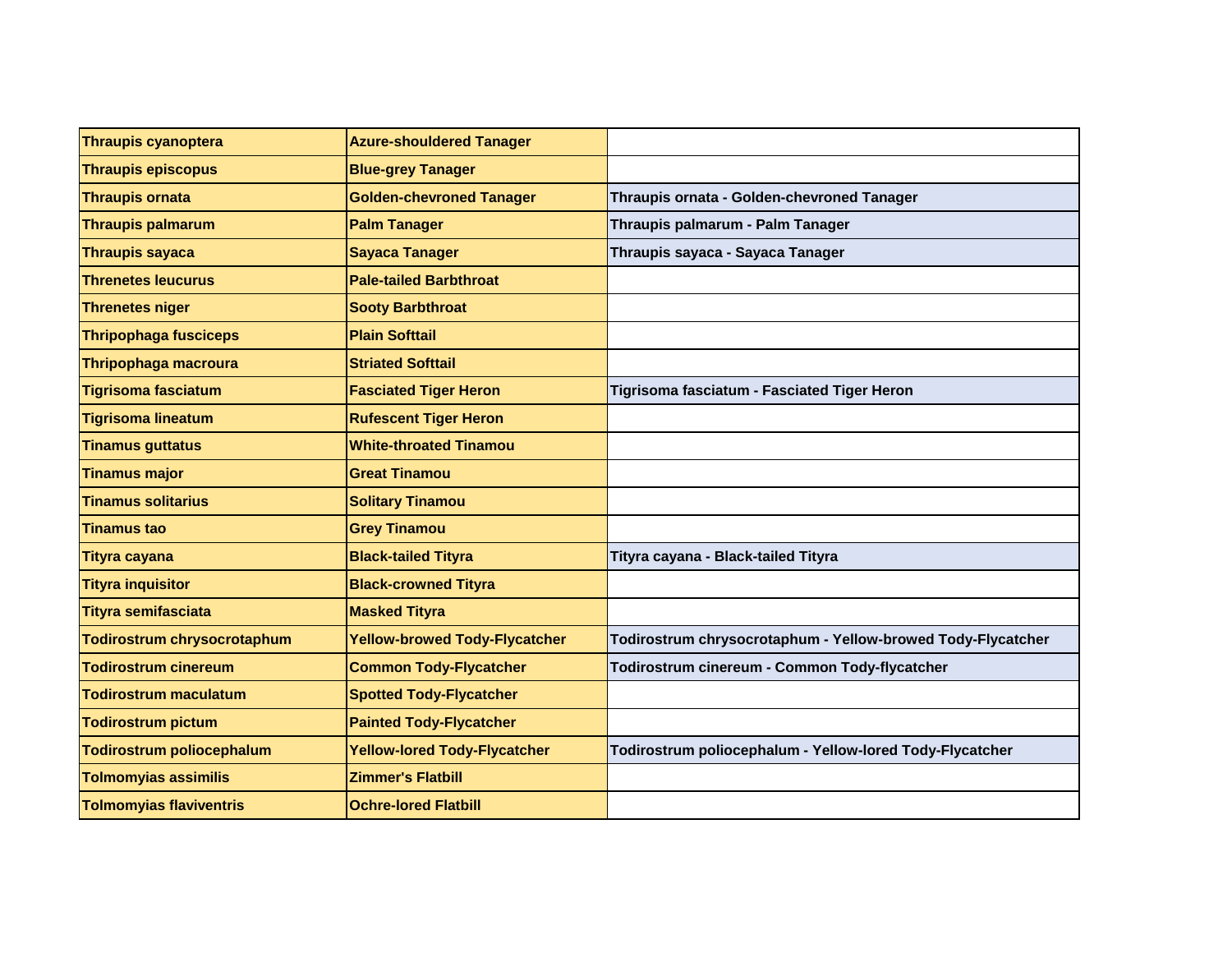| <b>Tolmomyias poliocephalus</b> | <b>Grey-crowned Flatbill</b>        |                                                  |
|---------------------------------|-------------------------------------|--------------------------------------------------|
| <b>Tolmomyias sulphurescens</b> | <b>Yellow-olive Flatbill</b>        | Tolmomyias sulphurescens - Yellow-olive Flatbill |
| <b>Topaza pella</b>             | <b>Crimson Topaz</b>                |                                                  |
| Topaza pyra                     | <b>Fiery Topaz</b>                  |                                                  |
| <b>Touit huetii</b>             | <b>Scarlet-shouldered Parrotlet</b> |                                                  |
| <b>Touit melanonotus</b>        | <b>Brown-backed Parrotlet</b>       |                                                  |
| <b>Touit purpuratus</b>         | <b>Sapphire-rumped Parrotlet</b>    |                                                  |
| <b>Touit surdus</b>             | <b>Golden-tailed Parrotlet</b>      |                                                  |
| <b>Trichothraupis melanops</b>  | <b>Black-goggled Tanager</b>        | Trichothraupis melanops - Black-goggled Tanager  |
| <b>Triclaria malachitacea</b>   | <b>Blue-bellied Parrot</b>          |                                                  |
| <b>Tringa flavipes</b>          | <b>Lesser Yellowlegs</b>            |                                                  |
| <b>Tringa melanoleuca</b>       | <b>Greater Yellowlegs</b>           |                                                  |
| <b>Tringa semipalmata</b>       | <b>Willet</b>                       |                                                  |
| <b>Troglodytes aedon</b>        | <b>House Wren</b>                   | Troglodytes aedon musculus - House Wren          |
| <b>Troglodytes rufulus</b>      | <b>Tepui Wren</b>                   |                                                  |
| <b>Trogon collaris</b>          | <b>Collared Trogon</b>              | <b>Trogon collaris - Collared Trogon</b>         |
| <b>Trogon curucui</b>           | <b>Blue-crowned Trogon</b>          |                                                  |
| <b>Trogon melanurus</b>         | <b>Black-tailed Trogon</b>          | Trogon melanurus - Black-tailed Trogon           |
| <b>Trogon ramonianus</b>        | <b>Amazonian Trogon</b>             |                                                  |
| <b>Trogon rufus</b>             | <b>Black-throated Trogon</b>        |                                                  |
| <b>Trogon surrucura</b>         | <b>Surucua Trogon</b>               | Trogon surrucura - Surucua Trogon                |
| <b>Trogon violaceus</b>         | <b>Guianan Trogon</b>               |                                                  |
| <b>Trogon viridis</b>           | <b>Green-backed Trogon</b>          | Trogon viridis - Green-backed Trogon             |
| <b>Tunchiornis ochraceiceps</b> | <b>Tawny-crowned Greenlet</b>       |                                                  |
| <b>Turdus albicollis</b>        | <b>White-necked Thrush</b>          | <b>Turdus albicollis - White-necked Thrush</b>   |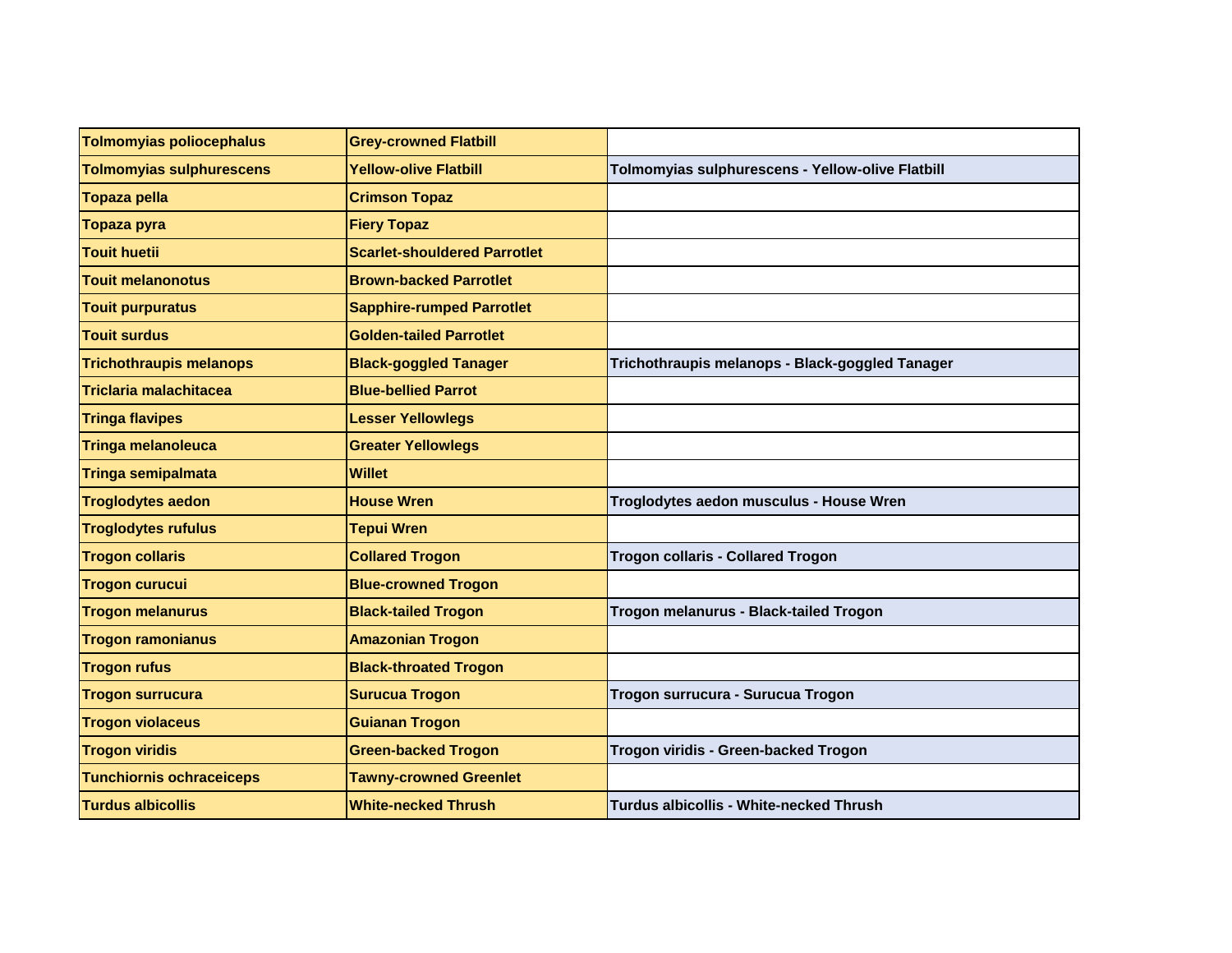| <b>Turdus amaurochalinus</b>  | <b>Creamy-bellied Thrush</b>     | Turdus amaurochalinus - Creamy-bellied Thrush   |
|-------------------------------|----------------------------------|-------------------------------------------------|
| <b>Turdus arthuri</b>         | <b>Campina Thrush</b>            |                                                 |
| <b>Turdus flavipes</b>        | <b>Yellow-legged Thrush</b>      | Turdus flavipes - Yellow-legged Thrush          |
| <b>Turdus fumigatus</b>       | <b>Cocoa Thrush</b>              | Turdus fumigatus - Cocoa Thrush                 |
| <b>Turdus ignobilis</b>       | <b>Black-billed Thrush</b>       | Turdus ignobilis - Black-billed Thrush          |
| <b>Turdus lawrencii</b>       | <b>Lawrence's Thrush</b>         |                                                 |
| <b>Turdus leucomelas</b>      | <b>Pale-breasted Thrush</b>      | <b>Turdus leucomelas - Pale-breasted Thrush</b> |
| <b>Turdus leucops</b>         | <b>Pale-eyed Thrush</b>          |                                                 |
| <b>Turdus murinus</b>         | <b>Pantepui Thrush</b>           |                                                 |
| <b>Turdus nudigenis</b>       | <b>Spectacled Thrush</b>         |                                                 |
| <b>Turdus rufiventris</b>     | <b>Rufous-bellied Thrush</b>     | Turdus rufiventris - Rufous-bellied Thrush      |
| <b>Turdus sanchezorum</b>     | <b>Varzea Thrush</b>             |                                                 |
| <b>Turdus subalaris</b>       | <b>Blacksmith Thrush</b>         |                                                 |
| <b>Tyranneutes stolzmanni</b> | <b>Dwarf Tyrant-Manakin</b>      |                                                 |
| <b>Tyranneutes virescens</b>  | <b>Tiny Tyrant-Manakin</b>       |                                                 |
| <b>Tyrannopsis sulphurea</b>  | <b>Sulphury Flycatcher</b>       |                                                 |
| <b>Tyrannulus elatus</b>      | <b>Yellow-crowned Tyrannulet</b> | Tyrannulus elatus - Yellow-crowned Tyrannulet   |
| <b>Tyrannus albogularis</b>   | <b>White-throated Kingbird</b>   |                                                 |
| <b>Tyrannus melancholicus</b> | <b>Tropical Kingbird</b>         | Tyrannus melancholicus - Tropical Kingbird      |
| Tyrannus savana               | <b>Fork-tailed Flycatcher</b>    | Tyrannus savana - Fork-tailed Flycatcher        |
| <b>Tyrannus tyrannus</b>      | <b>Eastern Kingbird</b>          | Tyrannus tyrannus - Eastern Kingbird            |
| <b>Tyto furcata</b>           | <b>American Barn Owl</b>         | Tyto furcata - American Barn Owl                |
| <b>Uropelia campestris</b>    | <b>Long-tailed Ground Dove</b>   |                                                 |
| <b>Vanellus chilensis</b>     | <b>Southern Lapwing</b>          | Vanellus chilensis - Southern Lapwing           |
| <b>Veniliornis affinis</b>    | <b>Red-stained Woodpecker</b>    |                                                 |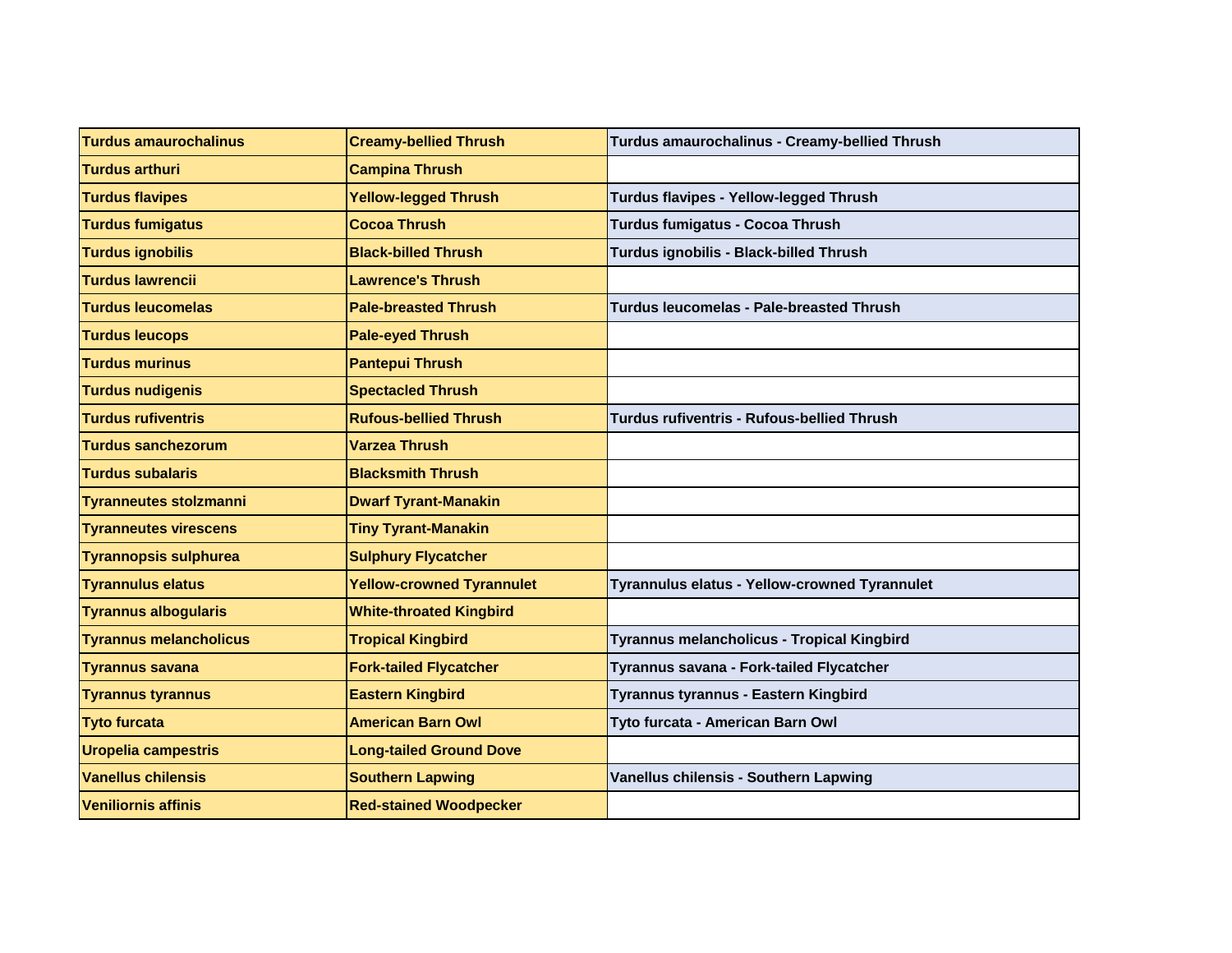| Veniliornis cassini               | <b>Golden-collared Woodpecker</b>  |                                                    |
|-----------------------------------|------------------------------------|----------------------------------------------------|
| <b>Veniliornis maculifrons</b>    | <b>Yellow-eared Woodpecker</b>     | Veniliornis maculifrons - Yellow-eared Woodpecker  |
| <b>Veniliornis mixtus</b>         | <b>Checkered Woodpecker</b>        |                                                    |
| <b>Veniliornis passerinus</b>     | <b>Little Woodpecker</b>           |                                                    |
| Veniliornis spilogaster           | <b>White-spotted Woodpecker</b>    | Veniliornis spilogaster - White-spotted Woodpecker |
| <b>Vireo altiloquus</b>           | <b>Black-whiskered Vireo</b>       |                                                    |
| <b>Vireo chivi</b>                | <b>Chivi Vireo</b>                 | Vireo chivi - Chivi Vireo                          |
| <b>Vireo flavoviridis</b>         | <b>Yellow-green Vireo</b>          |                                                    |
| Vireo gracilirostris              | <b>Noronha Vireo</b>               |                                                    |
| <b>Vireo olivaceus</b>            | <b>Red-eyed Vireo</b>              | Vireo olivaceus - Red-eyed Vireo                   |
| Vireo sclateri                    | <b>Tepui Vireo</b>                 |                                                    |
| <b>Vireolanius leucotis</b>       | <b>Slaty-capped Shrike-Vireo</b>   |                                                    |
| Volatinia jacarina                | <b>Blue-black Grassquit</b>        | Volatinia jacarina - Blue-black Grassquit          |
| <b>Willisornis poecilinotus</b>   | <b>Common Scale-backed Antbird</b> |                                                    |
| <b>Willisornis vidua</b>          | <b>Xingu Scale-backed Antbird</b>  |                                                    |
| <b>Xanthopsar flavus</b>          | <b>Saffron-cowled Blackbird</b>    |                                                    |
| Xema sabini                       | <b>Sabine's Gull</b>               |                                                    |
| <b>Xenopipo atronitens</b>        | <b>Black Manakin</b>               |                                                    |
| <b>Xenops minutus</b>             | <b>Plain Xenops</b>                |                                                    |
| <b>Xenops rutilans</b>            | <b>Streaked Xenops</b>             | <b>Xenops rutilans - Streaked Xenops</b>           |
| <b>Xenops tenuirostris</b>        | <b>Slender-billed Xenops</b>       |                                                    |
| Xenopsaris albinucha              | <b>White-naped Xenopsaris</b>      |                                                    |
| <b>Xiphocolaptes albicollis</b>   | <b>White-throated Woodcreeper</b>  |                                                    |
| <b>Xiphocolaptes falcirostris</b> | <b>Moustached Woodcreeper</b>      |                                                    |
| <b>Xiphocolaptes major</b>        | <b>Great Rufous Woodcreeper</b>    |                                                    |